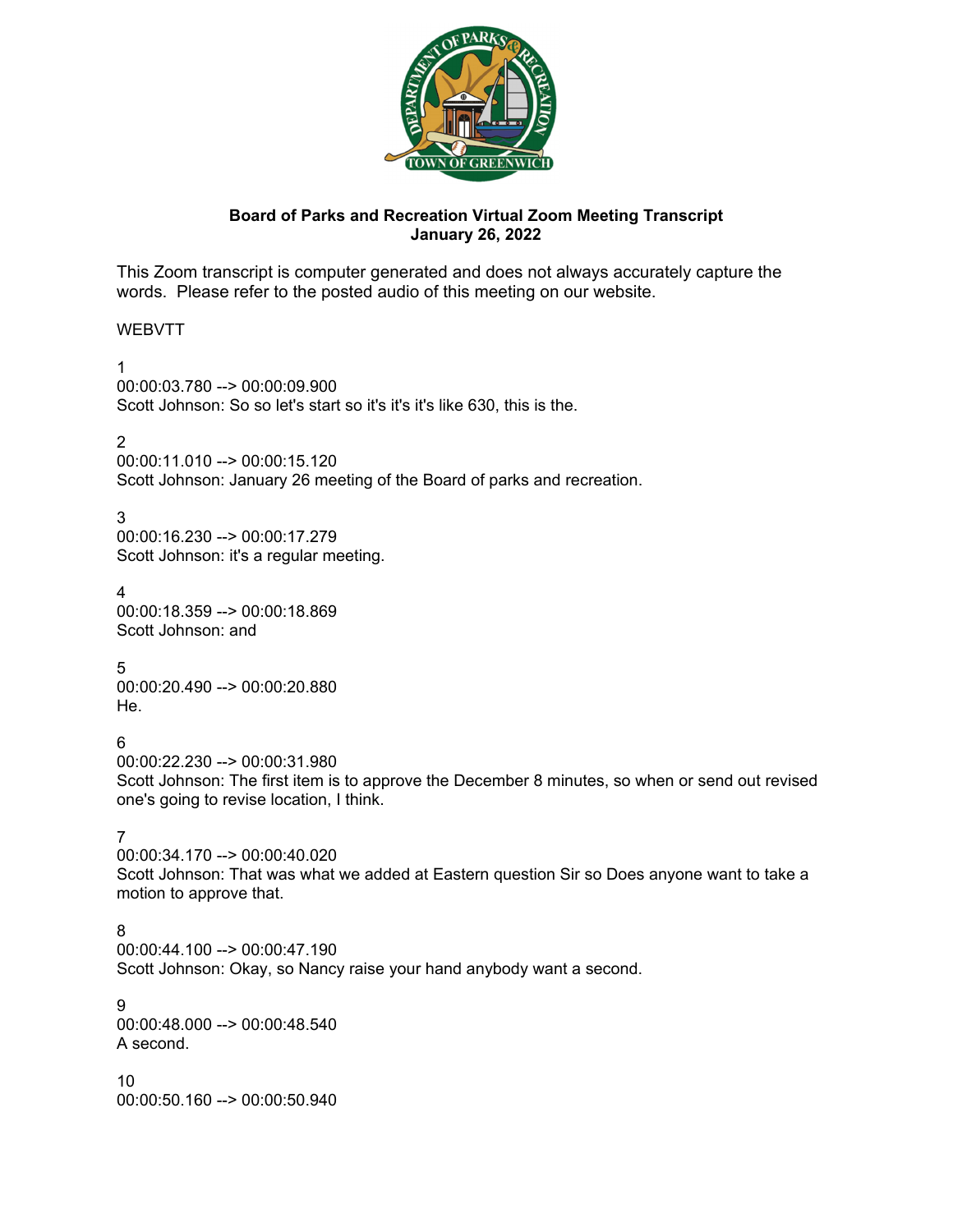Scott Johnson: All in favor.

11 00:00:53.910 --> 00:00:54.150 Rick Loh: Okay.

# 12

00:00:54.180 --> 00:01:01.050

Scott Johnson: Any any boast okay So those are approved, let me say something about minutes.

# 13

00:01:03.090 --> 00:01:13.260

Scott Johnson: Remember the Minutes are generally done by lenore from tape recordings, which are generally pretty good quality not perfect.

# 14

00:01:14.910 --> 00:01:20.070

Scott Johnson: And anybody can make a comment on the accuracy rate accuracy of the Minutes

# 15

00:01:21.600 --> 00:01:31.140

Scott Johnson: And we rarely get outside comments on the Minutes, but every once while we do, and particularly from one individual and that's fine there's nothing wrong with that.

# 16

00:01:32.040 --> 00:01:42.720

Scott Johnson: But when people make comments, and this is to the public, not just the board comments on a minute they've got to be specific, like something is just wrong.

## 17

00:01:43.740 --> 00:01:47.370 Scott Johnson: versus what we have been getting which is on.

# 18

00:01:48.660 --> 00:02:04.650

Scott Johnson: General thoughts on the meeting or i'd rather say it this way or i'd like to add this as comments on the meeting that's not really appropriate for Minutes that that can be done, you know, to follow me so.

19 00:02:06.060 --> 00:02:06.960 Scott Johnson: Enough one is.

20 00:02:08.940 --> 00:02:10.290 Scott Johnson: let's jump into.

# 21

00:02:12.150 --> 00:02:18.810

Scott Johnson: Something I guess directors report before we do that, though Mike you what time is, you have to leave seven so.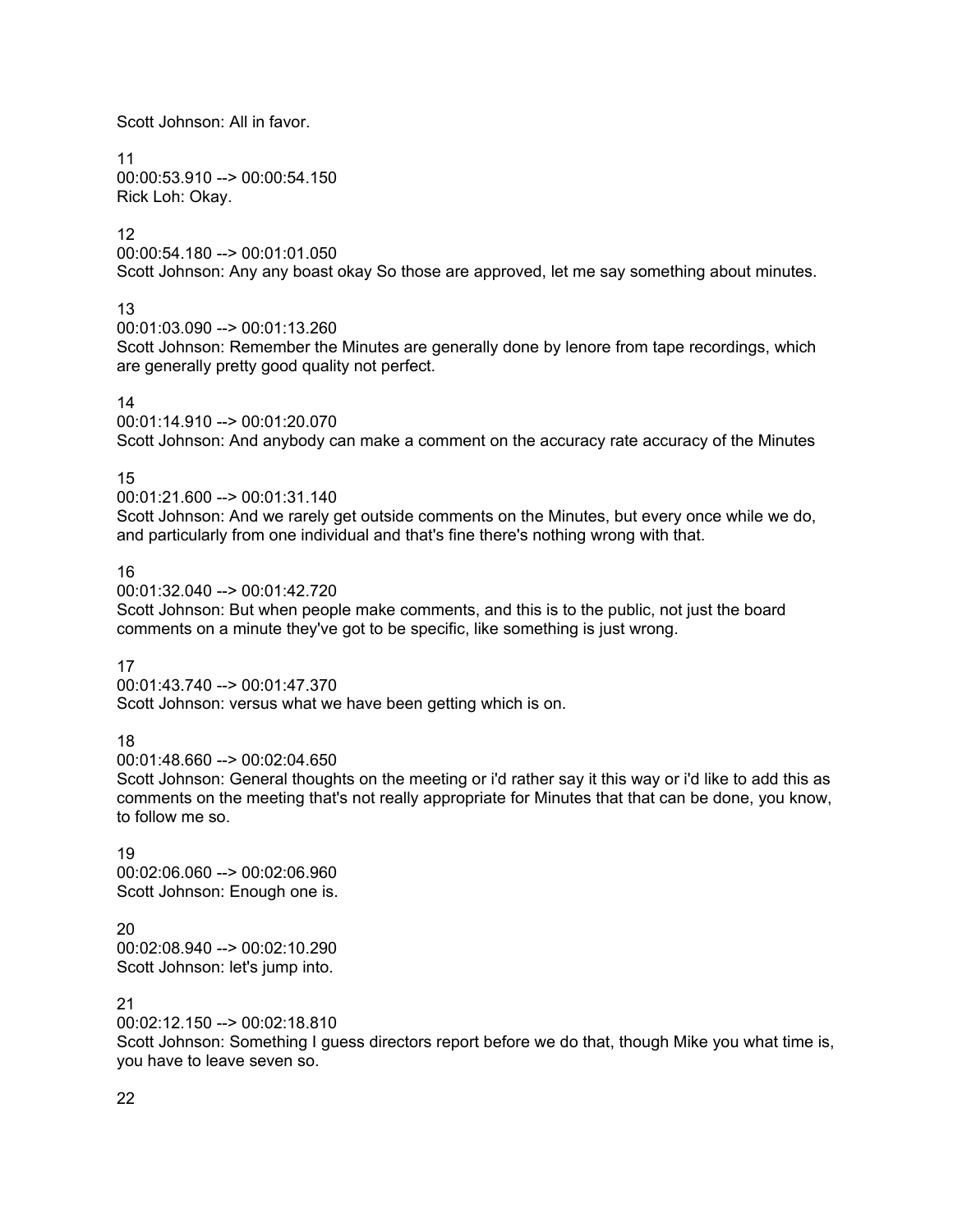00:02:22.560 --> 00:02:27.300

Scott Johnson: it's like even on yet so we'll get going, I said sure once you get your report.

23

00:02:27.990 --> 00:02:33.360

Joe Siciliano: Okay, good evening everybody, so the directors report is really going to be comprised of two.

## 24

00:02:34.680 --> 00:02:48.090

Joe Siciliano: presentations and the first one, will be the field study master plan, update and this is a similar to report that we gave to the BT Budget Committee a week ago, or so.

## 25

00:02:49.650 --> 00:02:55.590

Joe Siciliano: Since that meeting, we you know, we were able to collect some information from the Budget Committee.

## 26

00:02:57.240 --> 00:03:18.270

Joe Siciliano: And some questions, our goal would be two to work those issues and come back to the Budget Committee and the BT in February, during our budget hearing time or maybe add another day to get to answer those questions and to have continuous conversation and.

## 27

00:03:19.290 --> 00:03:30.450

Joe Siciliano: To hopefully get the hundred and \$50,000 release that has a condition to release of from from the 22 budgets, so this is a work in progress.

## 28

00:03:31.500 --> 00:03:38.370

Joe Siciliano: we've been trying to update the report as much as we can, since the border parks, recreation has not seen this version.

## 29

00:03:39.480 --> 00:03:58.530

Joe Siciliano: It will be seamless for you, but some of the maybe be TEAM members that are listening in, and I know there's a few it'll be some of the same that you've heard that you heard at the budget meeting on the two weeks ourselves so just bear with us again.

## 30

00:03:59.550 --> 00:04:05.340 Joe Siciliano: You know, we will be working the questions from the BT.

## 31

00:04:06.480 --> 00:04:20.640

Joe Siciliano: After this meeting, if there's a other questions from board members, we would be more than happy to engage and answer those questions and have a complete package so that, when we go to the BT meeting in February, we will.

32 00:04:21.870 --> 00:04:39.930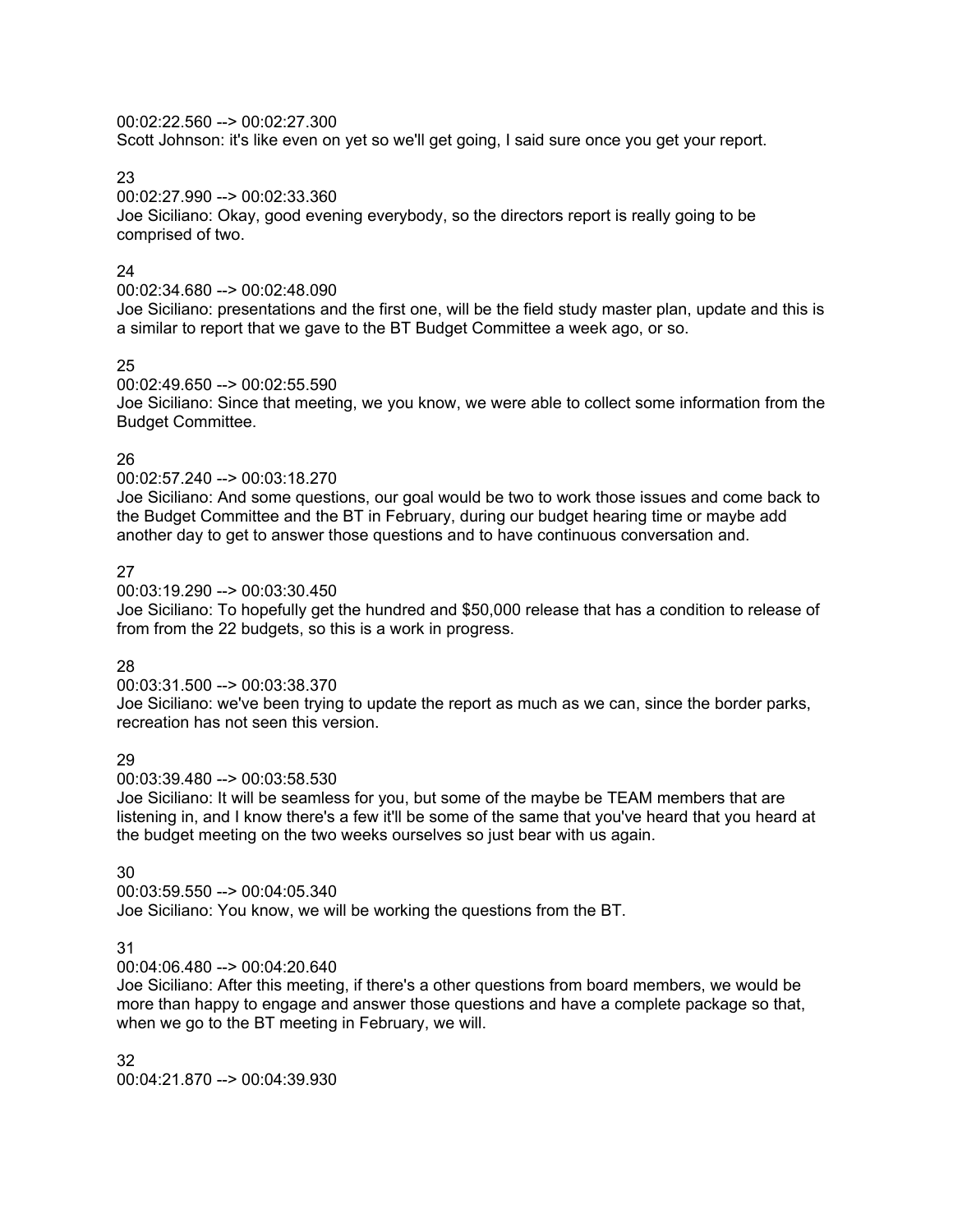Joe Siciliano: will have most mostly everything answered and ready to go okay so blaze is going to walk us through this he's been taking a principal role in dealing with the field master plan, even though we are all on the meat on the meeting myself lays Donald.

33 00:04:41.160 --> 00:04:42.180 Joe Siciliano: TIM coffin.

## 34

00:04:44.490 --> 00:04:58.740 Joe Siciliano: And and Ryan malinowski our consultant for Western Samson we've been meeting regularly to work on this stuff this, this is a summary so go ahead blaze if you can take it take the take the the presentation.

35

00:04:59.910 --> 00:05:06.090 Blaize Levitan: Alright, so we'll start with the field master plan report here i'm just gonna share my screen.

## 36

00:05:07.290 --> 00:05:10.560 Blaize Levitan: let's see if it works there's usually a technical problem.

37 00:05:10.650 --> 00:05:11.100 it's not.

38

00:05:12.360 --> 00:05:15.570 Blaize Levitan: Right when it's time to present so can we see my screen.

## 39

00:05:16.020 --> 00:05:17.220 Rick Loh: yeah yeah okay.

40 00:05:17.580 --> 00:05:19.290 Blaize Levitan: So this is the.

## 41

00:05:20.310 --> 00:05:32.670

Blaize Levitan: Report that you know the master plan that we put together with our consultant Ryan shema lynskey from Western and Samson this is, but you know, two years little over two years worth of work.

# 42

00:05:33.930 --> 00:05:45.090

Blaize Levitan: On the department end and many other people in the first version of this so organized start walking through this is just kind of what the the overall plan looks like.

43 00:05:46.680 --> 00:06:02.490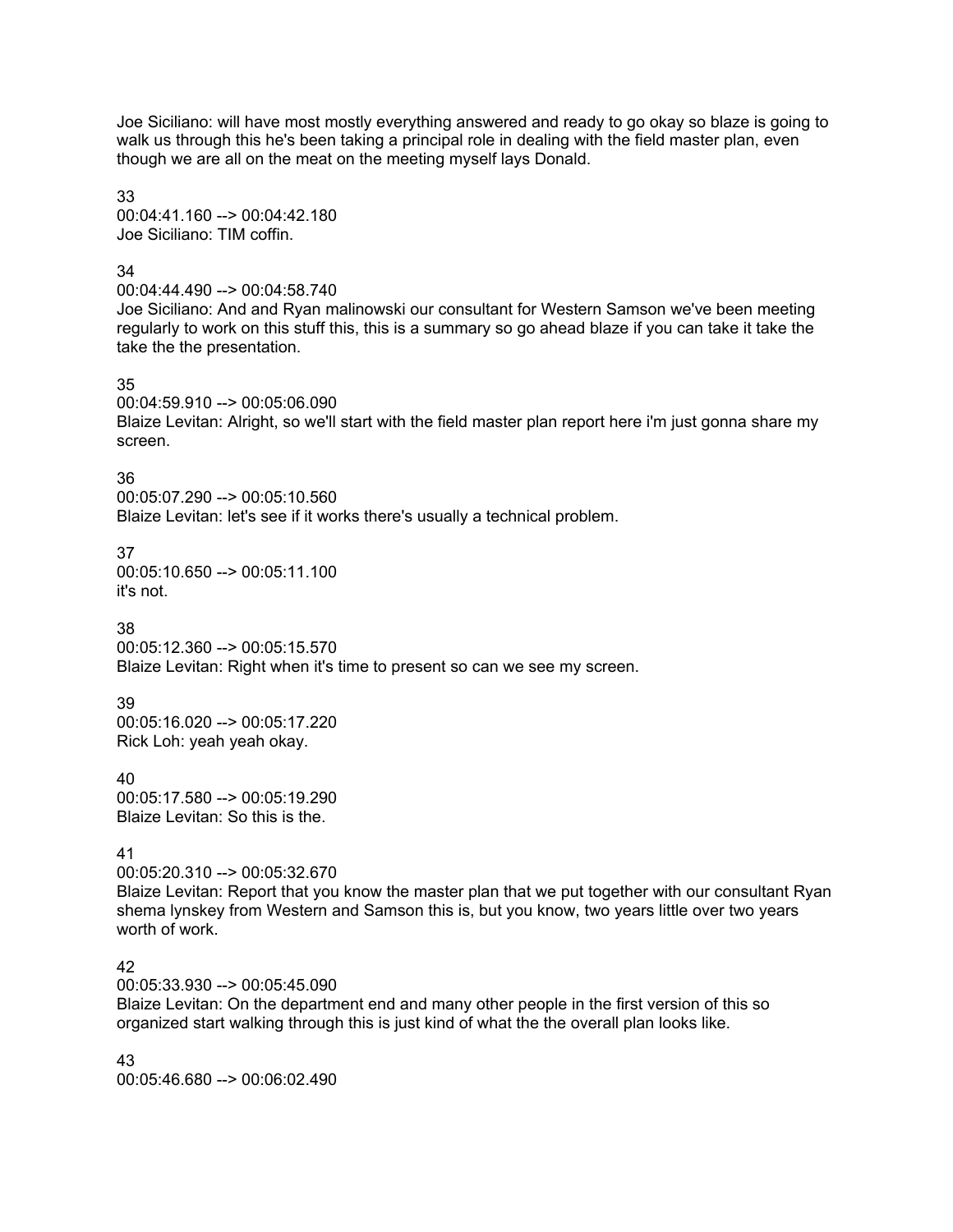Blaize Levitan: But just some background on kind of how this got started so in the fiscal year 20 budget the department had originally sought some funds to do some fieldwork and starting some expansion and through conversation with all of this be the BT.

## 44

## 00:06:03.510 --> 00:06:10.470

Blaize Levitan: The town of the commissioning a comprehensive athletic field study for \$75,000 in the fiscal year 20 budget.

## 45

00:06:11.490 --> 00:06:20.520

Blaize Levitan: And so once that budget started, we had set up a contract with Western and Samsung, which is based in rocky hill Connecticut the department got a really good.

# 46

00:06:21.600 --> 00:06:24.600 Blaize Levitan: consultant, as I said, Ryan Shin alinsky he's a.

# 47

## 00:06:25.800 --> 00:06:37.950

Blaize Levitan: landscape engineer, and he also he specializes in athletic fields and sports and has worked all over the state of Connecticut on a bunch of different field projects.

# 48

00:06:39.720 --> 00:06:49.770

Blaize Levitan: The main thing for the first the study piece, there is there's the study that we published last year which i'll get into and the than the master plan that we that we have before us today.

# 49

00:06:50.280 --> 00:07:01.650

Blaize Levitan: The study involves doing a full inventory of all fields in the town be only and town fields engaged dozens of the key stakeholders that they did a survey at the time.

50

00:07:02.040 --> 00:07:08.910

Blaize Levitan: And through Ryan also identified the industry standards and benchmarks that we should be kind of assessing field conditions and hours against.

# 51

# 00:07:10.440 --> 00:07:16.350

Blaize Levitan: The working group involved, the number of people here today on this call from the board of parks and REC we also.

# 52

## 00:07:16.710 --> 00:07:25.230

Blaize Levitan: have representatives from the board of education, as well as a number of athletic field stakeholders throughout that process, and they held a series of.

## 53

00:07:26.160 --> 00:07:31.830

Blaize Levitan: public hearings and also through people like Donald more who does a lot of this work.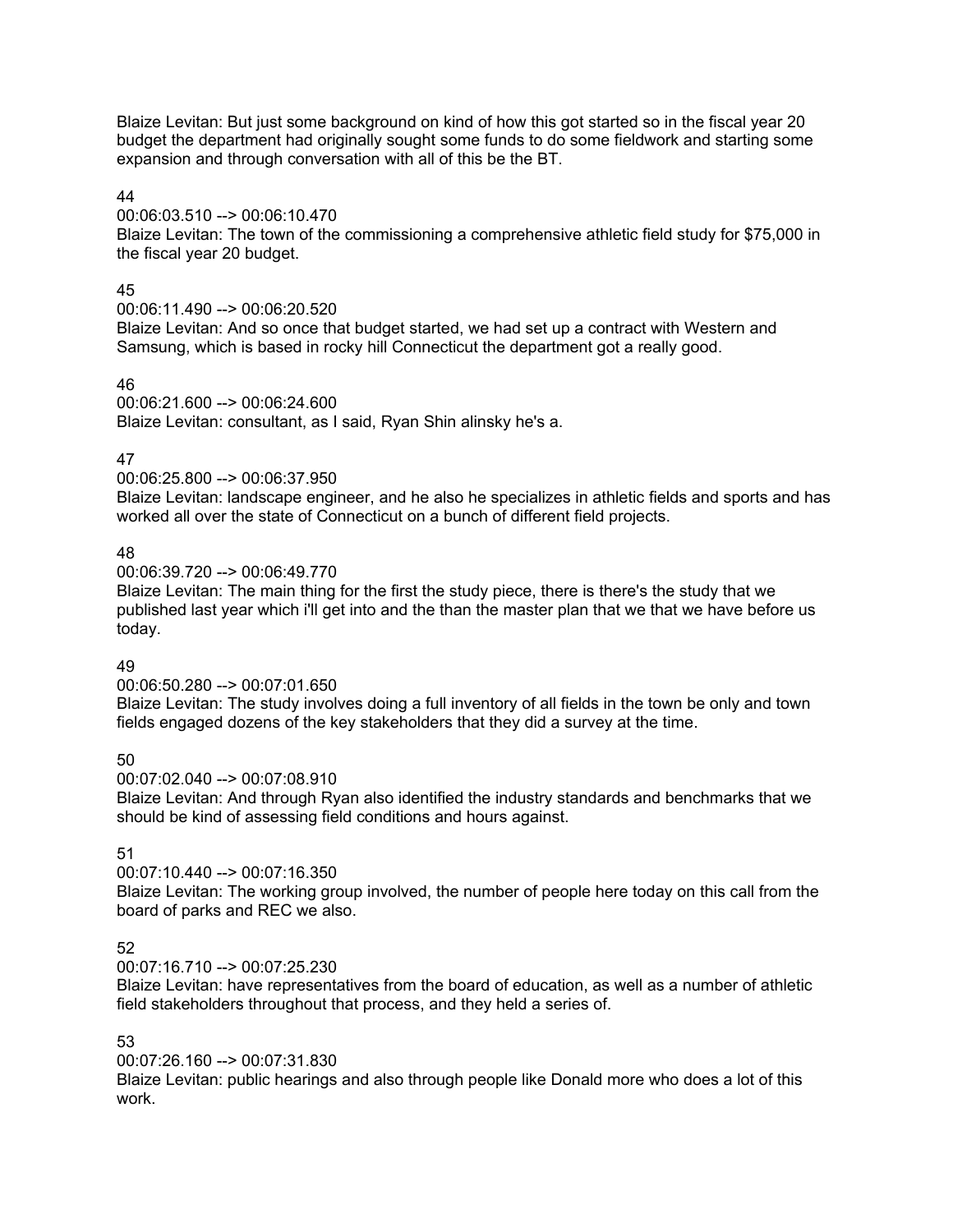00:07:32.190 --> 00:07:41.490

Blaize Levitan: And is has field user meetings every year when he's setting up the schedule and everything gets a lot of input on field usage and field comments every year on that process.

## 55

## 00:07:42.000 --> 00:07:50.640

Blaize Levitan: That was all compiled into which many of you on the border probably remember because we got a lot of confusing comments last year and emails and everything.

# 56

# 00:07:51.450 --> 00:08:02.820

Blaize Levitan: um where the field study we published in February 2021 So this was the study this was basically a full inventory of all our assets and if someone to like Ryan.

## 57

## 00:08:03.630 --> 00:08:13.440

Blaize Levitan: kid have a blank slate at every property, how could you maximize the field use at every single location that's kind of what that what if you had a dream and you were field.

## 58

## 00:08:13.770 --> 00:08:25.950

Blaize Levitan: designer, this is what you would do you could redraw like a park and then kind of You might remember that you know people actually kind of just took that as the 15 year plan and thought that's what we were going to do we got all those comments.

## 59

## 00:08:26.970 --> 00:08:42.510

Blaize Levitan: And all those comments we actually have posted online with this report if you're going to kind of refresh your memory, but that's where that piece came from, and that formed the baseline for developing what would be the realistic capital plan, something that the town cadet actually implement.

60

## 00:08:44.220 --> 00:08:52.350

Blaize Levitan: And before we got into to that we before we got into the capital plan it was identifying what the problem is, and it was it was.

## 61

# 00:08:52.710 --> 00:08:56.850

Blaize Levitan: There was a well documented problem everyone kind of knows that there was this efficiency.

## 62

## 00:08:57.270 --> 00:09:05.820

Blaize Levitan: One thing you know, working with joe's everyone knows it's just the town historian he's got file after file to file and I think there's been three different field studies and there was a.

## 63

## 00:09:06.150 --> 00:09:15.090

Blaize Levitan: There was a deficiency, but it was kind of trying to use some modern day you know something to actually define what that deficiency is um.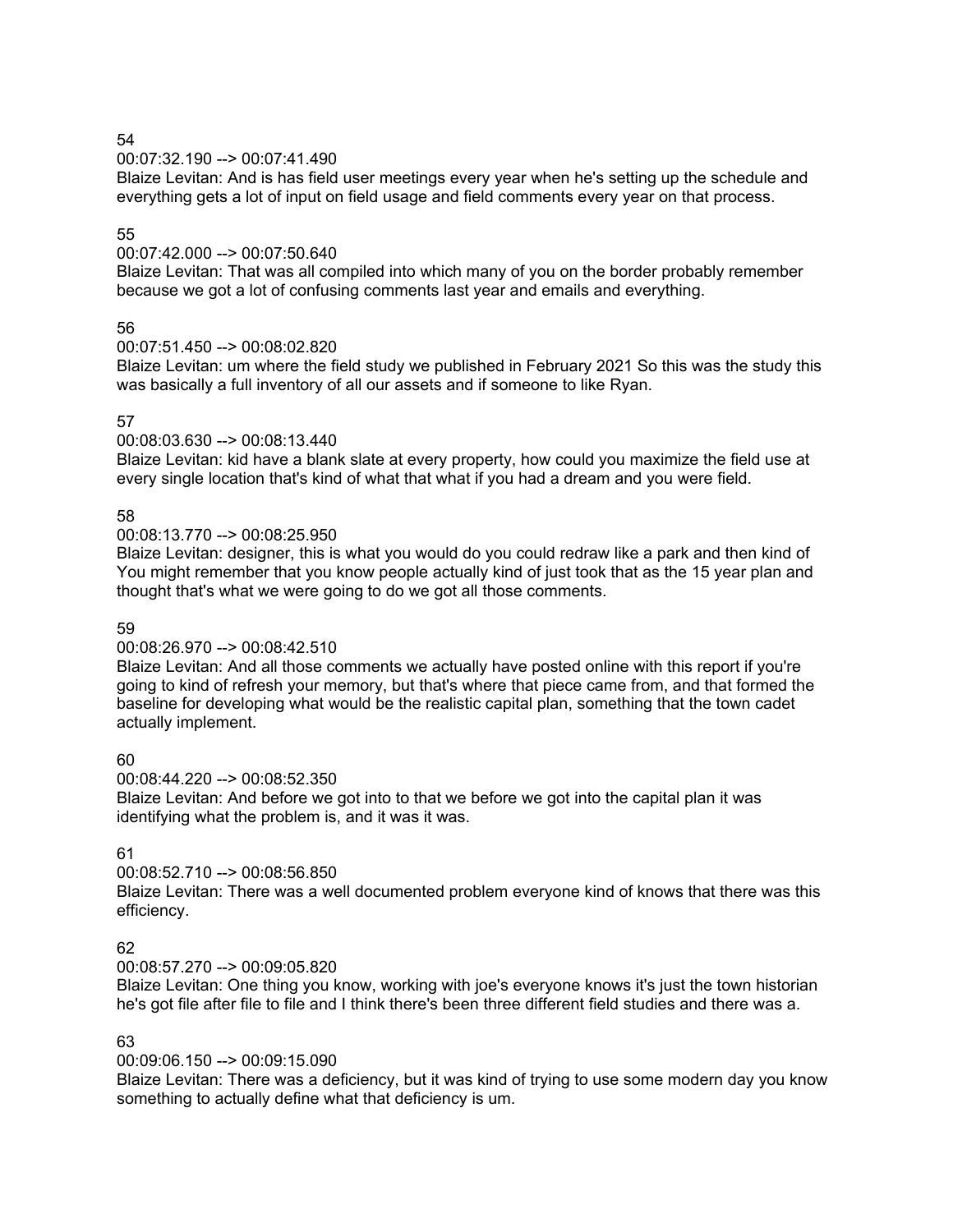## 00:09:15.780 --> 00:09:24.120

Blaize Levitan: You know, so that if you could summarize basically what the problem statement would be, it would be that the town of grants through both our parks and recreation and Board of education.

## 65

## 00:09:24.600 --> 00:09:36.480

Blaize Levitan: properties has a deficiency in available field hours there's excessive use during all seasons that's cause stress conditions at multiple of our prime locations.

# 66

00:09:37.020 --> 00:09:49.410

Blaize Levitan: And the overall user experience has been negatively impacted due to field, availability and condition not being able to host certain games moving people around having difficulty in where you're going to you know move people to.

# 67

00:09:50.520 --> 00:09:52.620 Blaize Levitan: And then, also the quality of some of the fields.

# 68

00:09:54.840 --> 00:10:01.560

Blaize Levitan: This is the benchmark for Western and Samson based on research from the University of North Carolina.

## 69

00:10:02.040 --> 00:10:10.860

Blaize Levitan: That you would kind of assess your your field conditions, you know your number of hours on your natural grass fields, which is what most of our fields are.

# 70

00:10:11.370 --> 00:10:19.980

Blaize Levitan: So you know you're looking at the the hours here are the hours of use at each location at each location.

# 71

00:10:20.550 --> 00:10:33.720

Blaize Levitan: And we want to look at basically so basically to get good field conditions you're looking at eight and looking at targeting between 406 hundred hours, and this was kind of the metric use for rating the fields in the in the full study.

# 72

00:10:35.160 --> 00:10:44.490

Blaize Levitan: In the report you'll see basically that you know went through and we inventory field tape and the capacity you're looking at your diamonds.

## 73

00:10:45.540 --> 00:10:53.910

Blaize Levitan: Your rectangles your size of your rectangle and then also you're the large rectangles are your turf large turf fields.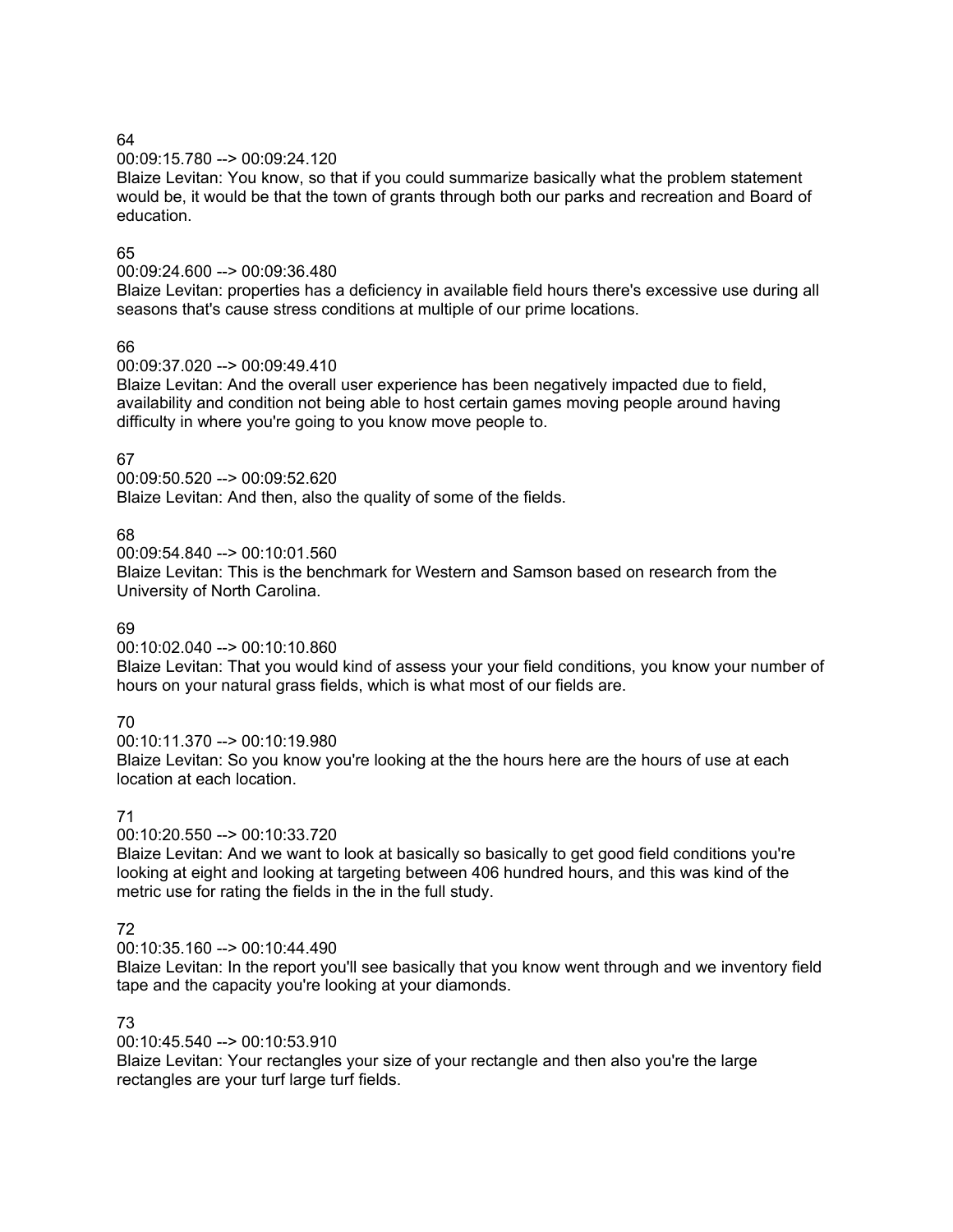00:10:54.420 --> 00:11:03.660

Blaize Levitan: And the town has a number of overlays as many of you know 23 field overlays where you're making you sort of a rectangle and a diamond kind of over the same space.

# 75

## 00:11:04.380 --> 00:11:12.030

Blaize Levitan: So taking that inventory and we're going to kind of go through a lot of data, and I will apologize because ryan's not here and i'm you know landscape engineer, but.

## 76

## 00:11:12.780 --> 00:11:22.200

Blaize Levitan: Just know that we're kind of go through a lot of data, today this these slides that i'm going to walk through the defining the problem for the BT and what will share with the board.

## 77

## 00:11:22.890 --> 00:11:31.920

Blaize Levitan: Ryan is putting together a much more simple walkthrough of this that we will share with everybody in the BT because.

## 78

## 00:11:32.220 --> 00:11:41.520

Blaize Levitan: This is kind of a lot of data and it kind of was like this table up here can like almost kind of give you a headache to look at, but he's putting together a little bit better of a visual version of this but.

## 79

## 00:11:42.240 --> 00:11:53.460

Blaize Levitan: You know, basically, right now, if you took the fields and assuming the capacity here, which is highlighted of 400 hours because.

## 80

## 00:11:54.000 --> 00:12:08.460

Blaize Levitan: None of our fields other than the large turf which have a 1500 our capacity we're using the 400 hours because we have natural native soils, most of them are the heavy clays and slow draining soils there.

## 81

## 00:12:08.760 --> 00:12:14.580

Blaize Levitan: That we haven't really had any fields that have been rebuilt, you know completely from scratch they're just something that has been put together over the years.

## 82

#### $00:12:15.840 -\geq 00:12:24.600$

Blaize Levitan: And Basically, this would come out to having a if if we were playing all our fields in all our fields are all there, none of them were shut down.

# 83

#### 00:12:25.320 --> 00:12:33.120

Blaize Levitan: Like they are right now, we would have a deficit of 1600 hours switches for large rectangles.

#### 84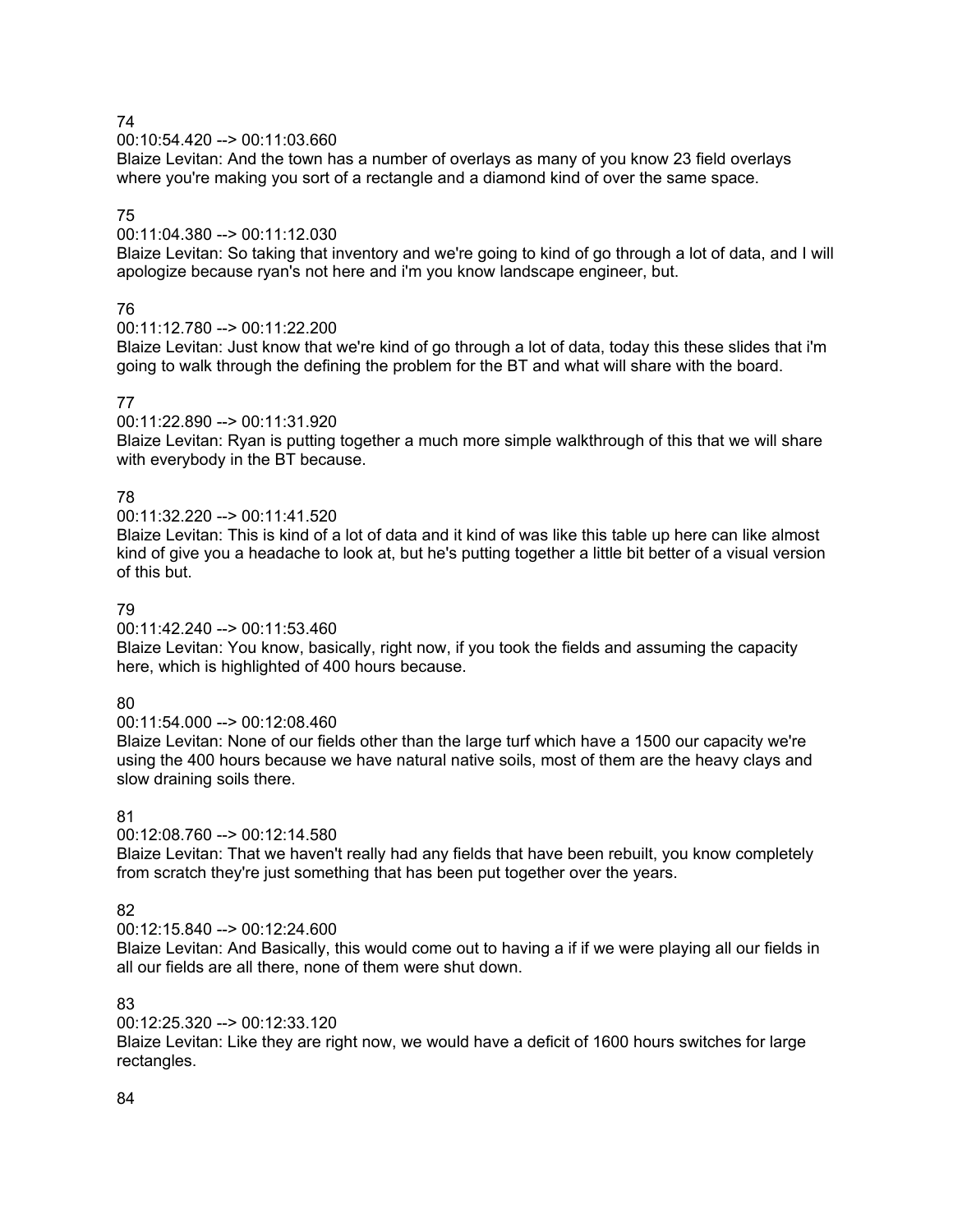## 00:12:33.780 --> 00:12:43.050

Blaize Levitan: The town is the main takeaway from this is that the town has a deficiency of large rectangles and a surplus of dimes.

#### 85

00:12:43.530 --> 00:12:50.610

Blaize Levitan: we've got more kind of diamonds, that we need for hours but bless rectangles and i'll get into this in a little bit.

## 86

00:12:51.480 --> 00:13:07.980

Blaize Levitan: um if you add it in, and if you add it in the fact that we shouldn't be renovating fields i'm on an industry standard cycle of basically every 10 years that's giving them the appropriate rest period for a season every number of years, plus.

## 87

00:13:09.060 --> 00:13:13.200

Blaize Levitan: Closing down, you know your field, some of your fields for rebuilding or.

# 88

00:13:14.190 --> 00:13:21.900

Blaize Levitan: Trying to think of the name of you know upgrading the soil basically i'm totally blanking on what the word is, but you should be doing that, on a regular basis.

## 89

00:13:22.200 --> 00:13:40.110

Blaize Levitan: If we were going to basically allow four of our fields to breed as we should, that jumps up with your normal maintenance program to a deficit of 3200 hours or the better way to think about it, is a deficit of eight large rectangles and still we've got that surplus of diamonds so.

#### 90

00:13:41.460 --> 00:13:48.570

Blaize Levitan: If you add in the fact what we're dealing with right now, which is if we were closing the fields appropriately.

## 91

00:13:50.010 --> 00:13:59.100

Blaize Levitan: For the maintenance program to produce good conditions and with jhs in western middle school, which are huge huge players.

## 92

00:14:00.210 --> 00:14:12.750

Blaize Levitan: being closed that deficit jumps up to what our field users have kind of been experiencing recent you know, for the last few years, which is 5700 hours or 14 large rectangles.

## 93

00:14:14.040 --> 00:14:18.000

Blaize Levitan: And so that's that's assuming here that's taking.

## 94

00:14:19.380 --> 00:14:27.810

Blaize Levitan: The number of field hours available looking at all of what our field hours are using so you get your field use ours, we tracked through all of our programs.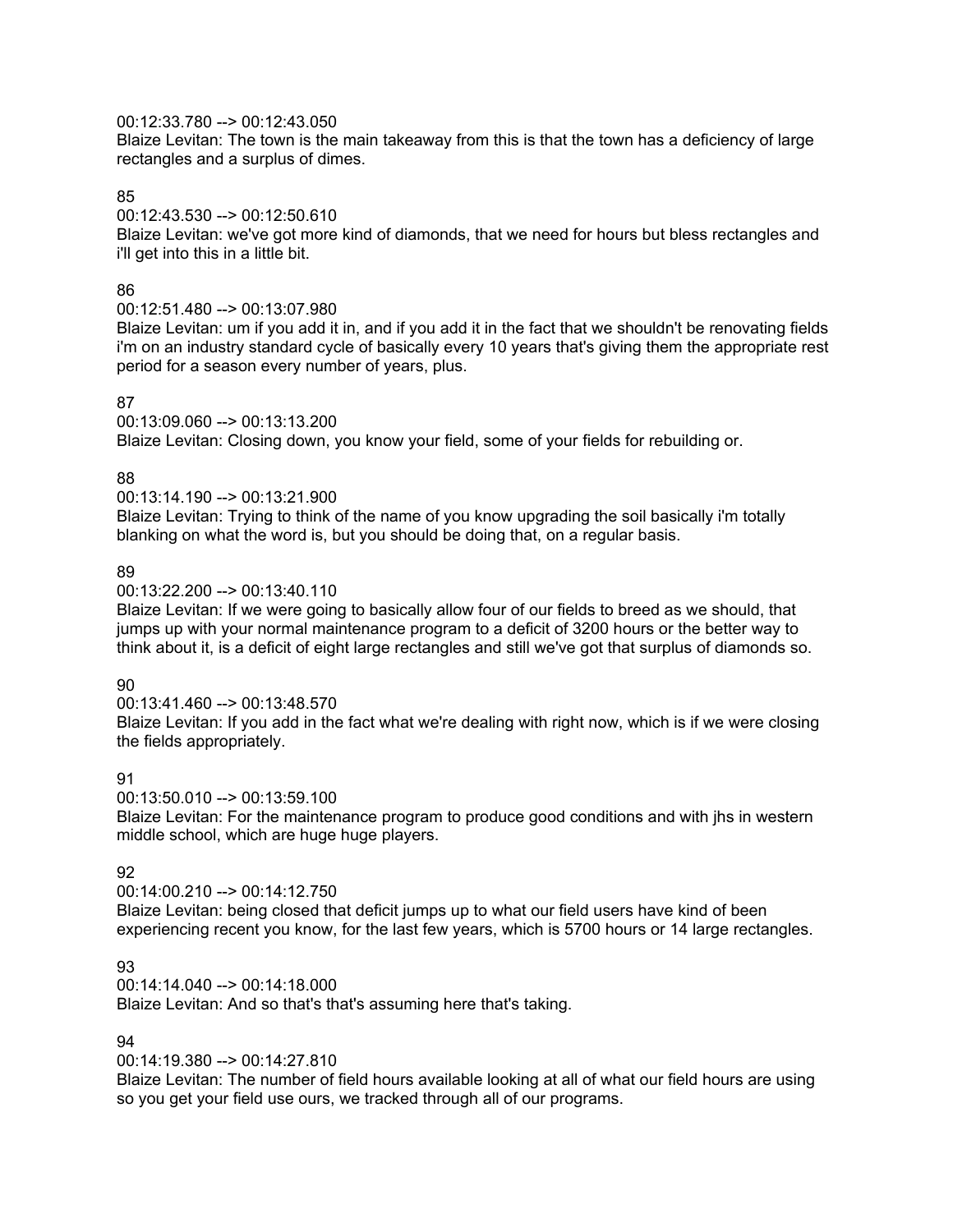00:14:28.020 --> 00:14:38.310

Blaize Levitan: And that's programming that the town does that's programming at the board of education and then programming from all of our private or nonprofit groups that rent field time.

## 96

00:14:38.760 --> 00:14:42.930

Blaize Levitan: and run their programs on the town and Board of ID field, so if you take that all together.

## 97

00:14:43.140 --> 00:14:53.400

Blaize Levitan: Use over the years you're looking at deficit right now of the 14 large rectangles with DHS and Western middle school field closures, which is we'll talk about Western middle school in a second.

## 98

00:14:54.180 --> 00:15:03.750

Blaize Levitan: The other major constraints here are things that we're kind of all familiar with that we know that the that study looking at the deficiency.

## 99

00:15:04.710 --> 00:15:15.630

Blaize Levitan: doesn't necessarily account for peak programming everybody wants the fields, at the same time looking at your after school work and weekends, so that you can even tighter crunch during your peak Program.

## 100

00:15:16.230 --> 00:15:25.080

Blaize Levitan: Because the fields have not either you know the proper soil or they're using native hard clays and stuff.

# 101

00:15:26.220 --> 00:15:38.550

Blaize Levitan: you're seeing an unnecessary length and closure some of those fields are actually closed 50% longer than they would need to be if they were proper soils proper subsurface drainage.

# 102

# 00:15:39.090 --> 00:15:53.430

Blaize Levitan: Implementation and we're losing between 150 and 250 extra fields hours per year just due to some some key locations that have poor training field conditions we also lack a.

## 103

00:15:54.090 --> 00:16:09.690

Blaize Levitan: game day field conditions for hosting some tournaments we were able to because of coronavirus which is not a good reason but because coven had shut down a lot of programs the upper have Meyer field actually was closed for most of the last year.

104 00:16:11.190 --> 00:16:21.480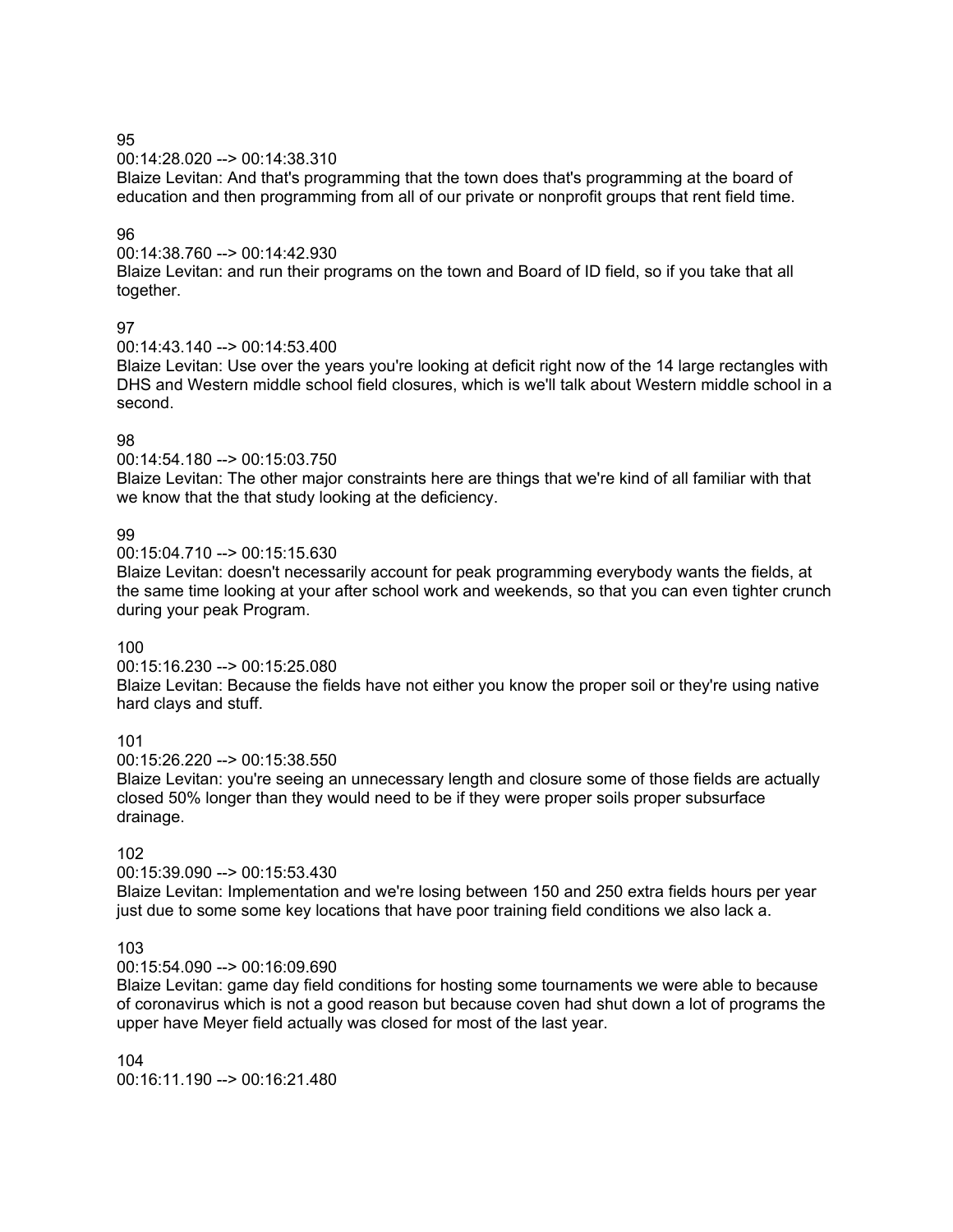Blaize Levitan: And that was that a lot of programs were cancelled, so that was actually able to be a game day you know, be able to be used as a game day field, but that was the only one that we were able to have

#### 105

00:16:22.620 --> 00:16:26.970

Blaize Levitan: there's limited lighting, you know neighborhood considerations, which is something.

## 106

00:16:27.510 --> 00:16:37.140

Blaize Levitan: That really impacts capital investment and field programming, we have to think about you know there's some field locations, especially a non you know in town property.

## 107

00:16:37.410 --> 00:16:44.790

Blaize Levitan: That would be great locations, but you've got neighborhood constraints and we hear from the neighbors, we have to think about parking and the impact you're not going to have.

# 108

00:16:45.150 --> 00:16:54.420

Blaize Levitan: You know programming tournaments and stuff in certain neighborhoods where it just won't make sense, especially where there's parking constraints we've got the organic maintenance program requirements.

## 109

00:16:55.410 --> 00:17:03.630

Blaize Levitan: Many other towns Ryan pointed this out that towns that he works with in other parts of the state where there's a lot more available real estate or there's open.

110

#### 00:17:04.200 --> 00:17:16.050

Blaize Levitan: there's open parcels you know it's almost cheaper for the town to just acquire another parcel but that's not really an option here in branch there's really not readily available real estate for the tend to just purchase for the use of fields.

## 111

00:17:18.000 --> 00:17:23.430

Blaize Levitan: Because of these constraints, especially with Western middle school and DHS we have very little flexibility and scheduling.

## 112

00:17:23.940 --> 00:17:31.590

Blaize Levitan: And you end up with this dynamic where you have a lot of times, it might be a statewide lead or something and they're trying to get a schedule, just last minute.

## 113

00:17:31.890 --> 00:17:37.590

Blaize Levitan: And there's not a lot of flexibility for moving things around that gets even tighter when there's weather constraints.

114 00:17:38.100 --> 00:17:46.470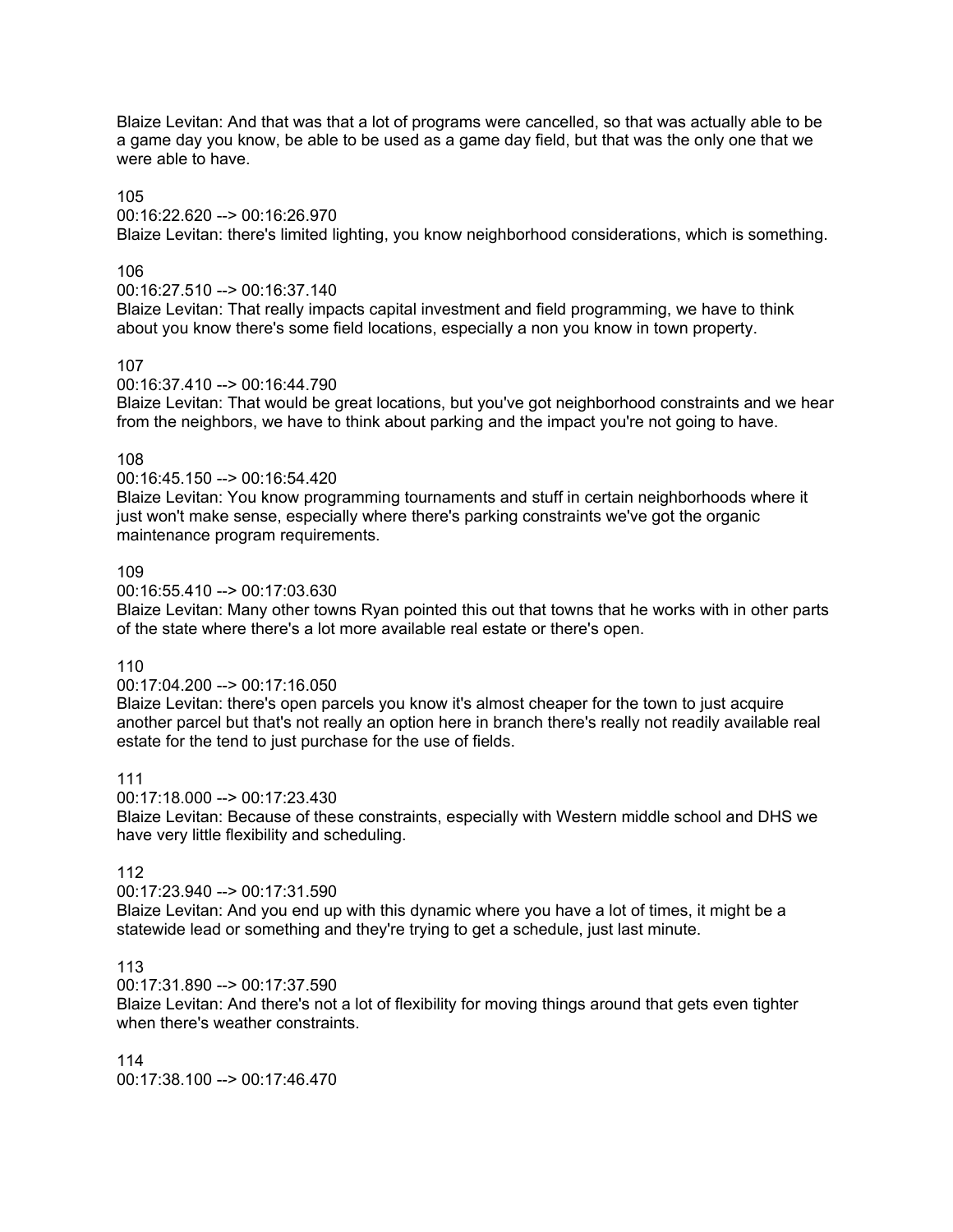Blaize Levitan: And the other, I think that the final couple of water as they try to speed through this basically having a surplus of diamonds is.

115

00:17:46.980 --> 00:18:01.080

Blaize Levitan: In a deficiency and rectangle it has a larger problem, because the large rectangles are the best you know kind of benefit where we would need to have you know the best investment that we could make i'm.

116

00:18:01.740 --> 00:18:02.580 Blaize Levitan: Using you've got.

## 117

00:18:02.970 --> 00:18:14.010

Blaize Levitan: You know you're kind of future trends, you know, like the the large rectangle can support so many more programs, you can also you can divide it up into small rectangles you know some of the trends, with three on three.

## 118

00:18:14.190 --> 00:18:21.480

Blaize Levitan: Seven on seven lacrosse ultimate frisbee rugby you know you can do all that were on a diamond you're a lot more limited.

## 119

00:18:23.340 --> 00:18:32.070

Blaize Levitan: So you know, ultimately, what we're dealing with is because of the current conditions Western middle school and jhs about a 5700 our deficit.

120

00:18:32.550 --> 00:18:45.420

Blaize Levitan: and basically if those two fields came back online, we would be operating at around a 3200 our deficit because of the shortage of large rectangles and basically.

121

00:18:46.140 --> 00:18:58.230

Blaize Levitan: The anecdotal evidence that probably we all have most you know most frequently is that there are just some poor conditions and this kind of helps explain why we're constantly hearing about this frustrating user experience.

## 122

00:18:59.250 --> 00:19:09.120

Blaize Levitan: So we took this information, I mean obviously this is not an exact science, but we took this information and developed, you know the study last year.

123

00:19:09.960 --> 00:19:19.770

Blaize Levitan: This analysis and working with Ryan, as well as TIM caitlyn who's you know great and Donald more who's got tons of you know, experience and scheduling and needs and.

124 00:19:20.340 --> 00:19:28.200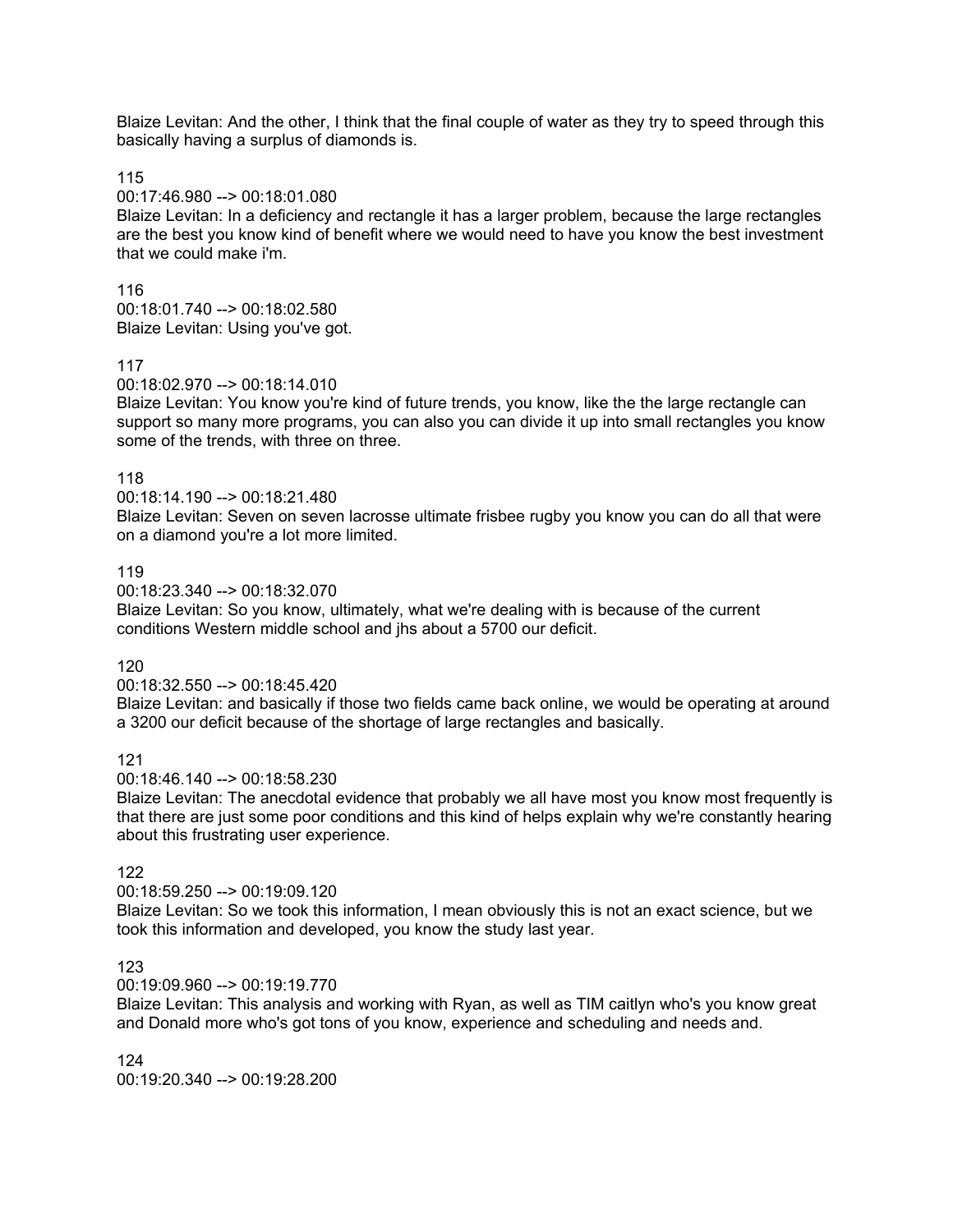Blaize Levitan: put together the 15 year plan, and it was a 15 year capital plan specific for field improvements that address both Bo D and town.

125 00:19:29.340 --> 00:19:31.230 Blaize Levitan: To individual budget items.

126

00:19:32.790 --> 00:19:40.680

Blaize Levitan: And the main goals here were to one in the first five years but dress that immediate deficiency first let's tackle some low hanging drainage.

127

00:19:41.130 --> 00:19:54.030

Blaize Levitan: That we can just kind of bring us up to capacity and then second let's just look at two or three key fields where if we made you know investment upfront that it would really relieve a lot of the burden produce a much better experience.

# 128

00:19:54.900 --> 00:20:00.420

Blaize Levitan: we're looking to also kind of build in capacity for that necessary maintenance, so that we can achieve good field conditions.

# 129

00:20:00.750 --> 00:20:06.720

Blaize Levitan: and have one or maybe two game day field conditions available at some point throughout the season.

130

00:20:07.230 --> 00:20:15.540

Blaize Levitan: The key assumptions here and what we're putting forward are you know, obviously, as rain if he was here, he would be pointing out that the best.

131

00:20:16.020 --> 00:20:20.700

Blaize Levitan: You know value, you can get for using a property is putting in synthetic turf and lights.

## 132

00:20:21.390 --> 00:20:30.210

Blaize Levitan: But realizing that that's not necessarily realistic, you know through fs we got the instruction and no synthetic turf on VOD property, except for soil remediation projects.

# 133

00:20:31.080 --> 00:20:38.970

Blaize Levitan: there's no public use of do we fields during school hours we're assuming some type of return to normalcy here and do the programming because.

134

00:20:39.570 --> 00:20:47.610

Blaize Levitan: Obviously, right now, with the code precautions the fields are getting used way more than they normally would be with pretty much any chance to get outside they're outside.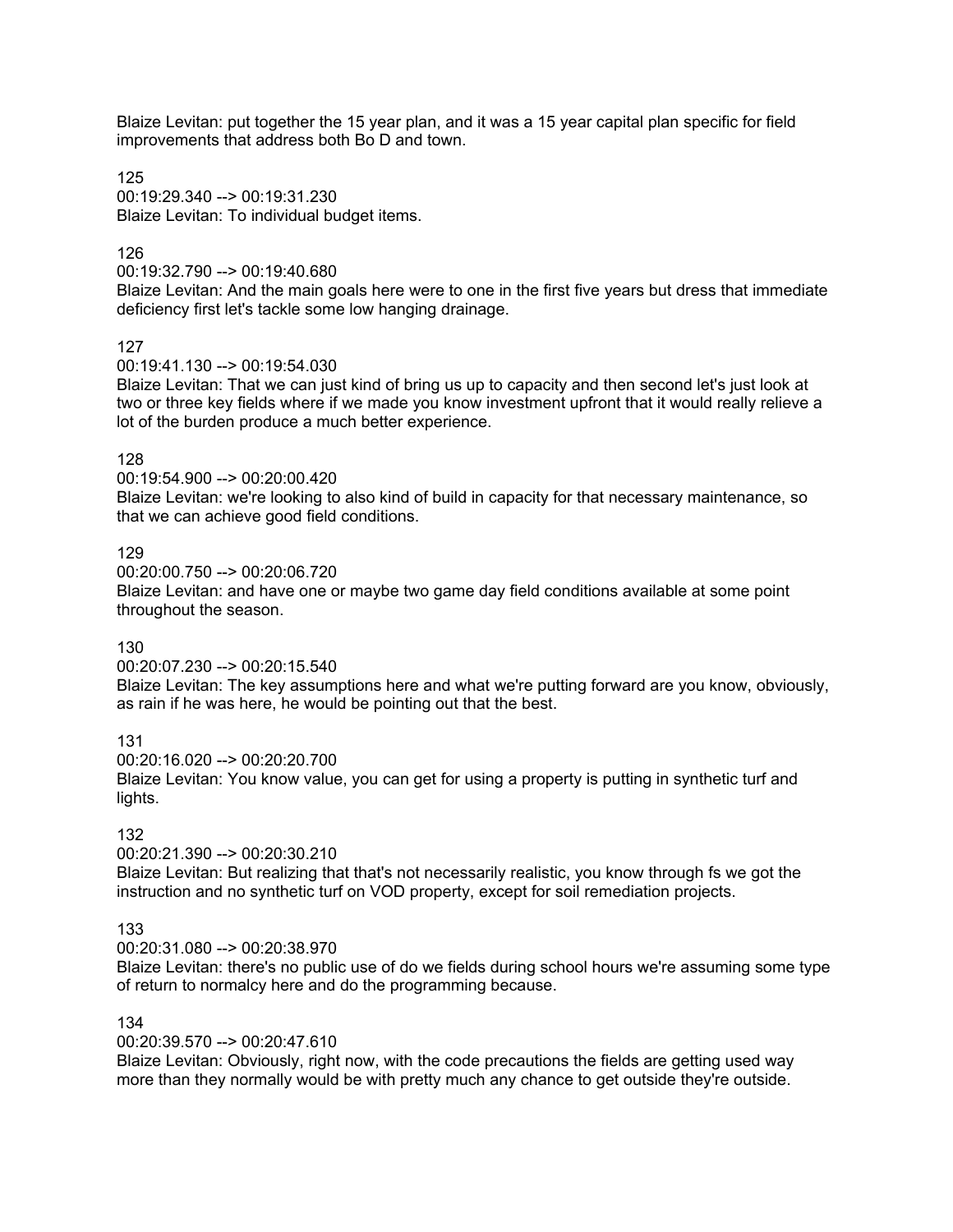00:20:48.720 --> 00:20:55.620

Blaize Levitan: This is assuming that Western middle schools are priority and so remediation is going to be complete and we're going to use a synthetic turf as CAP.

## 136

00:20:57.330 --> 00:21:04.710

Blaize Levitan: And we're not proposing here and our plan any expansion of existing field late hours, so this is what.

## 137

00:21:06.000 --> 00:21:20.070

Blaize Levitan: The 15 year plan looks like with the green line here is showing the focus on the first five years and our there's two budget items here, obviously we oversee both parks and the B2B properties.

## 138

00:21:21.240 --> 00:21:29.910

Blaize Levitan: The poor This is intended warily the you know our own capital plan that we have a lot of control over is you know kind of something that is ready to implement.

## 139

 $00:21:30.300 - \geq 00:21:34.230$ Blaize Levitan: The field master plan for the Bo P, you can see we're using.

## 140

00:21:34.710 --> 00:21:41.580

Blaize Levitan: The information that was provided through the study process, as well as the adopted fiscal year 22 budget.

#### 141

00:21:41.880 --> 00:21:51.690

Blaize Levitan: So there will be some changes to talk about as kind of explore the fiscal year 23 budget, and you know some things have been moved around, but overall we designed it this way.

## 142

00:21:52.200 --> 00:22:03.120

Blaize Levitan: To try to keep it realistic and really focus on this first five years you know the priority for the be a week would really be getting Western middle schools field.

## 143

00:22:03.930 --> 00:22:23.130

Blaize Levitan: up and running, it looks like and the fiscal year 23 budget in 22 they had Western middle school budgeted 8 million, but looks like and 23 they're showing that it's 16 million, which is probably a more realistic number for that soil remediation, but this is where the focus is and.

144 00:22:23.250 --> 00:22:24.960 Scott Johnson: It plays it plays and Scott.

145 00:22:25.200 --> 00:22:26.430 Scott Johnson: Yes, let me.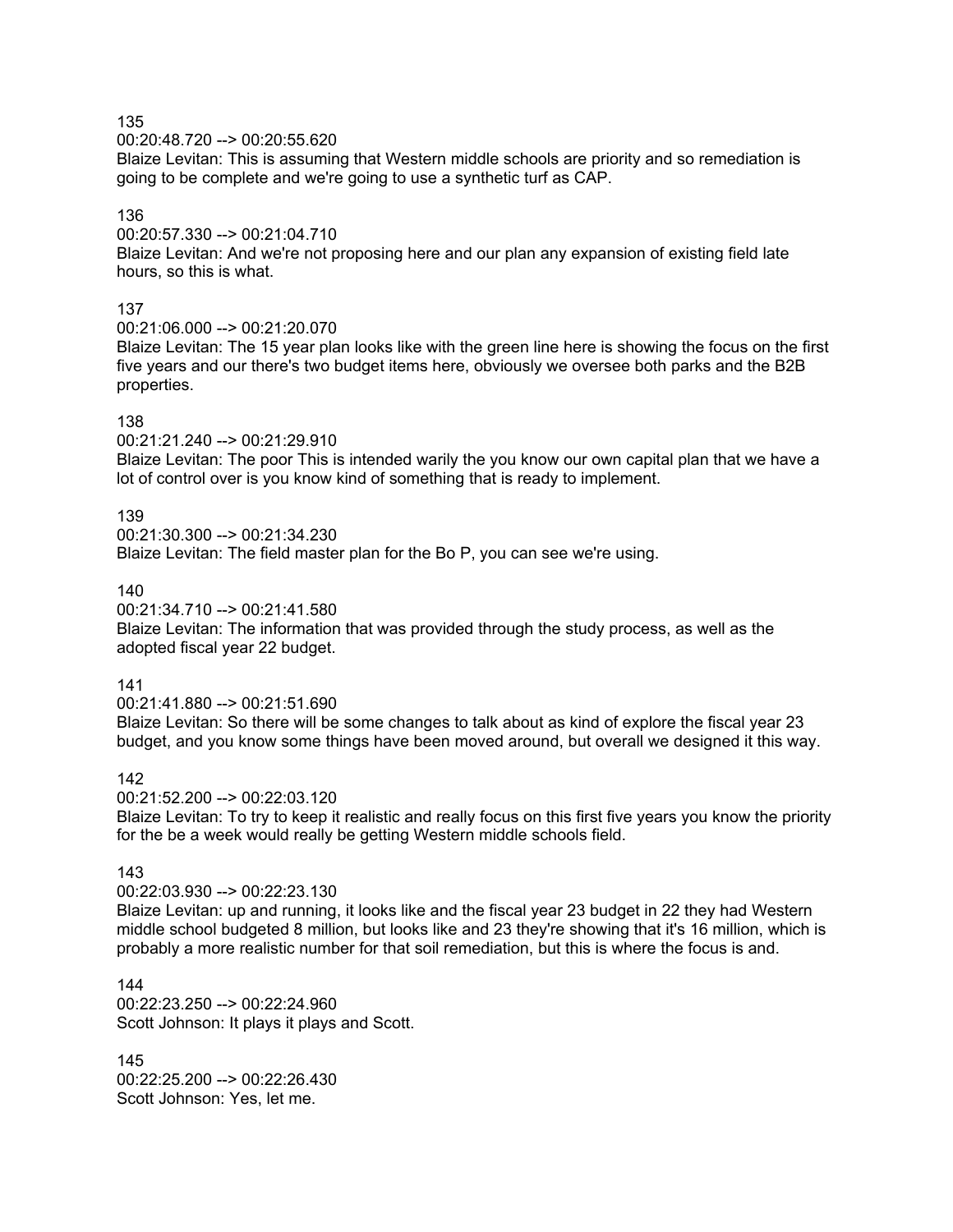146 00:22:28.020 --> 00:22:28.800 Scott Johnson: ask you a question.

147

00:22:29.100 --> 00:22:32.370 Scott Johnson: yeah why explain why you have.

148 00:22:33.480 --> 00:22:34.410 Scott Johnson: toffel in there.

149

00:22:35.130 --> 00:22:43.890

Blaize Levitan: Yes, yes, that is going to be let me just keep going a little faster here, so if we just zoom in on what.

150

00:22:44.370 --> 00:22:55.770

Blaize Levitan: These key projects here, and the reason that these are the way they are you know there's some low hanging drainage improvements that we can just tackle hopefully kind of right away, we already have some funding available.

## 151

00:22:57.210 --> 00:23:12.450

Blaize Levitan: And there's two other town fields that we have proposed here, the first one's tough and that one can give us one of the largest gains and hours, and that is because toffel is the only.

152

00:23:13.230 --> 00:23:22.650

Blaize Levitan: location where we have the light use there's not really the neighborhood impact that you have and almost all of our other fields.

153

00:23:22.950 --> 00:23:31.350

Blaize Levitan: And it's the only place that we have lights and so you can gain, we can leverage the existing leading that we have there.

## 154

#### 00:23:32.010 --> 00:23:50.130

Blaize Levitan: By making an investment at that location and it's kind of one of the most realistic projects that we could actually tackle that will give us one of the highest gains and hours and that's specifically due to its location and also due to the fact that the flights.

#### 155

#### 00:23:52.140 --> 00:24:03.480

Blaize Levitan: And the other large you know other projects that would be another key one would be Eastern Granite civic Center field up front and that would just you know we could leverage that with the construction project that's going to happen that can be timed well.

156 00:24:03.900 --> 00:24:13.290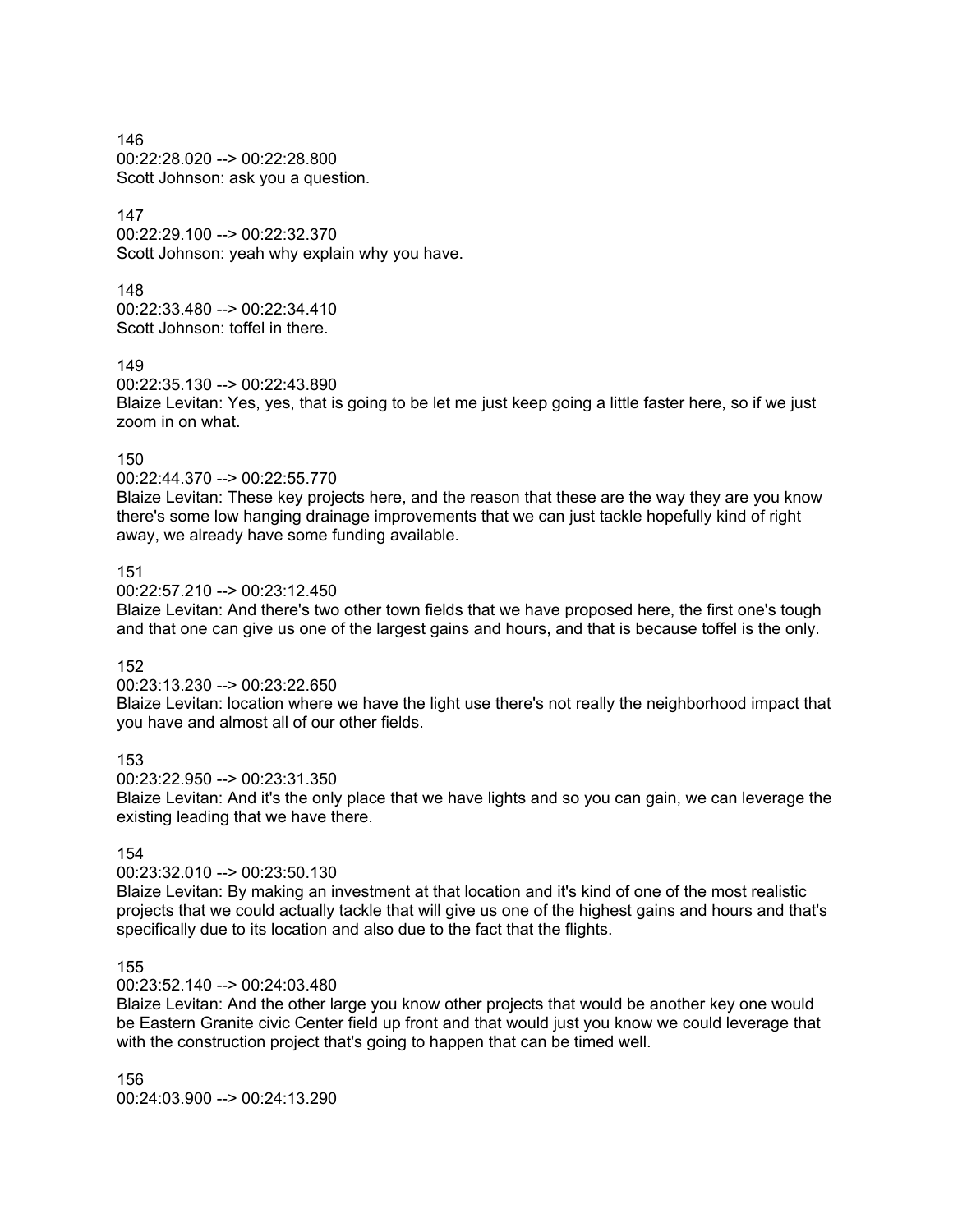Blaize Levitan: And that would also give us a large gain and hours on the on the town side outside of making the drainage and fruit improvements.

157

00:24:13.620 --> 00:24:25.680

Blaize Levitan: tufnell really it seems like it's one of the you know the best locations for For those reasons, and then Western middle school if I think as a department that you know we can emphasize kind of any project.

158

00:24:27.090 --> 00:24:31.500

Blaize Levitan: Western middle schools, a key one and central middle school and the.

159

00:24:33.330 --> 00:24:39.060

Blaize Levitan: is another kind of key projects and some drainage, you can kind of see we have listed here, this is something we'll be talking about with the BT.

160

00:24:40.080 --> 00:24:52.200

Blaize Levitan: In the 22 budget it showed construction happening out and 20th like 33 and the Bo US budget for 23 it looks like that was maybe moved up by 10 years so that's something that.

161

00:24:52.740 --> 00:25:07.800

Blaize Levitan: I just there's a little Asterix here because we're going to kind of have to work with the BT on on that piece, and so all together, you know we can largely by making these kind of key investments, here we could address the full deficiency and provide a program.

162

00:25:09.510 --> 00:25:22.650

Blaize Levitan: That cover and remember when you're looking at this to this also covers maintenance that kind of should have been happening should be happening, and you know that you won't have to do, but we can address the deficiency and build in some of the surplus capacity that we need.

## 163

00:25:24.690 --> 00:25:33.600

Blaize Levitan: The program kind of before us by focusing on some key pieces, especially a couple of those key fields, we could drastically knock out a huge chunk of.

#### 164

00:25:34.080 --> 00:25:42.120

Blaize Levitan: The deficiency but also just improve you know the conditions, the experience provide us a little more flexibility and scheduling.

#### 165

00:25:42.600 --> 00:25:51.030

Blaize Levitan: And peak neighborhood relief and I think you know another key takeaway for this if I if I had this second bullet at this point is that it considers.

166  $00:25:51.510 -\geq 00:25:58.620$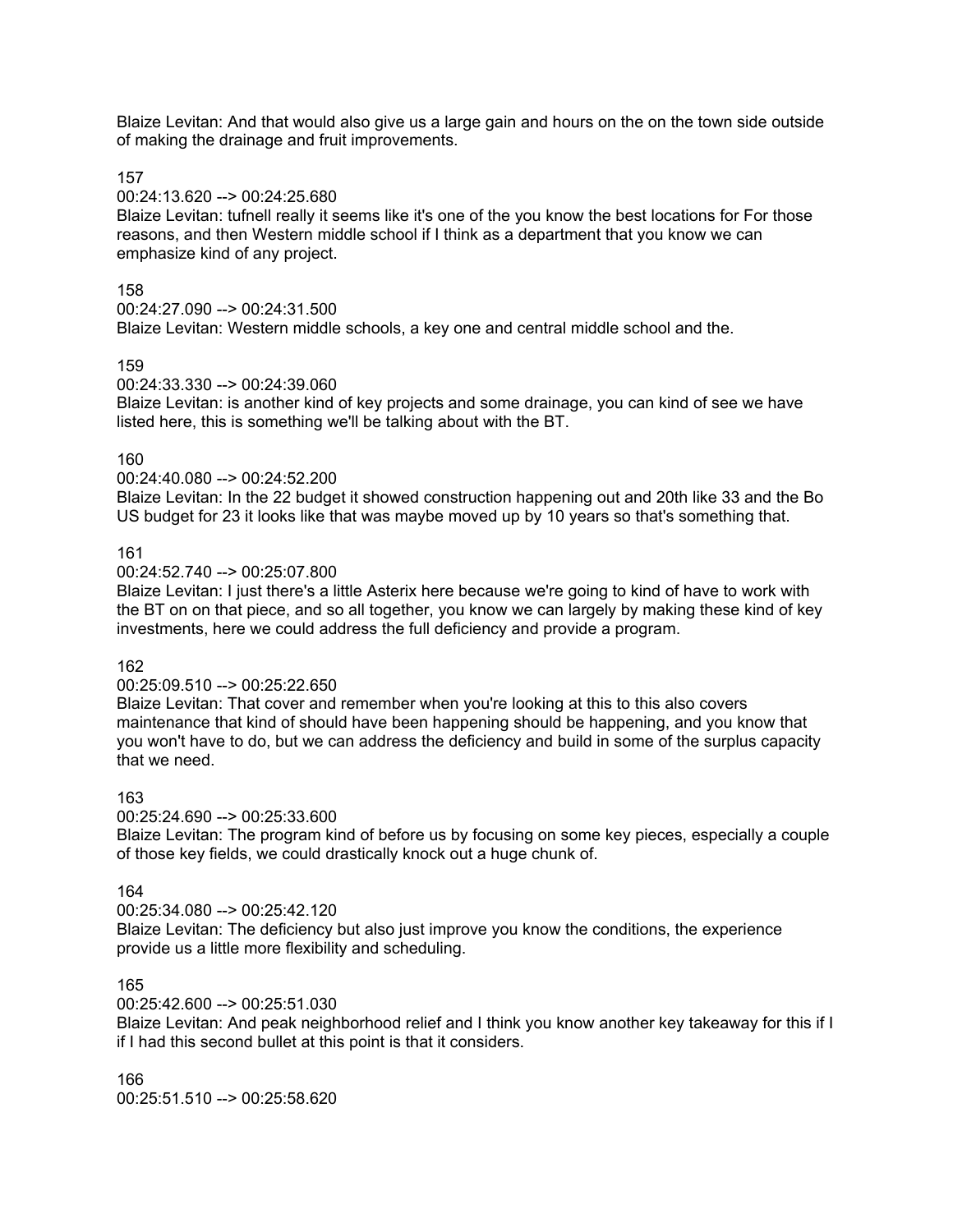Blaize Levitan: neighborhoods, and that is a key piece that we've got to do when we're designing kind of any capital investment program to make it realistic.

167

#### 00:25:59.520 --> 00:26:08.790

Blaize Levitan: Western samson's future considerations, this is my last slide here just you know field lighting and combination with synthetic turf fields is the most cost effective ways effective.

## 168

## 00:26:09.180 --> 00:26:16.620

Blaize Levitan: To you know maximize sports programming and lighting is essential to experience and playability and that's one of the main reasons that toughest.

#### 169

#### 00:26:17.100 --> 00:26:33.450

Blaize Levitan: toughest a top location, and that is that's the field master plan that's what we presented this is, you know very much a work in progress and something you want to talk about and Joe are you know you there you want to kind of add in anything here is like close this out or.

#### 170

00:26:33.870 --> 00:26:38.820

Joe Siciliano: yeah there's a couple key points and Scott knows this, because he was on that he's been on the board.

#### 171

00:26:39.480 --> 00:26:55.590

Joe Siciliano: quite a long time that a few years back, we did ask for money for TOEFL field to to do be you know explore the plan and cost estimate and the cost benefit of expanding that field and renovating the lighting.

#### 172

00:26:56.760 --> 00:27:01.440

Joe Siciliano: But when the central middle school field planned and whether it was.

#### 173

00:27:02.970 --> 00:27:13.890

Joe Siciliano: turf combination of turf and natural grass, whichever one was out there and the board of ED stepped up and said, well, we were going to do something about the way central middle school feel.

## 174

00:27:14.340 --> 00:27:19.650

Joe Siciliano: We got behind that project, the central middle school field and we lapsed our money at at.

## 175

00:27:20.580 --> 00:27:29.880

Joe Siciliano: At temple to do the preliminary because we all figured that you know with the high school undergoing the remediation.

176 00:27:30.390 --> 00:27:39.300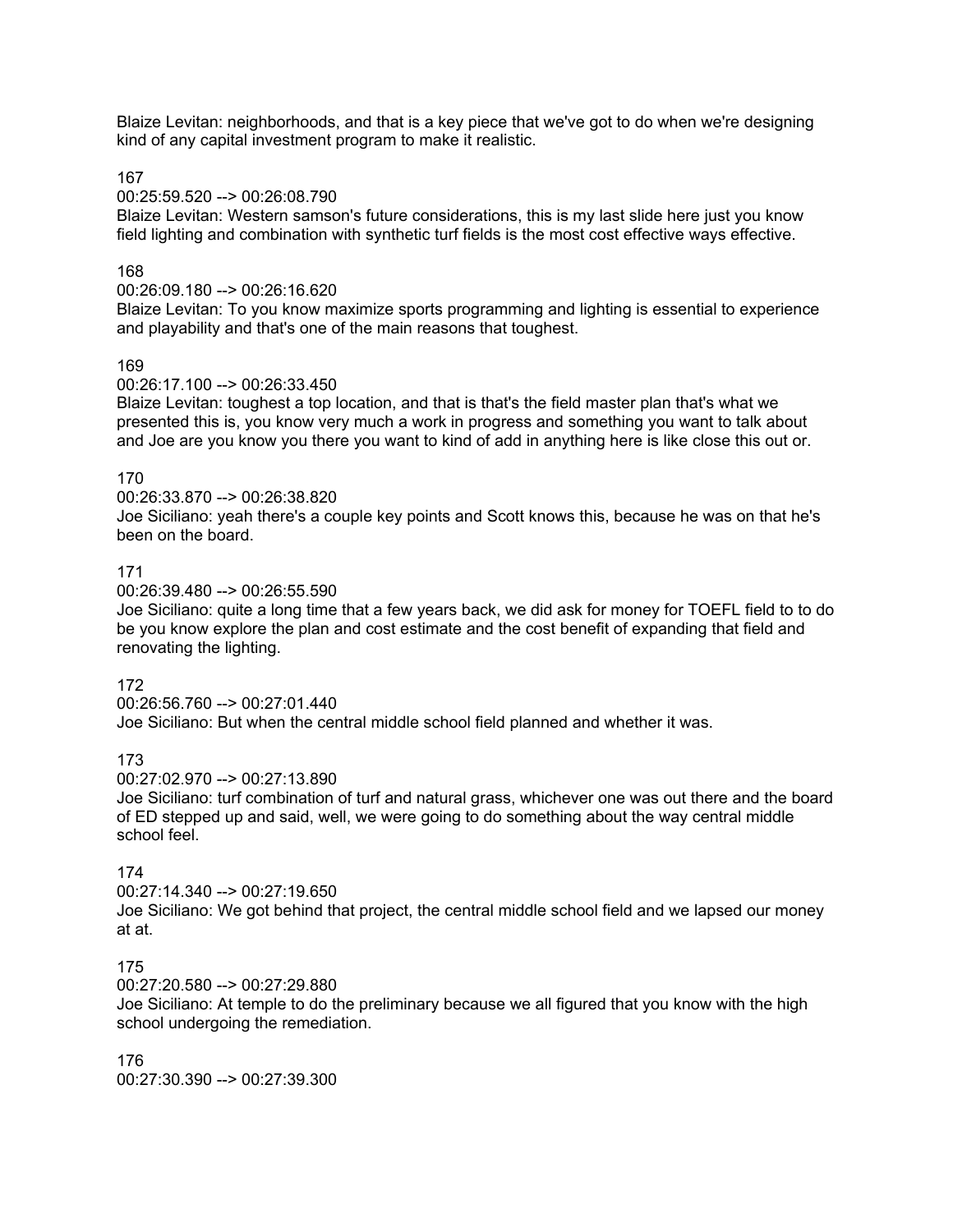Joe Siciliano: working at central middle school and making central middle school work would benefit everyone, including the high school because it's just a short stone's throw.

177

00:27:40.020 --> 00:27:51.300

Joe Siciliano: From the high schools or central and they could use it for overflow obviously the location has great parking you know can transition is good there.

## 178

00:27:51.930 --> 00:27:57.780

Joe Siciliano: We have multiple you feel there, so what we what we did at the time and said well let's not get into tougher.

## 179

00:27:58.110 --> 00:28:06.660

Joe Siciliano: But let's get behind central middle, because that will not only benefit the board of education program but a little benefit the recreation program and.

## 180

00:28:06.960 --> 00:28:13.590

Joe Siciliano: Our you know other users, that we provide skills space to so we we we we lapsed our money.

## 181

00:28:13.980 --> 00:28:25.110

Joe Siciliano: Of 100 it was like \$100,000 and we got behind that program and I, you know, I was on the committee to conflict was on the committee, Dan watching um you know, we had a consultant.

#### 182

00:28:25.980 --> 00:28:33.450

Joe Siciliano: Working with with the board of that and that kind of dissolve that'd be i'm not quite sure where it is at this moment.

#### 183

00:28:34.560 --> 00:28:44.010

Joe Siciliano: I think it kind of dissolved when the building when the when the board of ED did their building masterplan and found out that central really has some.

## 184

#### 00:28:44.490 --> 00:28:54.780

Joe Siciliano: critical issues and the discussion about well let's not go any further, because we're not really sure where we're going to position the new school on the property.

#### 185

00:28:55.200 --> 00:29:00.450

Joe Siciliano: What that will require and start to think about rolling have an improved field.

#### 186

00:29:00.930 --> 00:29:10.530

Joe Siciliano: opportunity in with a school rebuilding opportunity, and so I think that the program i've been i'm sure the money still there, but the conversation died.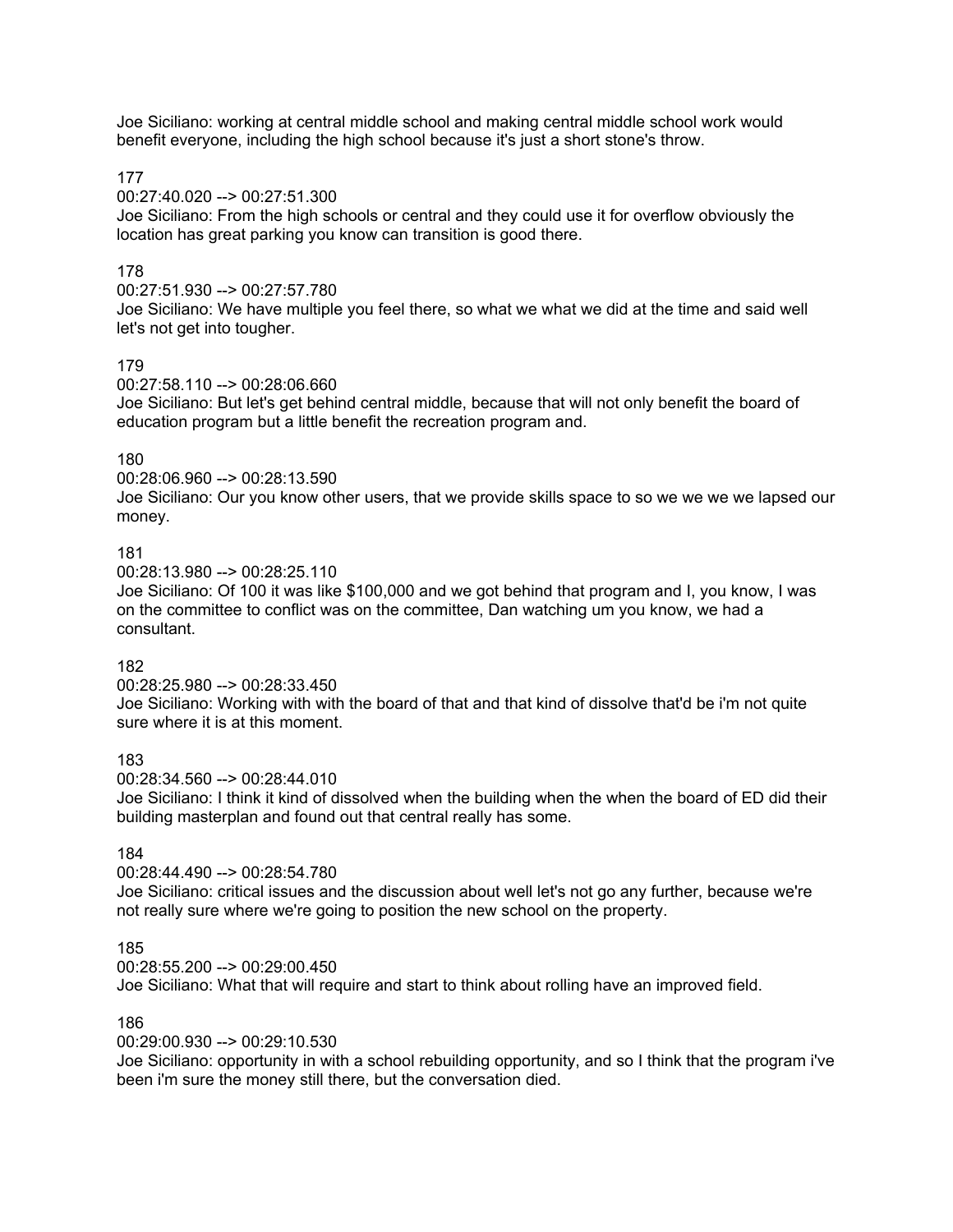00:29:10.830 --> 00:29:16.860

Joe Siciliano: And you know, here we are today talking about TOEFL again now, let me just talk about TOEFL just a little bit.

## 188

00:29:17.580 --> 00:29:22.920 Joe Siciliano: Obviously, during the prime beach season, which is from a Memorial Day to Labor day.

## 189

00:29:23.400 --> 00:29:31.560

Joe Siciliano: We use the field in the evening and it's a scheduling process that will be used because we have beach and Paul during the day, and we have.

## 190

00:29:32.190 --> 00:29:39.750

Joe Siciliano: ball field in the evening, but what we're really looking at is expanding the spring season and the fall season.

## 191

00:29:40.350 --> 00:29:52.080

Joe Siciliano: of use of that field by putting in turf and putting in adequate lights because there isn't a parking issue in the spring in the fall, I mean once the beach primary beach season goes away.

## 192

00:29:52.530 --> 00:30:00.180

Joe Siciliano: there's available parking actually either could even be a concessions, they have there because there is one there there's restrooms that are available.

## 193

00:30:00.480 --> 00:30:06.780 Joe Siciliano: It has a lot of the amenities, that we would need to operate a field during the spring and during the fall.

## 194

00:30:07.140 --> 00:30:16.620

Joe Siciliano: And we all know, I mean there's many ways to deal with the extended light situations, but at this location, the neighbors the users of the park.

## 195

00:30:17.100 --> 00:30:24.060 Joe Siciliano: You know, are used to the lights being on and from middle basically may 1 to October 1 for softball.

## 196

00:30:24.660 --> 00:30:31.770

Joe Siciliano: And so they've gotten accustomed to that evening at you know atmosphere, you know in their neighborhood or across the water and.

197 00:30:32.370 --> 00:30:35.550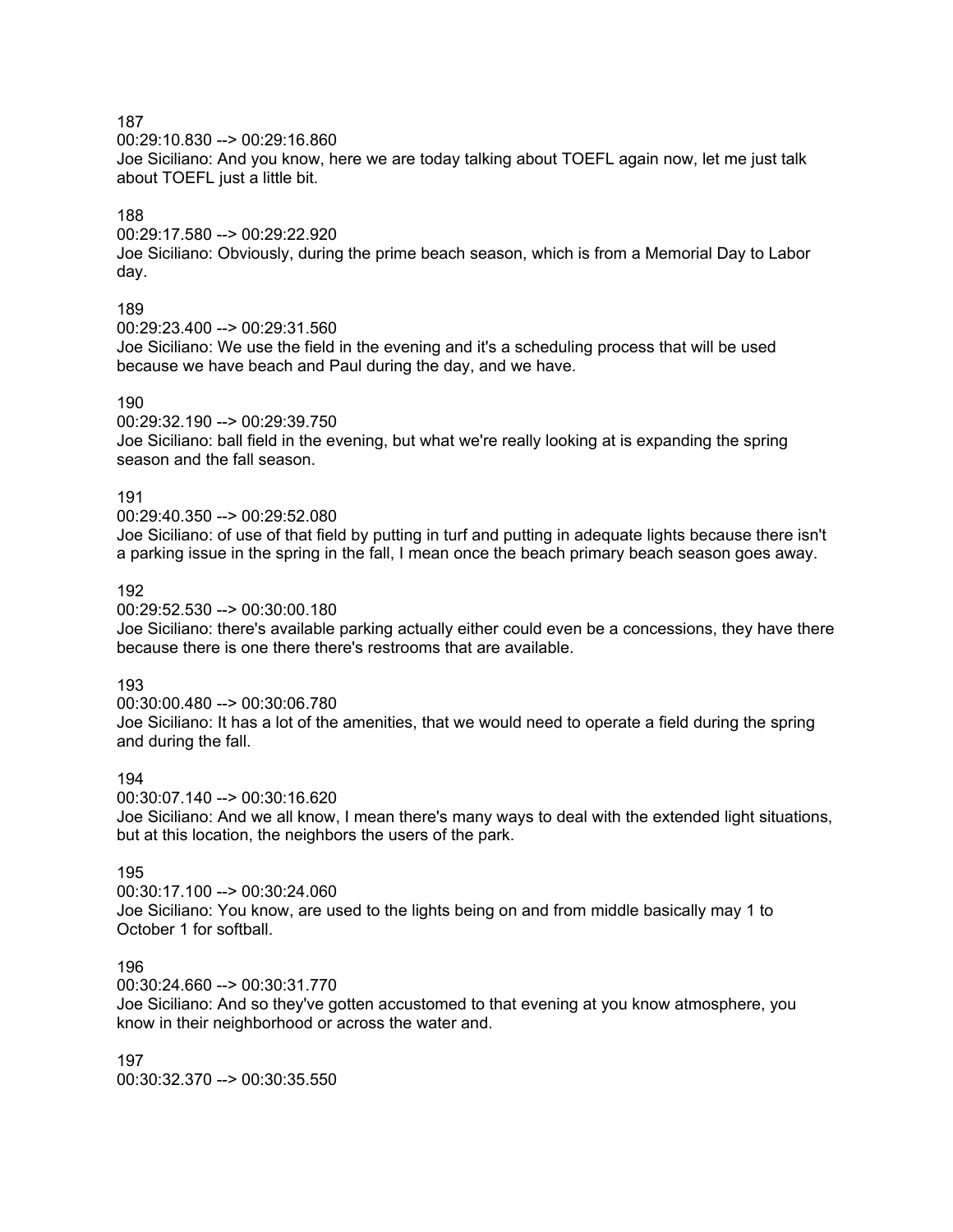Joe Siciliano: You know, since the beginning, and I was here in the beginning, when we put the lights in.

198

00:30:35.940 --> 00:30:44.880

Joe Siciliano: The you know the neighbors had issue with it, and we did some adjustments and you know different type of lights and slowed shades on the lights and all kinds of other things.

## 199

00:30:45.180 --> 00:30:55.680

Joe Siciliano: And you know in 20 years we haven't had a complaint about the lights, so the advantage of going to a lighted surface expands our program based whether it's for us.

## 200

00:30:56.100 --> 00:31:05.160

Joe Siciliano: Combined parks and recreation with other users, or even the board of education program I think it opens up an opportunity for all the users to have.

## 201

00:31:05.370 --> 00:31:17.820

Joe Siciliano: A lighted experience and expanded probe a number of hours without purchasing a piece of property which will never be able to do in Greenwich where there's not going to be a neighborhood issue about ways so.

## 202

00:31:18.030 --> 00:31:28.380

Joe Siciliano: I think this is something really we should explore I know it's a it's a large investment of 4 million plus dollars, but I think it might be a worthwhile investment to.

## 203

00:31:29.400 --> 00:31:36.120

Joe Siciliano: To to take a look at the other thing is, is that when we talked about no further expansion of leading.

#### 204

00:31:37.350 --> 00:31:45.090

Joe Siciliano: i'm going to say this because I truly mean this is that when we look at the Western middle school field and how that's going to get remediated.

## 205

#### 00:31:45.450 --> 00:31:53.610

Joe Siciliano: And how that might get you know, hopefully it'll have artificial surfacing which will bias some field hours because of the playability.

#### 206

00:31:54.150 --> 00:31:58.260

Joe Siciliano: One of the things we should look at their to is the possibility of lighting.

#### 207

00:31:58.740 --> 00:32:03.360

Joe Siciliano: Is when you look at the typography and you're looked at the neighbors and you look at you know.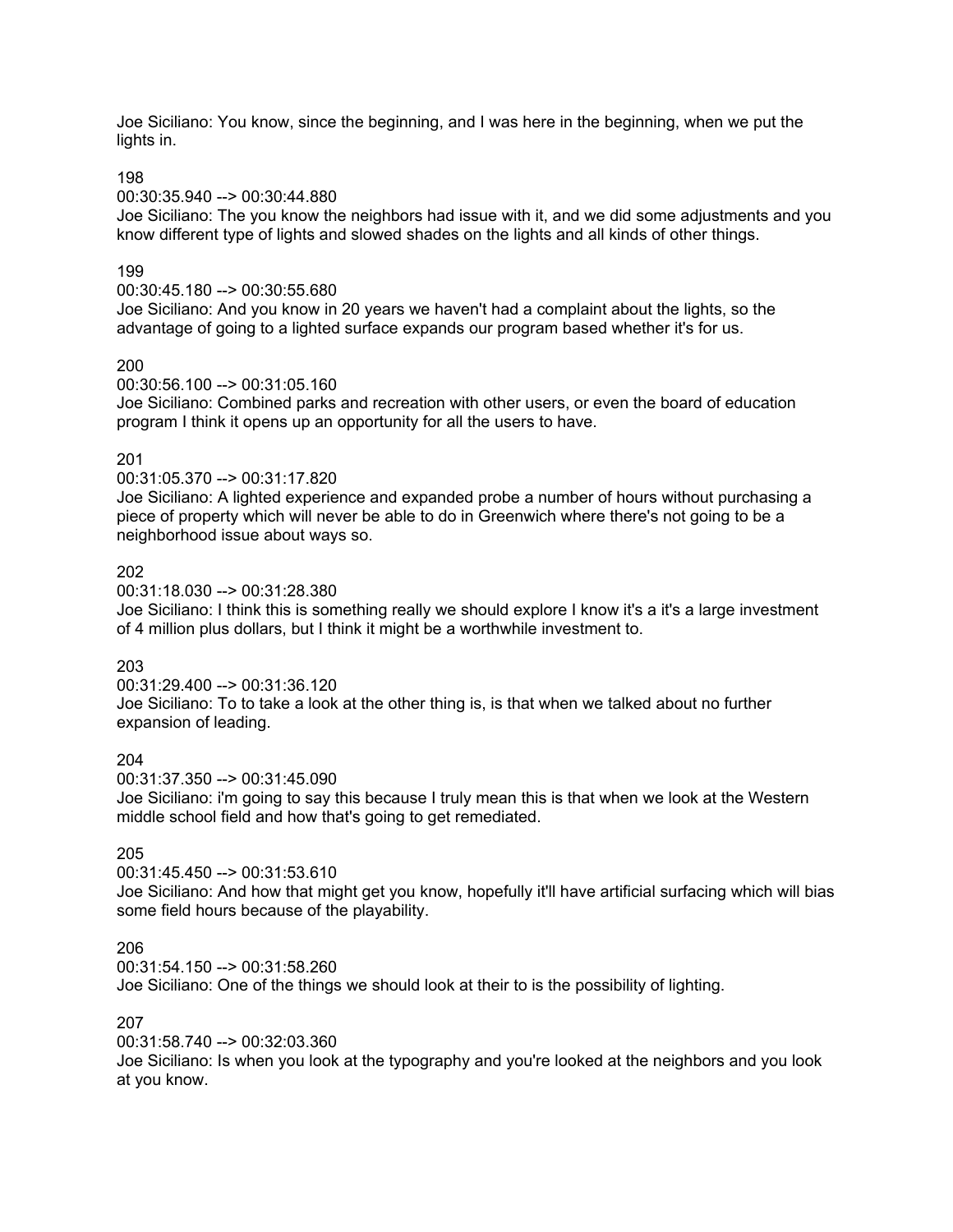00:32:03.690 --> 00:32:17.820

Joe Siciliano: The surroundings, it probably is a piece of property that has good have minimal effect with lady even, not to say we weren't going to get some comments, but at the end of the day, it might be an opportunity to capitalize on lady now.

## 209

00:32:18.210 --> 00:32:24.630

Joe Siciliano: You know we're in this trend here but we're trying not to get into the same routine that we did is give up tussle.

## 210

 $00:32:24.870 - \geq 00:32:33.870$ 

Joe Siciliano: And then hope for for Western middle school and then but and then it doesn't come through, so I think these are two projects that we want to consider design wise.

## 211

00:32:34.710 --> 00:32:42.570 Joe Siciliano: playability wise features simultaneously to see which one's going to yield the best opportunity for us and.

## 212

00:32:43.290 --> 00:32:48.000 Joe Siciliano: And again, yes it's going to be in the western into town and, yes, you know it's you know.

## 213

00:32:48.390 --> 00:32:56.940

Joe Siciliano: That, if the you know we have Kafka Park, which unfortunately we haven't lighting on, but at least surf we have the high school, you know we have limited lighting there but.

## 214

00:32:57.390 --> 00:33:03.900 Joe Siciliano: Having some limited lady and i'm not talking it's a free for all all day you know all night long type of thing.

## 215

00:33:04.320 --> 00:33:13.440 Joe Siciliano: Most of the programs that have been successful in achieving lighting in their communities have done what's called curfew type lighting okay.

#### 216

00:33:14.160 --> 00:33:23.070

Joe Siciliano: In the spring, when it's early spring we're playing in March, we need more lady when we get to June we need less lighting because there's more daylight okay.

#### 217

00:33:23.430 --> 00:33:29.790 Joe Siciliano: And then, in the fall it works differently in September less lady in November, more lady.

218 00:33:30.240 --> 00:33:37.350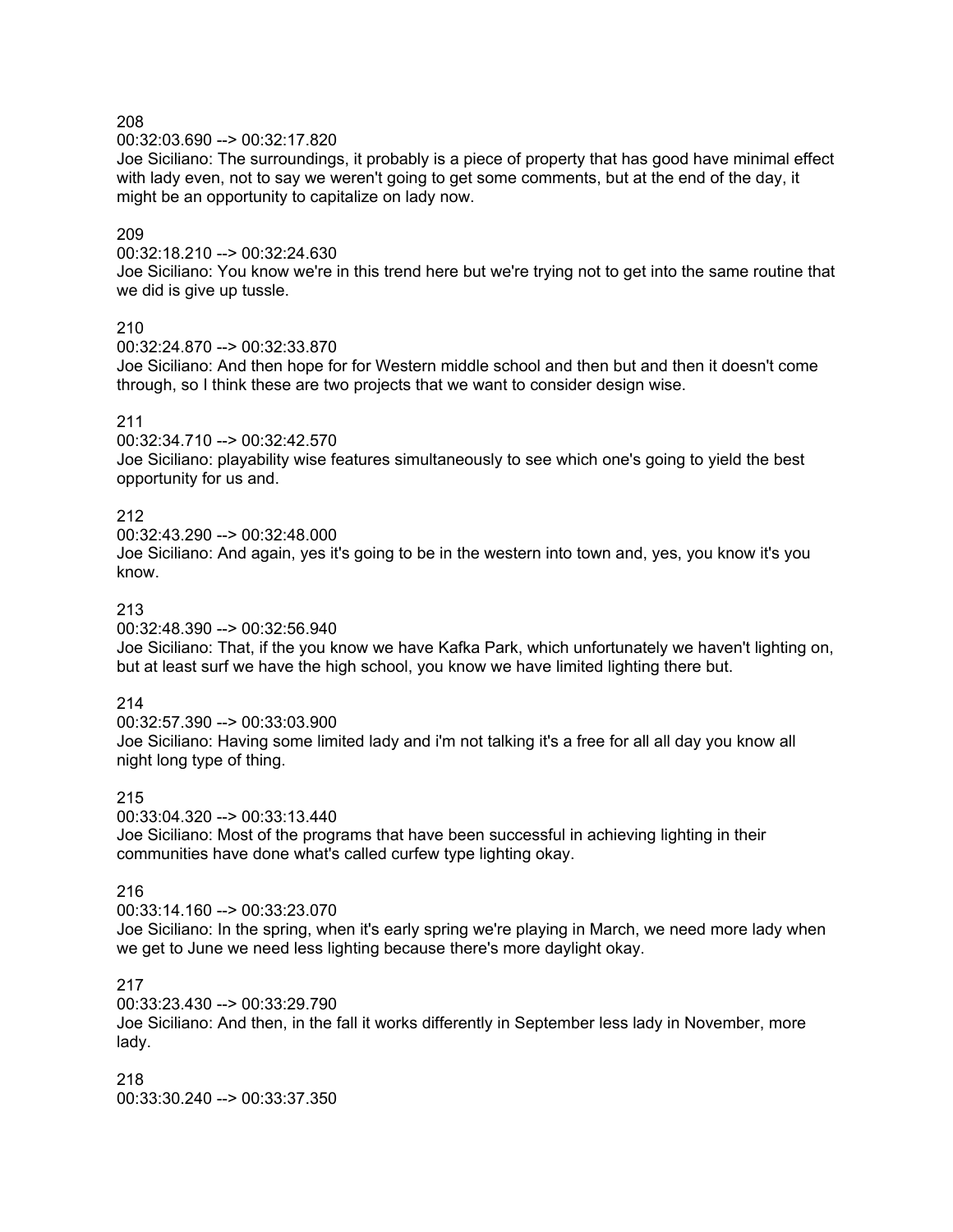Joe Siciliano: And a lot of the town's kind of put into play what's called like a curfew based on the month the data available daylight.

219

#### 00:33:37.650 --> 00:33:48.750

Joe Siciliano: And the time you know the year that they're actually needing the lights and could expand the playability of fields, by doing something like a curfew and an agreement that says.

## 220

## 00:33:49.080 --> 00:33:57.480

Joe Siciliano: You know, in March, we might be doing this, but in June we're going to be doing this in the summer, we might not be doing anything and then in the fall, it would go in the opposite direction.

## 221

#### 00:33:58.260 --> 00:34:08.730

Joe Siciliano: All possibilities to get where you need to go, and you know we've we've talked to some of the people I live in a Community where that's been done the this is.

#### 222

## 00:34:09.690 --> 00:34:20.610

Joe Siciliano: The this curfew type of lighting arrangement, and I think it's something definitely to explore to try to keep in check all of the negative comments about lighting in my neighborhood.

## 223

## 00:34:21.870 --> 00:34:30.180

Joe Siciliano: You know, it gives you that multiple factor of playability after dark, to a certain time, which I think could be reasonable, I know in wilton.

## 224

#### 00:34:30.750 --> 00:34:42.210

Joe Siciliano: And that's the closest Community i'm familiar with, they have no lights on Sunday evening, they made a commitment Sunday sacred there's no lights okay during these other times it's either nine o'clock or 10 o'clock.

#### 225

00:34:42.570 --> 00:34:52.650

Joe Siciliano: Okay, and you know and It ranges depending on what time of the season, it is okay, and what the needs are very smart thinking.

## 226

#### 00:34:53.520 --> 00:34:58.830 Joe Siciliano: And that's what i'll say about that, for now, I mean i'm just trying to think about keeping all of the options open.

#### 227

#### 00:34:59.730 --> 00:35:12.510

Joe Siciliano: um you know there's been a lot of work put into this there's a lot of discussion to go, I mean you know people say well you know why tougher why why you still targeting central middle when you know we're going to be building the school.

228 00:35:13.140 --> 00:35:24.150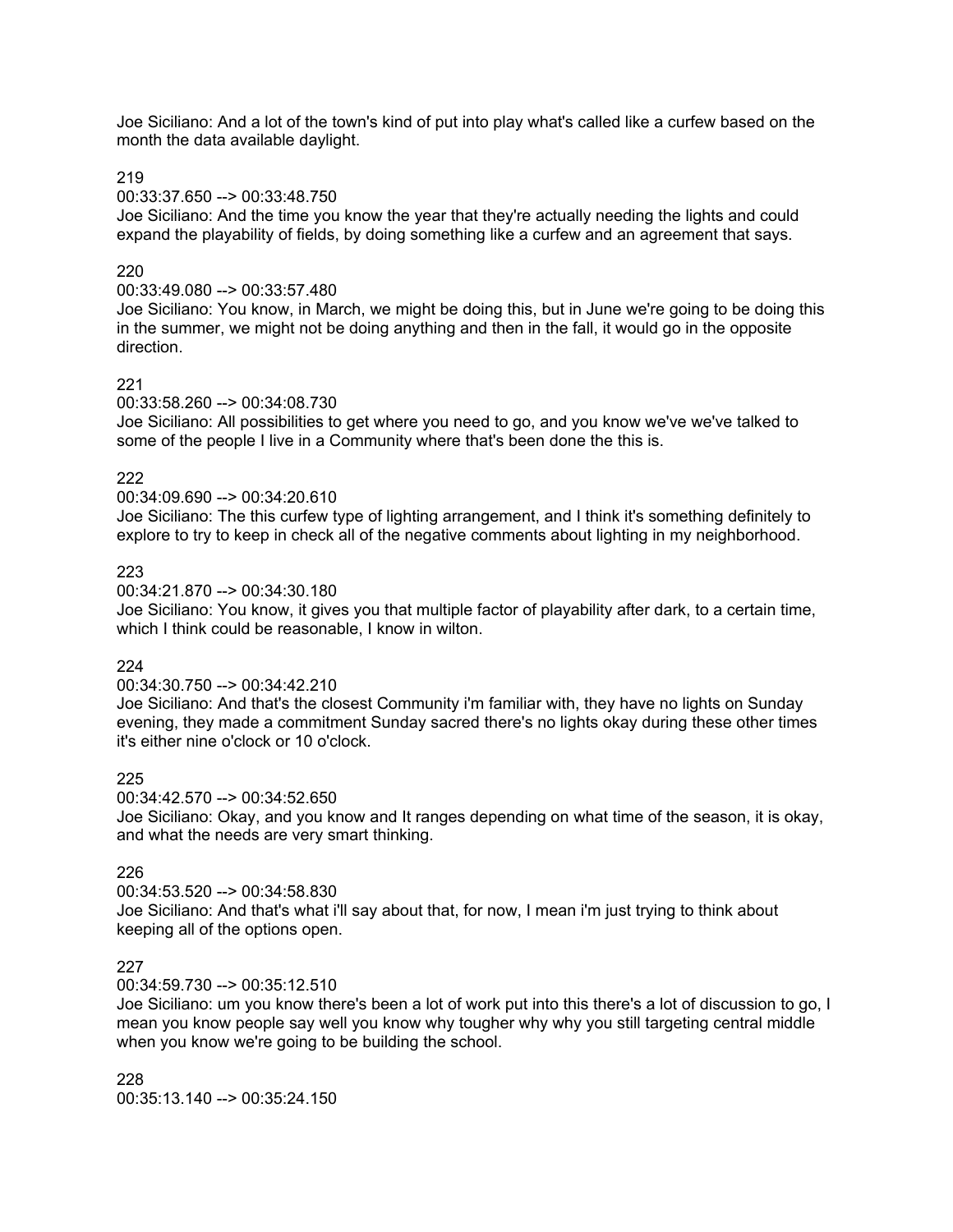Joe Siciliano: Well, another opportunity would be is that when are we going to build that school, we know that the board of ED has moved the schedule is it realistic from both planning and funding.

229

00:35:24.780 --> 00:35:30.450

Joe Siciliano: Or if we put a modest investment in have a couple hundred thousand dollars and i'm not saying that's the number but.

## 230

00:35:30.840 --> 00:35:40.020

Joe Siciliano: In drainage, and we got five years of better playability out of the out of central middle school because we're not down on a on a rainy or.

## 231

00:35:40.590 --> 00:35:48.570

Joe Siciliano: No down substantially on rain occurrences, have we done that we service, you know the the user groups, yes it's money that might be.

## 232

00:35:49.320 --> 00:36:00.330

Joe Siciliano: You know you talk to us, you know, could be used differently or could be, you know we could wait until the buildings built, but we're talking about probably even if their schedule was followed.

## 233

00:36:00.570 --> 00:36:09.390

Joe Siciliano: we're talking about five years plus at least three years in construction, I mean you're talking about eight years, maybe to you know, have a possibility of using.

## 234

00:36:09.990 --> 00:36:19.080

Joe Siciliano: The field in a better way and and and getting more hours out of the existing surface, these are all active conversations we can have.

#### 235

00:36:19.410 --> 00:36:28.710

Joe Siciliano: And if it's not central middle school, we can find another place to use that money, I mean we have we have more of the list that you see in this program tonight.

## 236

#### 00:36:29.250 --> 00:36:40.050

Joe Siciliano: To to work on, but you know, but we should have that conversation and together make that decision, are we going to invest the money in central and we know we might forfeit that money if we build okay.

## 237

00:36:40.440 --> 00:36:48.360

Joe Siciliano: And how long that's going to take, or do we invest that money in eastern middle school or do we invested in another field that has different type of drainage issue.

238 00:36:48.720 --> 00:36:55.590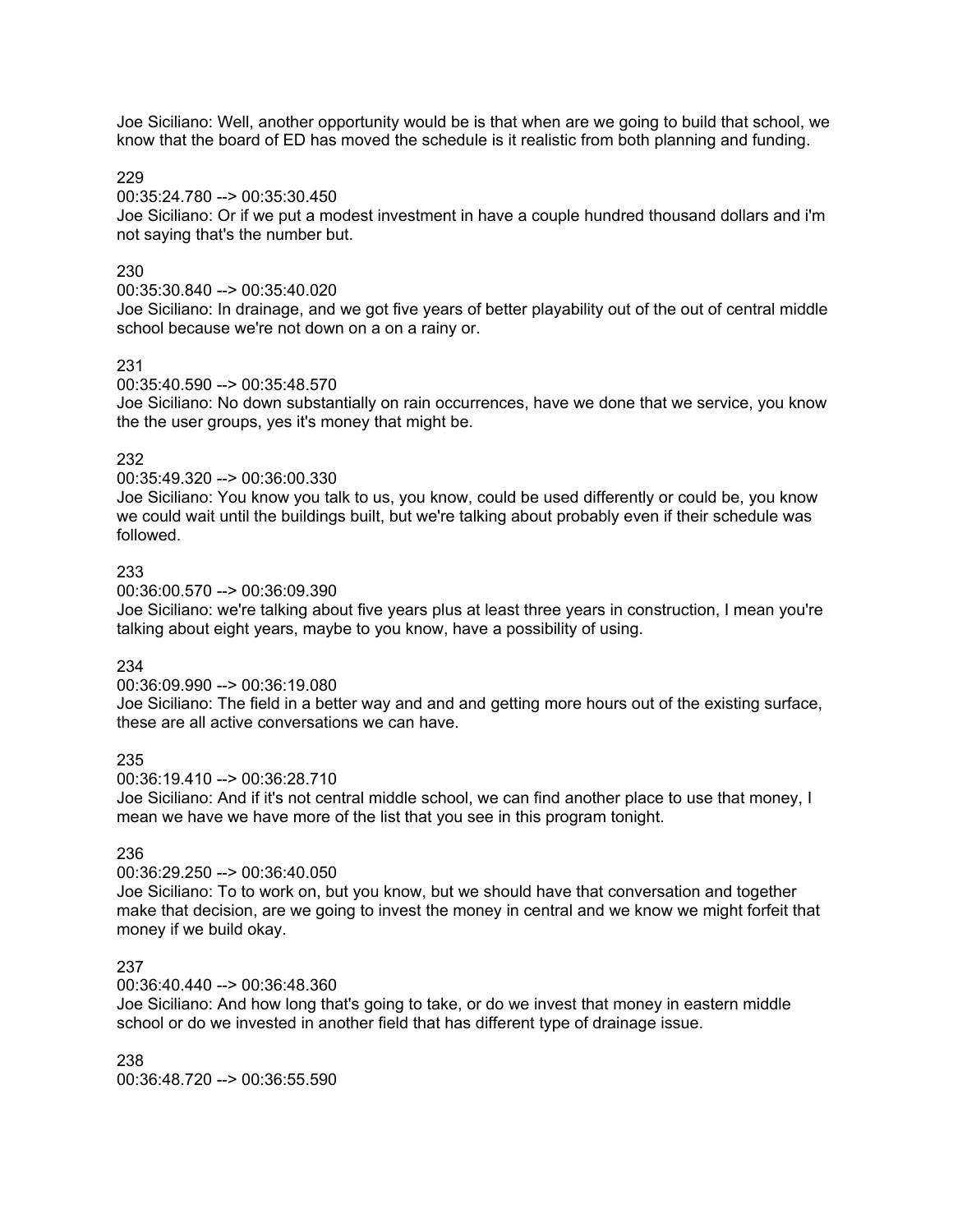Joe Siciliano: There are operators that there's an opportunity to have a a an open educated conversation here and.

239

00:36:56.010 --> 00:37:01.440

Joe Siciliano: Whether it's central or you know something like that we can move, we can move it to another location.

## 240

00:37:01.830 --> 00:37:10.170

Joe Siciliano: And, and maybe maybe we do that, or maybe we stick with central and say okay we're looking at six or seven or eight years before any of this really happens at central.

## 241

## 00:37:10.650 --> 00:37:18.570

Joe Siciliano: We know the time frames are alternatives, we know the board of its wishes to build a school Okay, but is that realistic to say that you know.

## 242

#### 00:37:19.170 --> 00:37:28.320

Joe Siciliano: Three years down the road or four years down the road we're actually going to be putting the shovel in the ground, it still has to go through all the planning and zoning stuff all the Connecticut state Board of education stuff.

## 243

00:37:28.770 --> 00:37:36.030

Joe Siciliano: You know all of the bonding you know for the state and there's a lot of things that have to happen here and they have you know they have to happen sequentially.

## 244

00:37:36.360 --> 00:37:46.620

Joe Siciliano: So you know these are some discussions I think would be very well received on all parties that's you know, so we will continue to work this.

## 245

00:37:47.880 --> 00:37:59.370

Joe Siciliano: field plan this update that, as you as blake said the master plan and the inventory is online, you can the comments that people submitted are all there too, and.

## 246

## 00:38:00.000 --> 00:38:10.200

Joe Siciliano: But this is just a small excerpt of what what we came out of that project, and we will continue to work this and you know, and because we want to be successful, what we don't want to happen.

## 247

00:38:10.470 --> 00:38:17.190

Joe Siciliano: Is we don't want to do all of this work, we don't want to spend the money that we spent and we don't want because the noise may be down at this point.

248

00:38:17.490 --> 00:38:26.910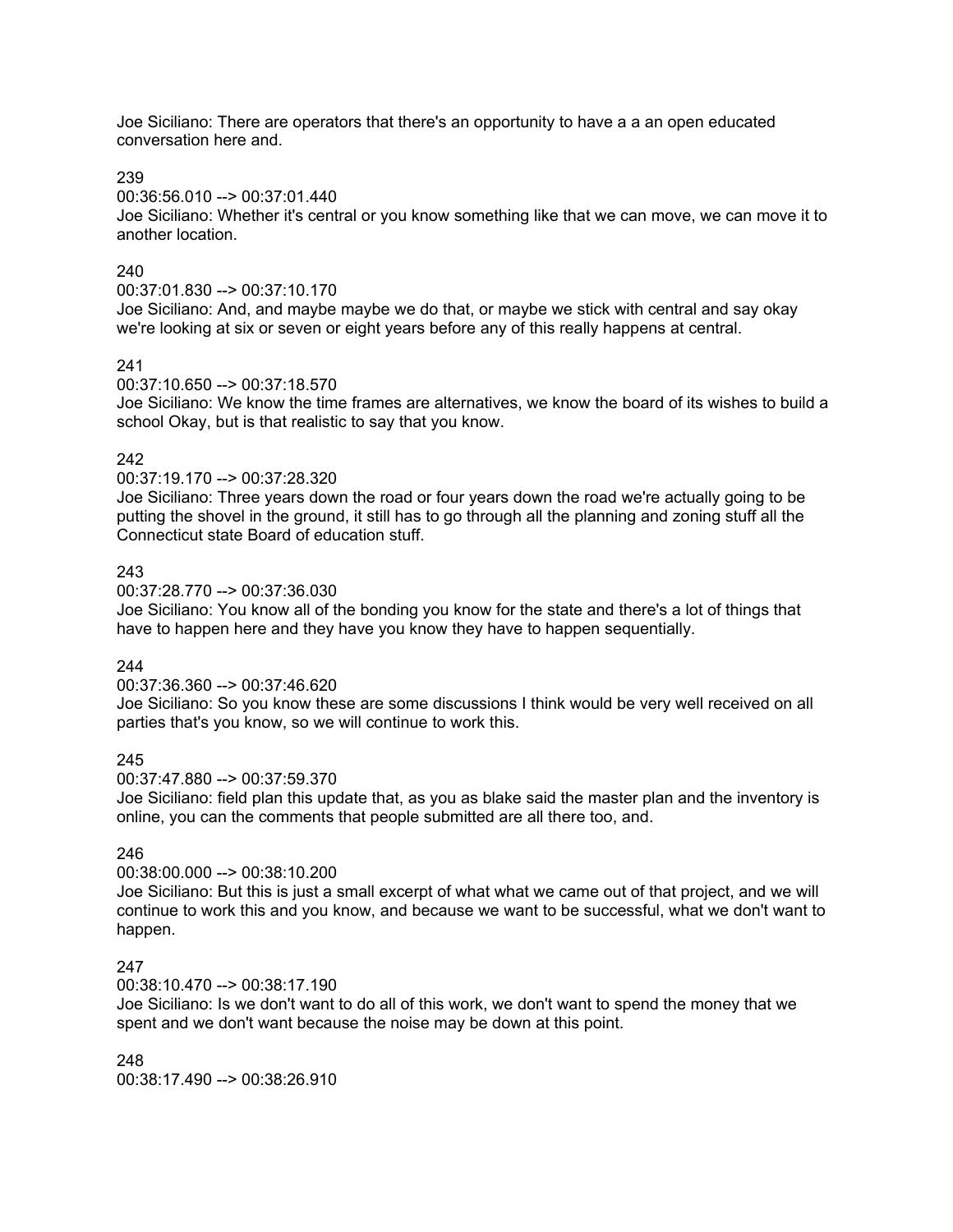Joe Siciliano: We don't want to put it back on the shelf, I mean because the noise will just continue to recycle and my experience in the least the other two field studies that we have.

249

#### 00:38:27.690 --> 00:38:40.560

Joe Siciliano: It was pete we did a little tweaking the noise went away and five years later than we showed back up again, you know, so this is a cycle that we have to address, and we have to stay current on it and keep making incremental.

## 250

00:38:40.860 --> 00:38:47.940 Joe Siciliano: Improvements in order to get to get the maximum that we can have one of the facilities that we have, thank you.

## 251

00:38:48.960 --> 00:38:52.740 Scott Johnson: let's break in for a second to some of the questions that i've been getting.

## 252

00:38:54.060 --> 00:39:12.690

Scott Johnson: The simplify the focus, what are the items in here that have been like advanced or the numbers have been significantly changed so trench improvements and 23 and number 600 How does that compare to prior prior Middles.

## 253

00:39:13.830 --> 00:39:21.360

Joe Siciliano: Well, we beat before in price middle we had asked for 350,000 and this most recent 150.

## 254

00:39:21.840 --> 00:39:29.970

Joe Siciliano: Because we knew we're going to do some drainage work, but we were also talking about cultural practices in improving turf deep tiny verification.

#### 255

00:39:30.450 --> 00:39:37.080 Joe Siciliano: overseeing top dressing, you know to a different standard than what we've been

doing so part of that.

## 256

00:39:37.740 --> 00:39:49.980

Joe Siciliano: 400 and or 500,000 original \$500,000 request was the do several of those things this additional 600,000 has been specifically address is some.

## 257

00:39:50.490 --> 00:39:56.940

Joe Siciliano: drainage problems on some specific fields Okay, and a slight improvements i'm already feeling cause God.

#### 258

00:39:57.450 --> 00:40:08.820

Joe Siciliano: Because we have a need there to kind of reconstruct the infield to make it a combination 5070 baseball diamond because right now it's a short baseball diamond.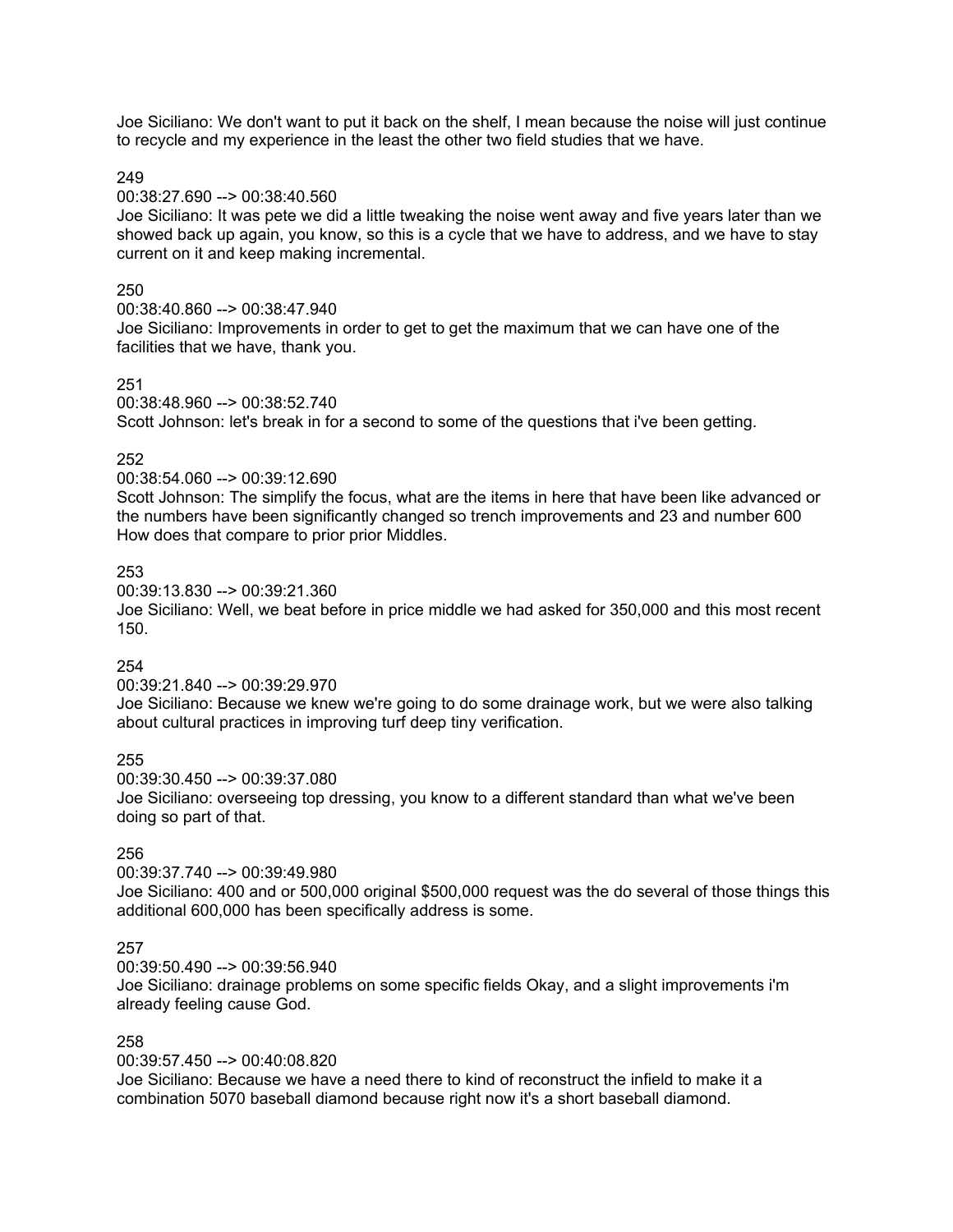00:40:09.120 --> 00:40:15.630

Joe Siciliano: Because now there's an intermediate group of people playing you know 50 you know 50 foot diamond.

## 260

00:40:15.870 --> 00:40:20.970

Joe Siciliano: 70 foot diamond and then there's a 90 foot diamond and we have a shortage of the 70 foot diamonds.

## 261

00:40:21.210 --> 00:40:33.210

Joe Siciliano: Right now, so so we're trying to address that when we go in and do some of these drainage issues and we create some new fencing maybe move the backstop slightly put up some security fencer.

# 262

00:40:33.960 --> 00:40:43.350

Joe Siciliano: On the neighborhood's done the neighbor side there's a few things like that, but we're trying to we're trying to stretch it as much as we can to get the maximum out of you know, the the 500.

# 263

00:40:43.740 --> 00:40:52.650

Joe Siciliano: That we've currently are asked to have or maybe get released and the 600 that is additional appropriation to get some of that stuff done so.

## 264

00:40:53.070 --> 00:40:56.220 Scott Johnson: So is this a time for other questions from panel.

# 265

00:40:56.430 --> 00:40:58.500 Joe Siciliano: yeah well how do you how do you want to do this because.

## 266

00:40:58.560 --> 00:41:08.970

Joe Siciliano: The next presentation is the is a is an overview of our budget and we're going to get blazed voice arrest because he's, but we can accept questions or we could.

## 267

00:41:09.090 --> 00:41:09.810 Scott Johnson: Well yeah why don't we.

# 268

00:41:10.080 --> 00:41:11.700 Joe Siciliano: accept them, we can accept them in.

## 269

00:41:12.300 --> 00:41:14.370 Scott Johnson: A panel first questions on.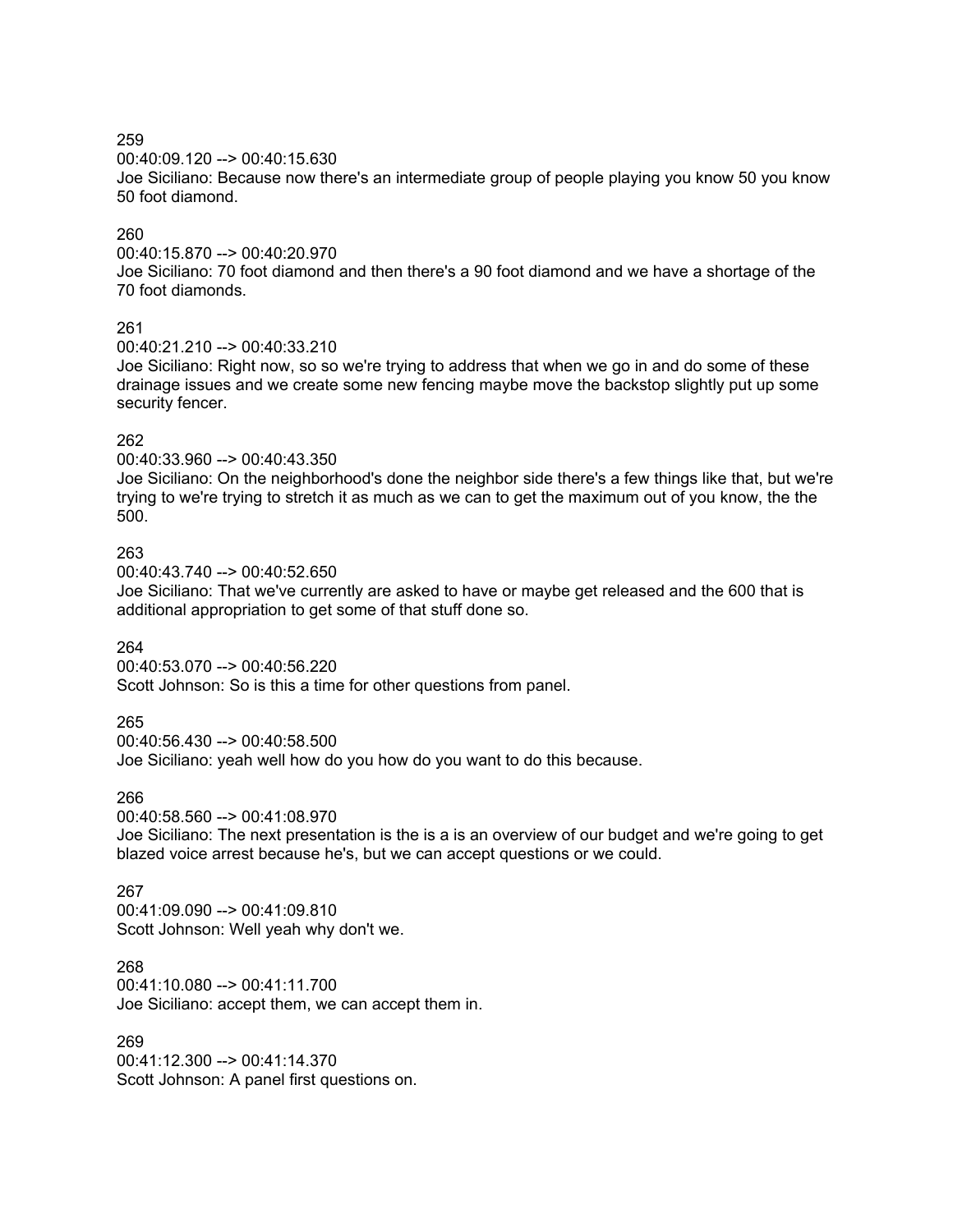00:41:15.630 --> 00:41:18.000 Scott Johnson: The field plan and then have.

## 271

00:41:19.320 --> 00:41:22.680

Scott Johnson: Visitors question and then you can move to the capital plan.

## 272

00:41:24.030 --> 00:41:27.810

Scott Johnson: There are other questions by my board members or liaison.

273

00:41:28.170 --> 00:41:33.090

Rick Loh: yeah Scott rick rick Lowe here, just to clarify bit on what Joe was saying.

## 274

00:41:35.070 --> 00:41:39.960

Rick Loh: The tunnel field, I believe one of three done will still be a small baseball diamond.

## 275

00:41:41.010 --> 00:41:47.610 Rick Loh: It will not be a 90 foot diameter, which is high school college major league whatever you want to call.

## 276

00:41:48.690 --> 00:42:02.490

Rick Loh: Four sides, so the importance of what Joe was saying about Western middle school and the availability of lights, we do not have a we do not have lights on a 90 foot diamond in our towns, and that is unusual in today's world.

## 277

00:42:03.660 --> 00:42:08.790 Rick Loh: We need that someplace in town, we need to get a full size baseball field.

278 00:42:10.050 --> 00:42:12.090 Joe Siciliano: that's awesome Thank you.

## 279

00:42:15.240 --> 00:42:28.260

Tracy Freedman: Just what is the Is anyone know or what is the status on Western middle school and I know you have it in here as a date is when but you know I haven't heard any updated still with the.

280 00:42:28.290 --> 00:42:28.860 Tracy Freedman: State.

## 281

00:42:29.010 --> 00:42:31.230 Tracy Freedman: In terms of getting trying to get approvals.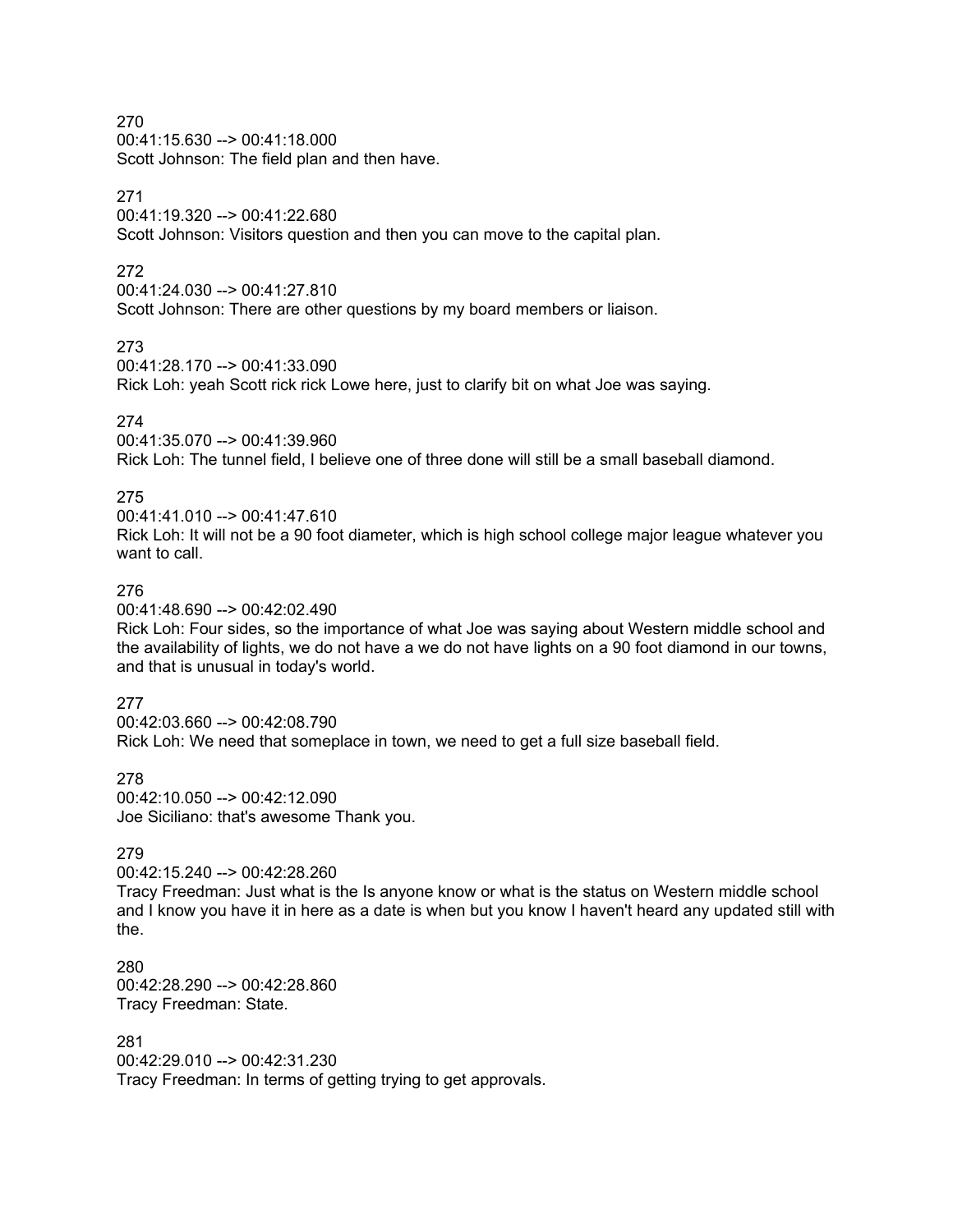00:42:31.740 --> 00:42:33.570 Joe Siciliano: that's what we know to.

#### 283

00:42:34.590 --> 00:42:42.960

Joe Siciliano: You know, Tim coffin our turf manager gets information from the facilities people over at the board of ED but it's still at the regulatory state.

#### 284

#### 00:42:43.530 --> 00:42:59.850

Joe Siciliano: And with some work about how they might do the remediation and the remediation looks like it's been broken into two appropriations to \$8 million appropriations do do the remediation and the reconstruction and those have been.

#### 285

#### 00:43:00.930 --> 00:43:09.270

Joe Siciliano: in and out of the sequence of the 15 year capital plan now looked it up today, there is one, there is one in the.

#### 286

#### 00:43:10.140 --> 00:43:18.390

Joe Siciliano: Capital plan, a request for 8 million and then with a notation that says that there may be another you know they're most likely will be another.

#### 287

#### 00:43:18.810 --> 00:43:33.120

Joe Siciliano: appropriation requested for \$8 million to finish the project in another year, so is that consecutive years, or is that two different years I mean I don't think they know this yet based on the regulatory.

#### 288

#### 00:43:33.780 --> 00:43:40.200 Joe Siciliano: issue and the commitment to say how are we going to execute the work I mean if we gave you a million dollars today.

#### 289

#### 00:43:40.560 --> 00:43:49.800

Joe Siciliano: Could you do all that work in one year and then the next year do \$8 million of the rest of the work, or is there going to be this additional remediation.

#### 290

#### 00:43:50.340 --> 00:43:59.040

Joe Siciliano: And that's going to take more than 12 months and then there'll be a year with it'll be a past and then there'll be another year, where there'll be another appropriation so, is it a.

## 291

#### 00:43:59.580 --> 00:44:08.340

Joe Siciliano: three year project for your project or five year project don't know that I don't know that at this point, I think the board of ED has more information about that.

292  $00:44:08.670 \rightarrow 00:44:15.810$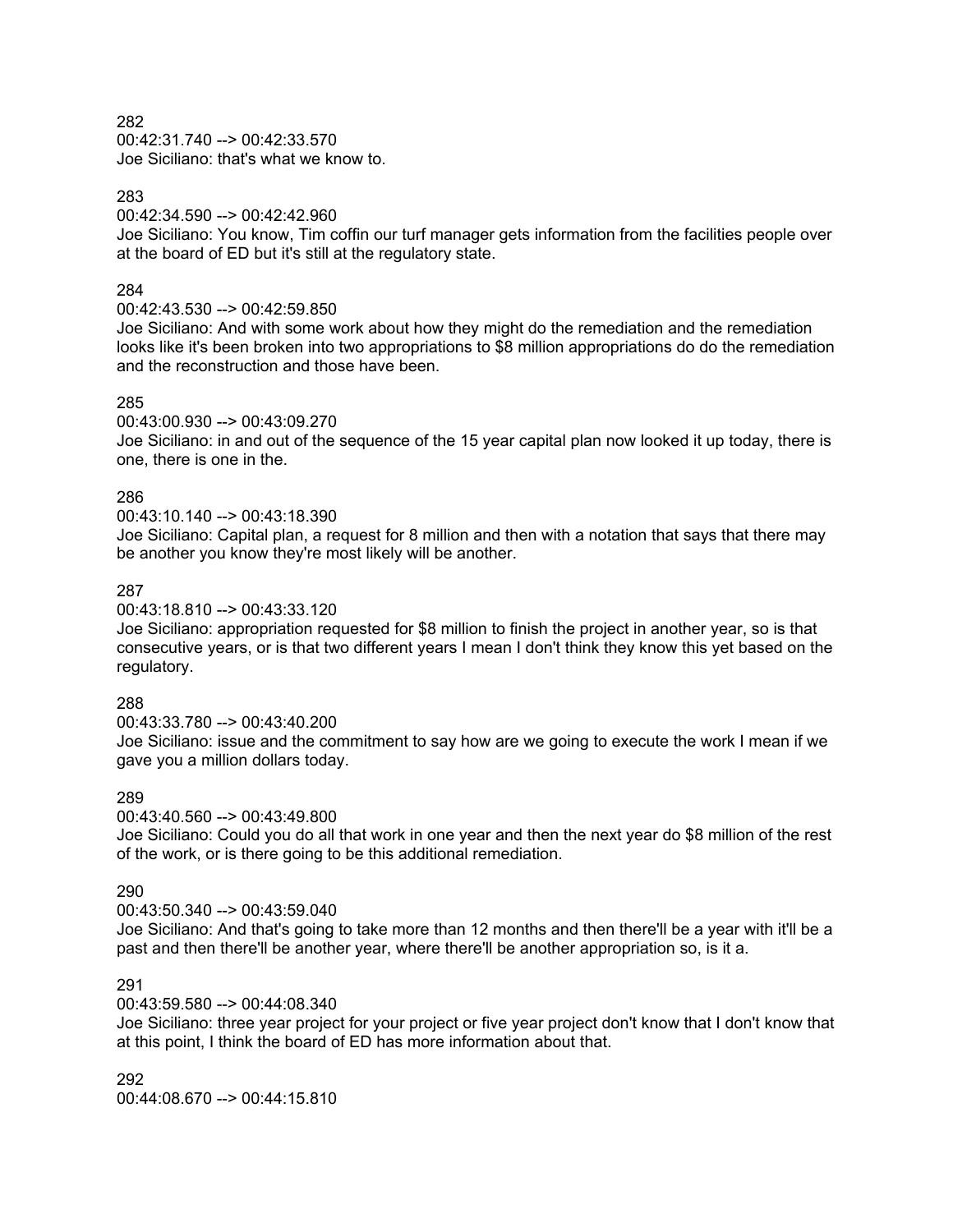Joe Siciliano: And, but it's all on speculation of how the regulatory people give them permission to execute the project so.

## 293

00:44:16.230 --> 00:44:25.200

Joe Siciliano: Again I think they're trying to plan for it the best that they can, but a lot of the questions are still out there in the trying to sum up some estimate.

## 294

00:44:25.770 --> 00:44:31.440

Joe Siciliano: of money to kind of get this thing rolling I mean it's been offline for five years already.

## 295

00:44:32.160 --> 00:44:46.710

Joe Siciliano: So a real hardship when you're looking at those the size of those fields and they're really workhorses you know and they've been offline already for five years, not fair to the Community, and especially not fair to the students that go to school, or you know just not.

## 296

00:44:47.280 --> 00:45:01.560

Tracy Freedman: And what about Eastern Greenwich civic Center is that are those fields going are we it's out later because we have other things we're doing but is that going to be done after the building is done.

## 297

00:45:01.650 --> 00:45:14.160

Joe Siciliano: We have to yes yeah it's going to be done after the building's done obviously we're going to try to keep the field going, while a building is under construction, we cannot forfeit another film field.

#### 298

00:45:14.490 --> 00:45:15.510 Joe Siciliano: So we're going to try to.

## 299

00:45:15.720 --> 00:45:23.790

Joe Siciliano: we've laid out the construction zone, so that we are the field will be usable and we've looked at facing the parking situation at Eastern.

## 300

#### 00:45:24.210 --> 00:45:34.470

Joe Siciliano: Civic Center because we need the field space, because with the high school being down and Western middle school being down, we can not forfeit another surface while we're building that you know.

## 301

00:45:34.860 --> 00:45:42.270

Joe Siciliano: To do the both projects simultaneously the building and the field, at the same time it's just it would just drive the schedule over the edge.

302 00:45:42.600 --> 00:45:53.700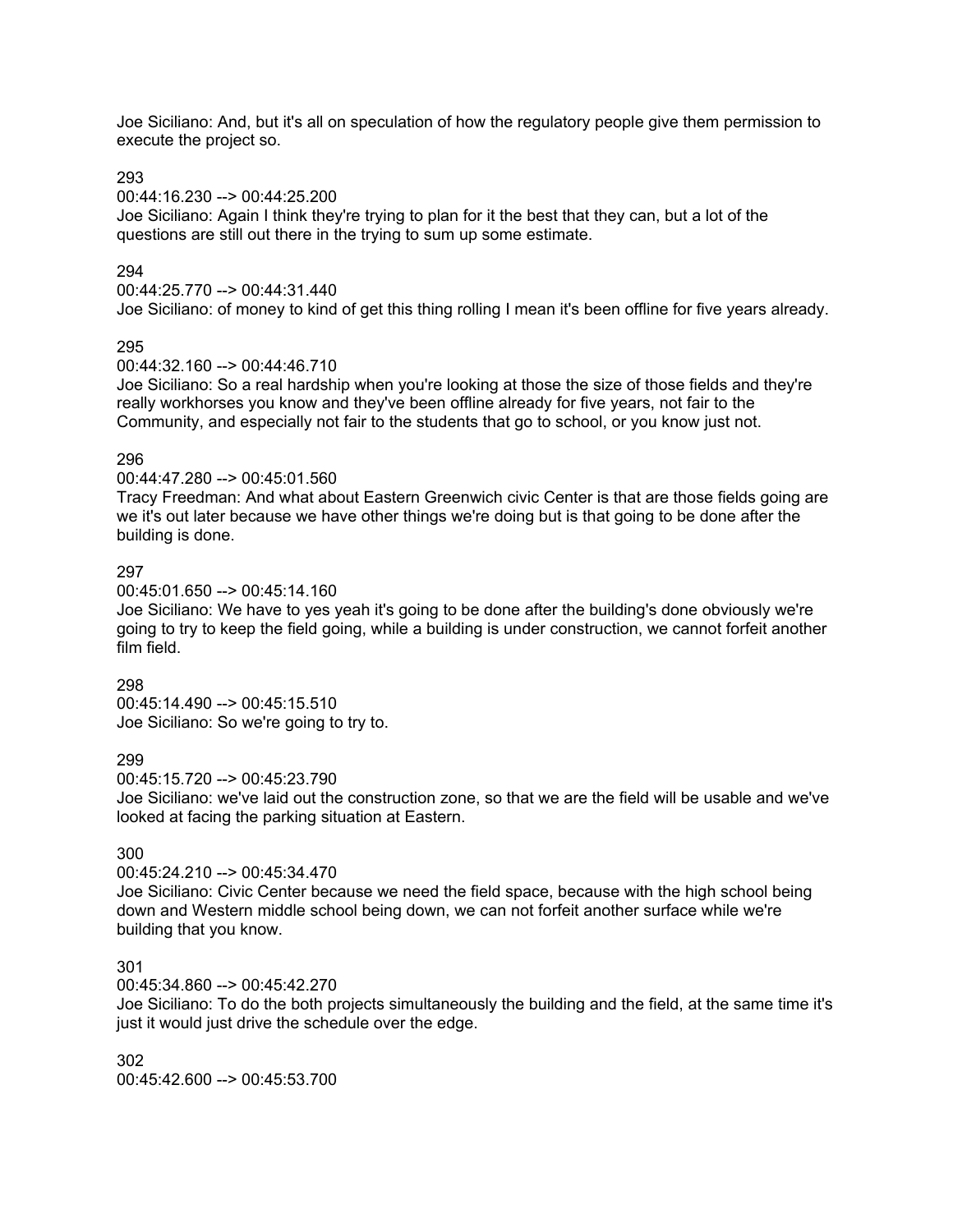Joe Siciliano: And you know and our users would be you know, with some of their program base with just you know dissolve because they just wouldn't be available field space so we're trying to do the sequentially.

#### 303

00:45:54.510 --> 00:46:02.430

Joe Siciliano: And with some thought that we, we have some thoughts about how to I mean obviously Eastern civic Center is a huge drainage problem I mean.

## 304

## 00:46:02.760 --> 00:46:12.930

Joe Siciliano: You know it's it's built in a swamp it's built in a wetland we've already had the soil scientists out there to do a soil analysis of what the substrates are we know that was built in a bog it was phil.

## 305

00:46:13.350 --> 00:46:19.170

Joe Siciliano: You know, so that there's some issues about the drainage, how are we going to elevate the field, how are we going to move the water off the surface.

## 306

## 00:46:19.470 --> 00:46:28.230

Joe Siciliano: You know what what what's the best process to do that, and you know we've been starting to talk about that, but you know we haven't done we haven't done any engineering design.

# 307

00:46:28.590 --> 00:46:38.880

Joe Siciliano: You know, work on that at all and but it's a it's an active conversation on how would we do this if we you know if it and you know when we put together some cost estimates based on.

## 308

00:46:39.270 --> 00:46:47.550 Joe Siciliano: You know square footage or square yardage of elevating the field drainage, you know new surfacing etc, etc, so.

## 309

00:46:49.680 --> 00:46:55.170 Scott Johnson: So there any questions from the public on this and then we'll move on to the 15 year plan.

# 310

00:47:01.680 --> 00:47:05.760 Scott Johnson: Okay, so so sure once you dive into that one or okay.

# 311

00:47:05.880 --> 00:47:06.480 Well, so.

## 312

00:47:08.010 --> 00:47:17.190

Joe Siciliano: Okay, but we're saving blaze voice a little bit here because he's gonna he's gonna go through this so we put together last year first year blaze was on board.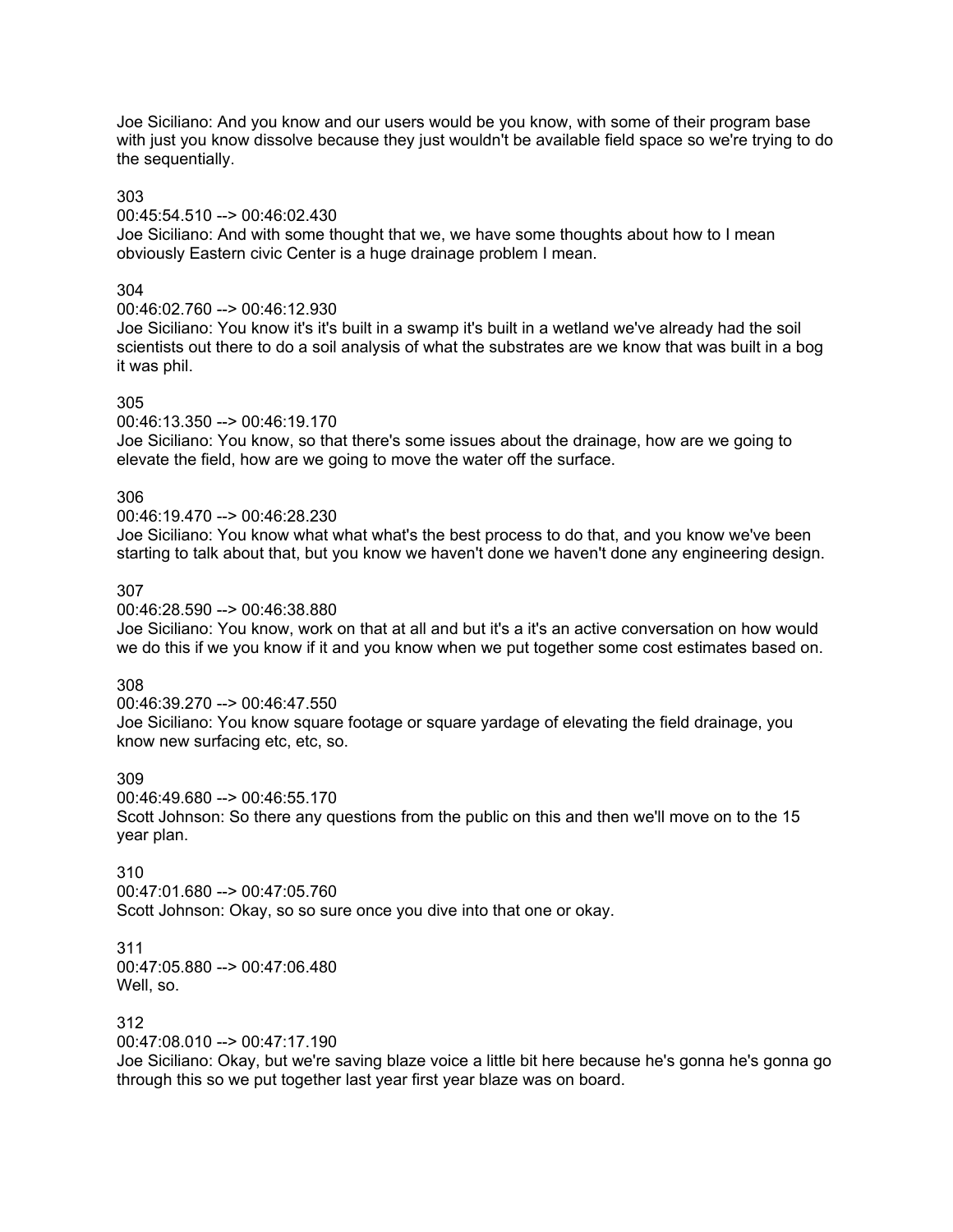00:47:18.060 --> 00:47:26.910

Joe Siciliano: We put together more of an extensive little PowerPoint presentation for the BT we do know that our BT hearing, there were a lot of regular budget there were a lot of.

## 314

00:47:27.390 --> 00:47:36.630

Joe Siciliano: A Budget Committee hearing there a lot of the team members there last year and we try to highlight some of the features of what we're going on in their department, some of the initiatives that we're taking forward.

## 315

00:47:37.350 --> 00:47:43.740

Joe Siciliano: Some of the information about you know our our our operational issues or improvements.

## 316

00:47:44.280 --> 00:47:53.130

Joe Siciliano: Also, or what our percentage of increases kind of what our overall capital plan looks like for the for the next year 23 and um.

## 317

00:47:53.760 --> 00:48:02.340

Joe Siciliano: I think I hope, but you know it was pretty widely received, because the comments you know when we are in those meetings and i've been in a bunch of them.

#### 318

00:48:02.820 --> 00:48:11.370

Joe Siciliano: So I have a whole wide spectrum of how they operate, we seem to have we gave a lot of information and we got some very good questions back.

#### 319

00:48:11.760 --> 00:48:21.240 Joe Siciliano: And and and they were they were targeted based topic based, and I think we answered a lot of the questions that the B E T and the Budget Committee wanted.

## 320

00:48:21.780 --> 00:48:25.830 Joe Siciliano: departments to to do as far as a short presentation.

# 321

00:48:26.160 --> 00:48:31.290 Joe Siciliano: I think the overall presentation took about 15 minutes or so, but I think we gave

enough information.

#### 322

00:48:31.500 --> 00:48:42.510

Joe Siciliano: And some good information so that we didn't spark questions that were just general, but we have specific questions on specific capital projects and maybe a couple of operational.

323 00:48:42.960 --> 00:48:51.630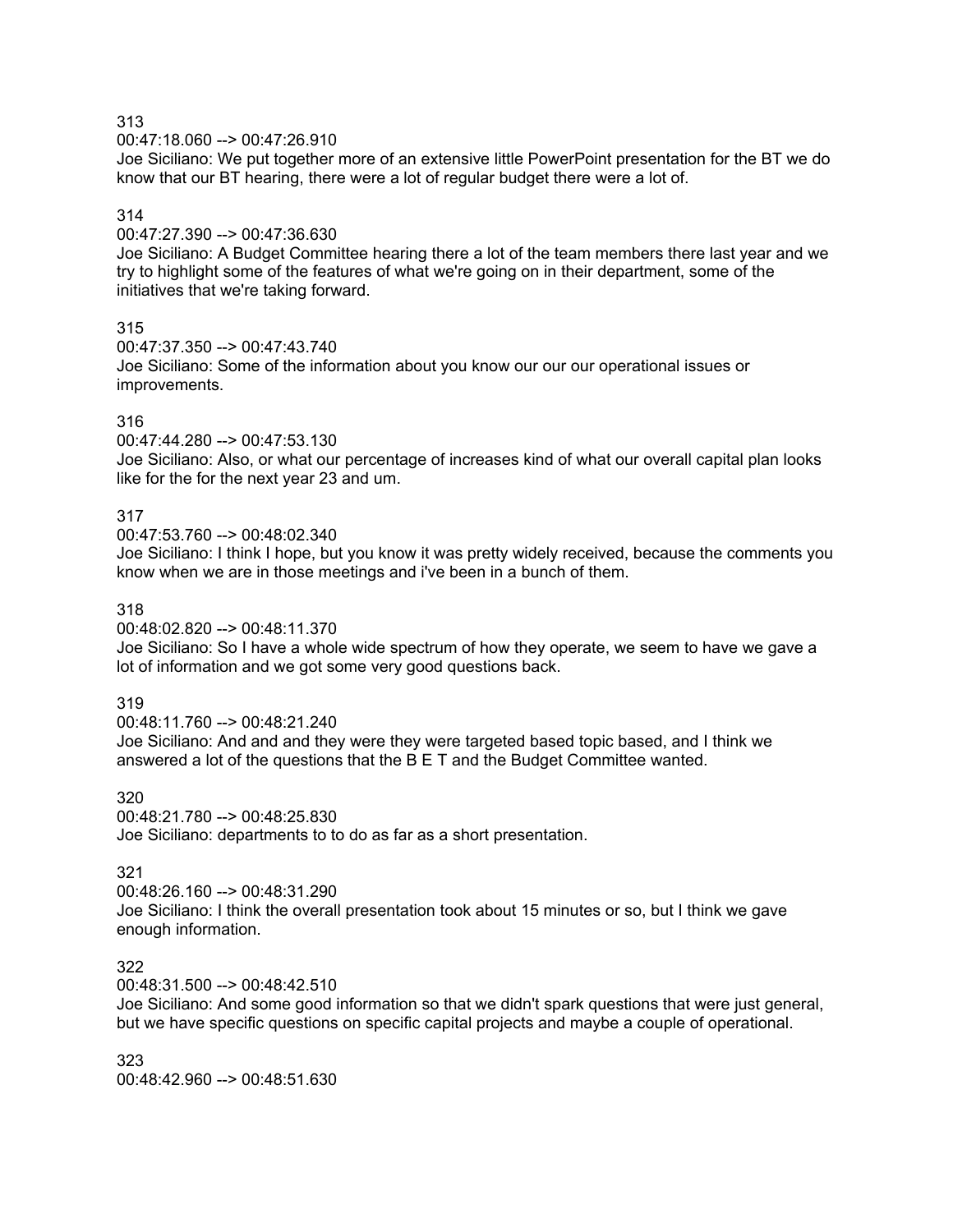Joe Siciliano: Discussions but, overall, I think it went really well so we're going to do, like an abbreviated version tonight because the number of slides that we have.

324

#### 00:48:52.200 --> 00:49:05.220

Joe Siciliano: About 15 but the little the slides that we have for the BT or a little bit more extensive but but let's let's give it a try and we're gonna we're gonna we're going to preview it right now, and so blaze go ahead.

## 325

## 00:49:06.900 --> 00:49:21.300

Blaize Levitan: ra apologize everybody gets to hear me give another presentation here, so you can hear me quite a bit we'll see if this works okay can everyone see the presentation to my screen okay see Tracy none, yes, all right.

#### 326

## 00:49:22.590 --> 00:49:26.730

Blaize Levitan: Excellent so i'm gonna go through this quickly a little more comfortable with this one than the last topic.

## 327

## 00:49:27.240 --> 00:49:38.700

Blaize Levitan: Definitely, you know in favor of the budget here, so this is an abbreviated version of basically what we give to the BT Budget Committee, and we have our meeting with them on February 15 as a department.

## 328

#### 00:49:40.140 --> 00:49:49.080

Blaize Levitan: And just kind of a quick, I was talking with with Scott and kind of a quick overview of the budget process too so just we.

## 329

00:49:50.100 --> 00:49:55.830 Blaize Levitan: We start the budget process basically in September, you know we're a direct report department for the first selectman.

## 330

00:49:56.190 --> 00:50:04.590 Blaize Levitan: And so we you know start our development in September, the first selectman puts out an invite and we start capital and then operating.

#### 331

00:50:04.890 --> 00:50:15.030

Blaize Levitan: And throughout October November, December we're meeting regularly with the first selectman his office to develop the budget because it's the first selectman budget and.

## 332

#### 00:50:15.720 --> 00:50:25.560

Blaize Levitan: Then, last night, the first selectman handed it off on gave the presentation to the BT and basically handed the budget over to the BT Budget Committee.

333 00:50:25.830 --> 00:50:36.510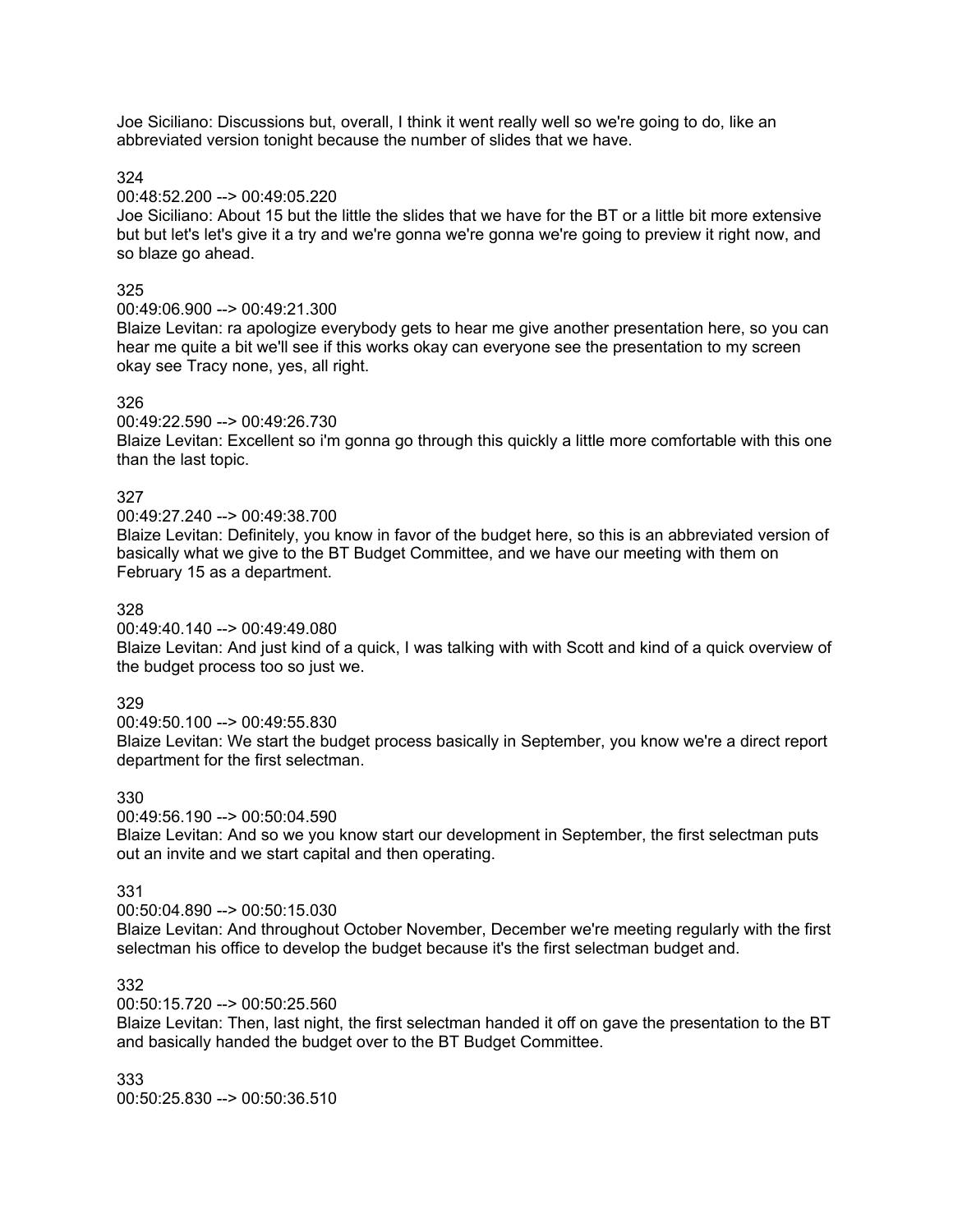Blaize Levitan: And then the Budget Committee has it through February, and then the full vtt has it in March, and then I was tracing knows the RCM that gets to have you know April committee meetings and vote on the budget may.

#### 334

00:50:36.810 --> 00:50:40.350

Blaize Levitan: So that's just kind of the background of the information and we don't.

## 335

00:50:41.100 --> 00:50:48.810

Blaize Levitan: Really, the first life and kind of keeps everything you know within you know his own office and kind of under wraps until he puts it out.

## 336

00:50:49.410 --> 00:50:56.820

Blaize Levitan: To the BT Budget Committee, which did last night so just real quick i'm going to go through this really fast again lots of talking sorry about that, but.

## 337

00:50:57.120 --> 00:51:01.920

Blaize Levitan: You know summary responsibilities, the department is especially for in the state of Connecticut.

## 338

00:51:02.880 --> 00:51:13.110

Blaize Levitan: A very diverse in terms of the services that we provide from trees to having our own public ferry service to over 1500 acres of parkland and also taking we take care of all.

#### 339

00:51:13.470 --> 00:51:18.960

Blaize Levitan: public property, schools, as well as a number of abandoned cemeteries.

## 340

00:51:19.800 --> 00:51:31.410

Blaize Levitan: And i'm going to coven 19 you know this was now a whole nother year of coven and we've continued to see an increase in demand for service, I mean kind of like almost through the roof.

#### 341

00:51:31.860 --> 00:51:44.340

Blaize Levitan: And, especially for our non traditional locations if anyone's out there neighborhood Park, you know that you've seen a lot more traffic at some of your you know granted point, always a lot of people go in there, but a lot of these.

## 342

00:51:44.700 --> 00:51:48.120

Blaize Levitan: pocket parks and these walking trails and everything has been.

#### 343

00:51:48.810 --> 00:51:56.460

Blaize Levitan: You know very use has been way up we've seen an explosion and digital communications and interactions kind of like everywhere else.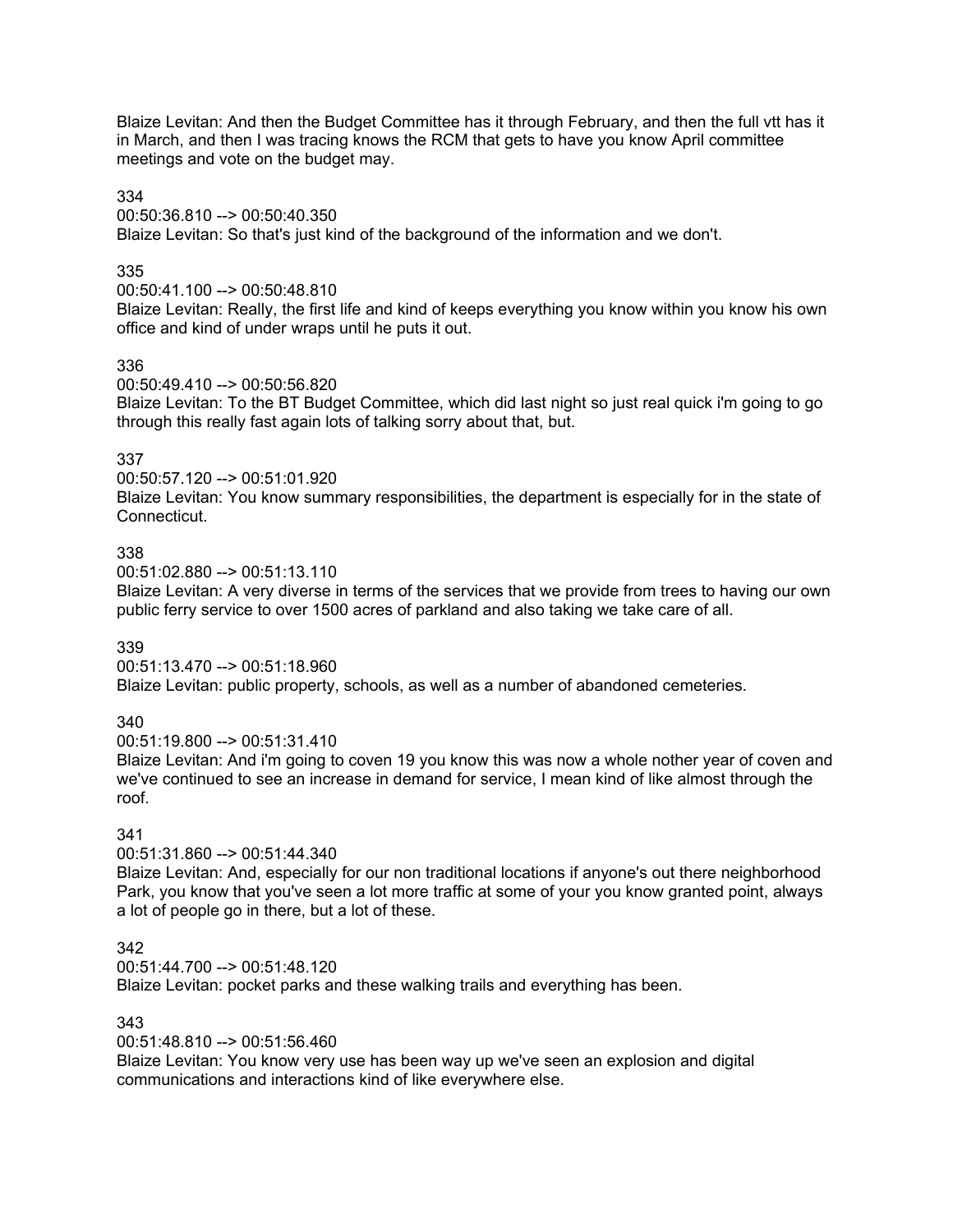00:51:58.140 --> 00:52:06.480

Blaize Levitan: The website or web communication through the roof we've had a number of vendor issues and there's been some billing impacts with timing.

## 345

00:52:07.170 --> 00:52:14.460

Blaize Levitan: Between supply chain issues and also having people flying on and off, there is a huge.

## 346

00:52:15.090 --> 00:52:24.930

Blaize Levitan: Our department like schools, we have very significant swings in Corbett kind of an operating requirements for us, especially with camps and preschool so you've got.

## 347

00:52:25.440 --> 00:52:33.750

Blaize Levitan: Stay guidance coming specific to youth programs and then we've also the town guidance and then CDC guidance for other buildings and programs and.

## 348

#### 00:52:34.350 --> 00:52:45.240

Blaize Levitan: Sue snyder's on here, I believe, and has done an incredible job again for another year kind of being our liaison with managing all the different requirements, whether it's a State law or a CDC recommendation.

#### 349

#### 00:52:45.750 --> 00:52:55.980

Blaize Levitan: But it's really put a lot of volatility in programming, probably the recreation division more than anybody else and hiring issues for some temporary seasonal staff has been a problem.

#### 350

#### 00:52:57.720 --> 00:53:05.640

Blaize Levitan: Major lessons learned here in fiscal 22 and it's coded this was something that was asked by the BT and their budget guidelines again and we thought that we would share this.

#### 351

00:53:06.270 --> 00:53:17.220

Blaize Levitan: Most probably the most significant takeaways for us, have been the rapid comfort that people have had with online services things that we never thought we'd be able to put online.

#### 352

00:53:17.580 --> 00:53:25.620

Blaize Levitan: We, or would take a decade to get on there, people have just been comfortable boom reservation day was a very manual process.

#### 353

#### 00:53:25.950 --> 00:53:34.350

Blaize Levitan: People come in and person like waiting outside camping out at night, like beforehand, we moved it online people were comfortable no complaints nothing.

354 00:53:34.950 --> 00:53:39.570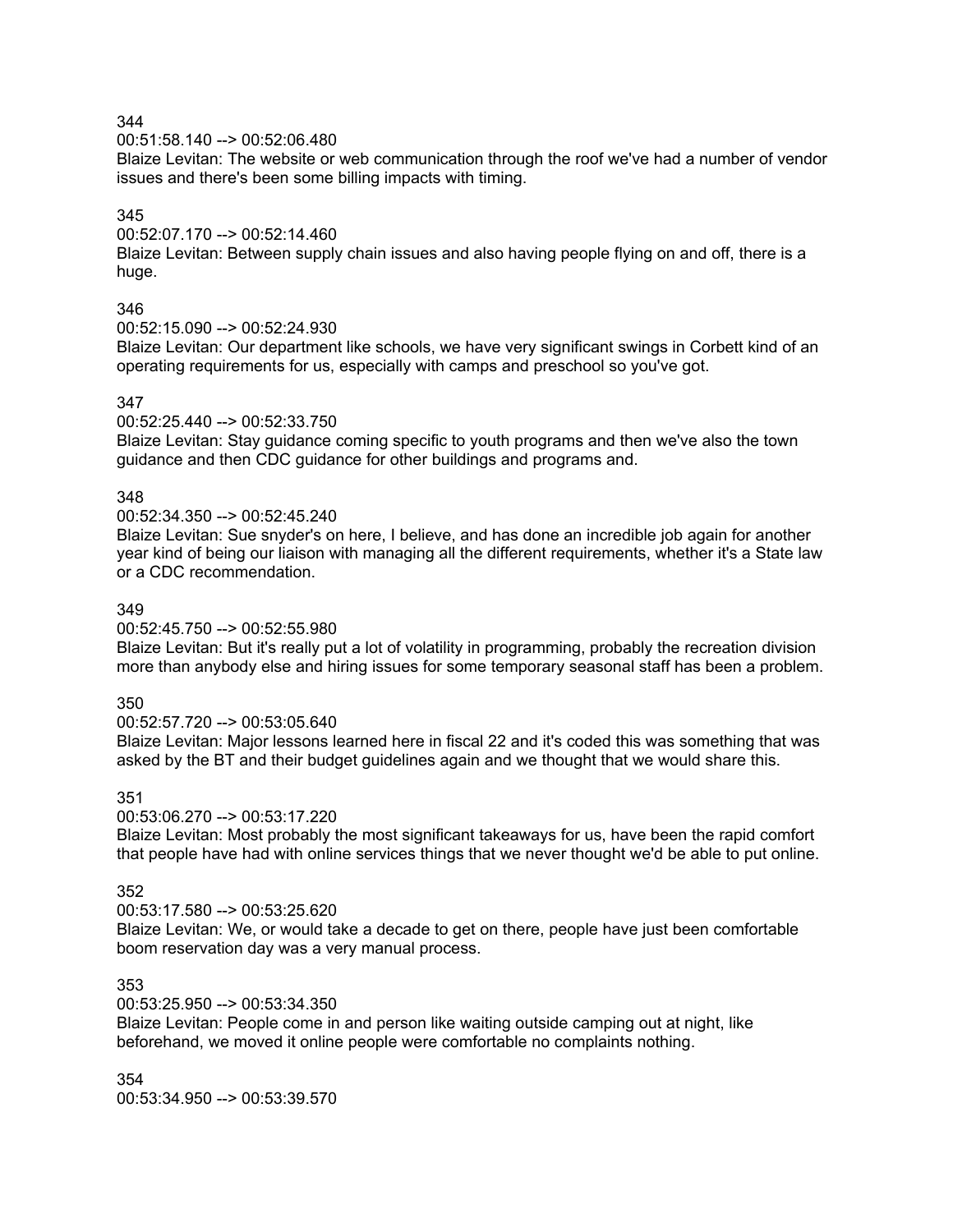Blaize Levitan: same thing with moving a lot of these other programs ticket sales and stuff as we transition to my line.

355

00:53:39.990 --> 00:53:48.210

Blaize Levitan: thing people have just become really comfortable with it same thing with cashless comfort most of you probably know, people have become pretty comfortable with.

## 356

00:53:49.080 --> 00:53:58.200

Blaize Levitan: You know, paying by credit card and, for example, at the golf course we eliminated cash it's just all card and or paying through the online system.

## 357

00:53:58.530 --> 00:54:03.600

Blaize Levitan: they've had almost you know no complaints about it at all it's been a huge success we added fairy card.

## 358

00:54:04.110 --> 00:54:13.050

Blaize Levitan: Transactions down last year at our street and immediately, but people didn't even really know about it, but two thirds of the transaction pay by credit card so.

## 359

00:54:13.320 --> 00:54:23.640

Blaize Levitan: The last cash that we have to it's cheaper for us because cash handling costs money to pay service and have accounted you know it's actually kind of more of a problem.

#### 360

00:54:25.200 --> 00:54:29.310

Blaize Levitan: Budget pressure points and i'm kind of going through here a little fast, so I apologize again but.

## 361

00:54:29.700 --> 00:54:41.790

Blaize Levitan: covert impact in the uncertainty supply chain problems we again have a very conservative budget within the guidelines found ways to kind of use existing resources and we've explored using.

# 362

00:54:42.360 --> 00:54:47.490 Blaize Levitan: more cooperative purchase agreements and other competitive bids that other government agencies have.

## 363

00:54:47.820 --> 00:54:57.570

Blaize Levitan: To help lower some of our operating costs minimum wage fiscal year 23 we're going to be dealing with to fiscal you know to increases in the same fiscal year.

364 00:54:57.900 --> 00:55:12.090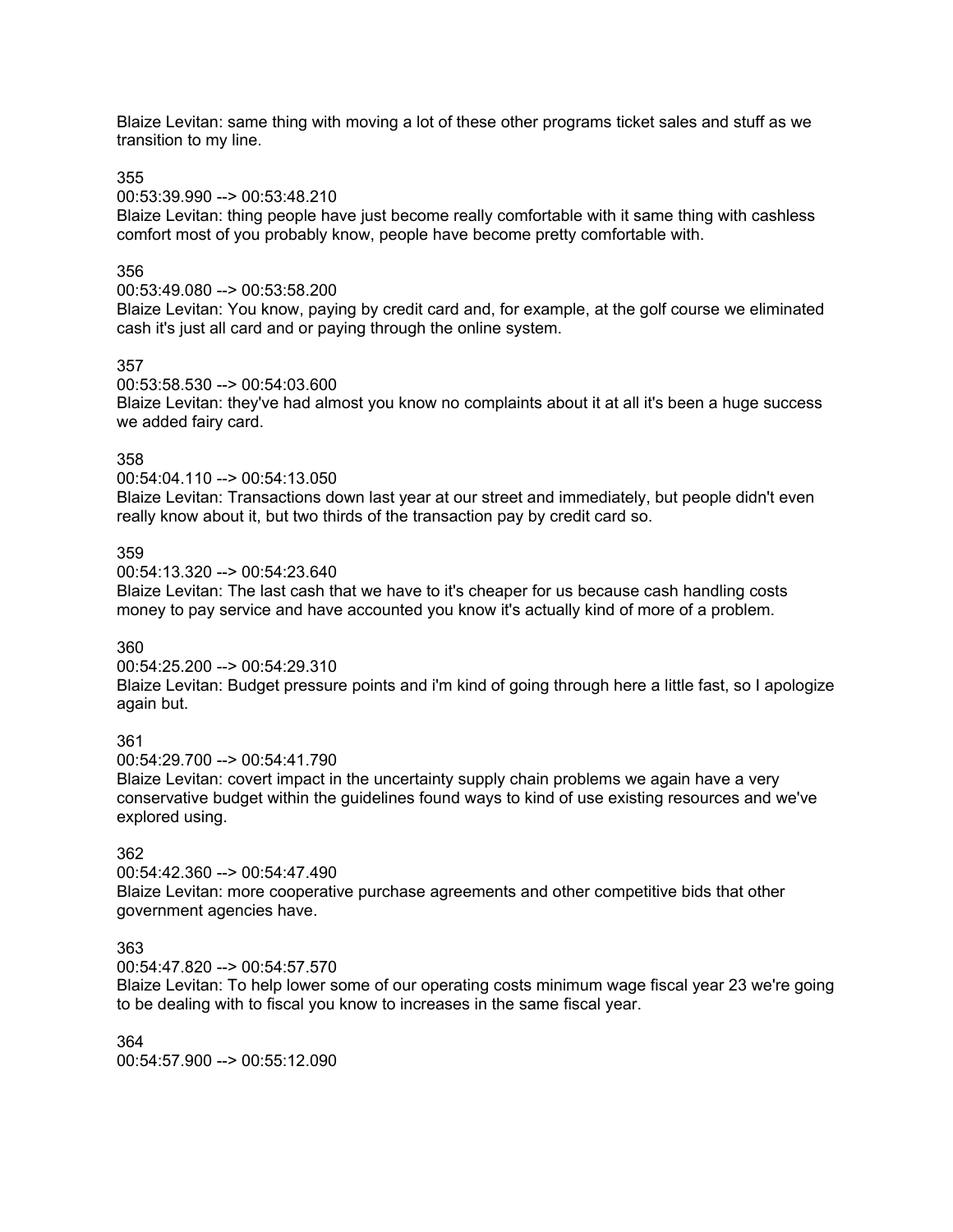Blaize Levitan: goes to \$14 this year and then next June on June 1, which is our peak season of hiring it'll go to \$15 an hour the \$15 an hour range crosses kind of a threshold where that really puts a lot of pressure on our.

#### 365

#### 00:55:12.630 --> 00:55:31.560

Blaize Levitan: Wage our whole wage scale we restricted raises for seasonal we built in a pretty scaled down, you know returning you know rate for people and brian's on here marine they did a good job they've got a bulk of people and they reduced their overall headcount and hours.

# 366

00:55:32.670 --> 00:55:34.470 Blaize Levitan: And contractual salary increases.

367 00:55:35.010 --> 00:55:35.520 Blaize Levitan: It was doing.

368 00:55:35.880 --> 00:55:36.810 Significant.

# 369

00:55:38.430 --> 00:55:47.190

Blaize Levitan: increases and we're also the teams or contract contract just came in and we have a lot of teams thurs and it was higher than what you know the budget was.

## 370

#### 00:55:47.580 --> 00:55:57.660

Blaize Levitan: And, but we have no new headcount and we've been able to you know basically leverage our existing staff we've done a significant review of our table of origin, you know organization.

## 371

00:55:58.140 --> 00:56:08.370

Blaize Levitan: And you see to the pressure that it puts on basically if you adjust for inflation or cutting the materials and supplies to help pay for the contractual salary increases.

## 372

## 00:56:09.810 --> 00:56:19.860

Blaize Levitan: efficiency and performance, you know, we had a really we've implemented a lot of changes the customer service team and parks and recreation has been you know they're incredible.

## 373

## 00:56:20.190 --> 00:56:33.150

Blaize Levitan: um lenore also, as everyone knows, incredible worked with Jenny to do Jenny Larkin to do a full kind of website audit of our whole online experience this year.

## 374

## 00:56:33.600 --> 00:56:44.160

Blaize Levitan: And we're designing a whole redesign of how you interact with us and having consistency across the town website, the golf website and then the Web track system.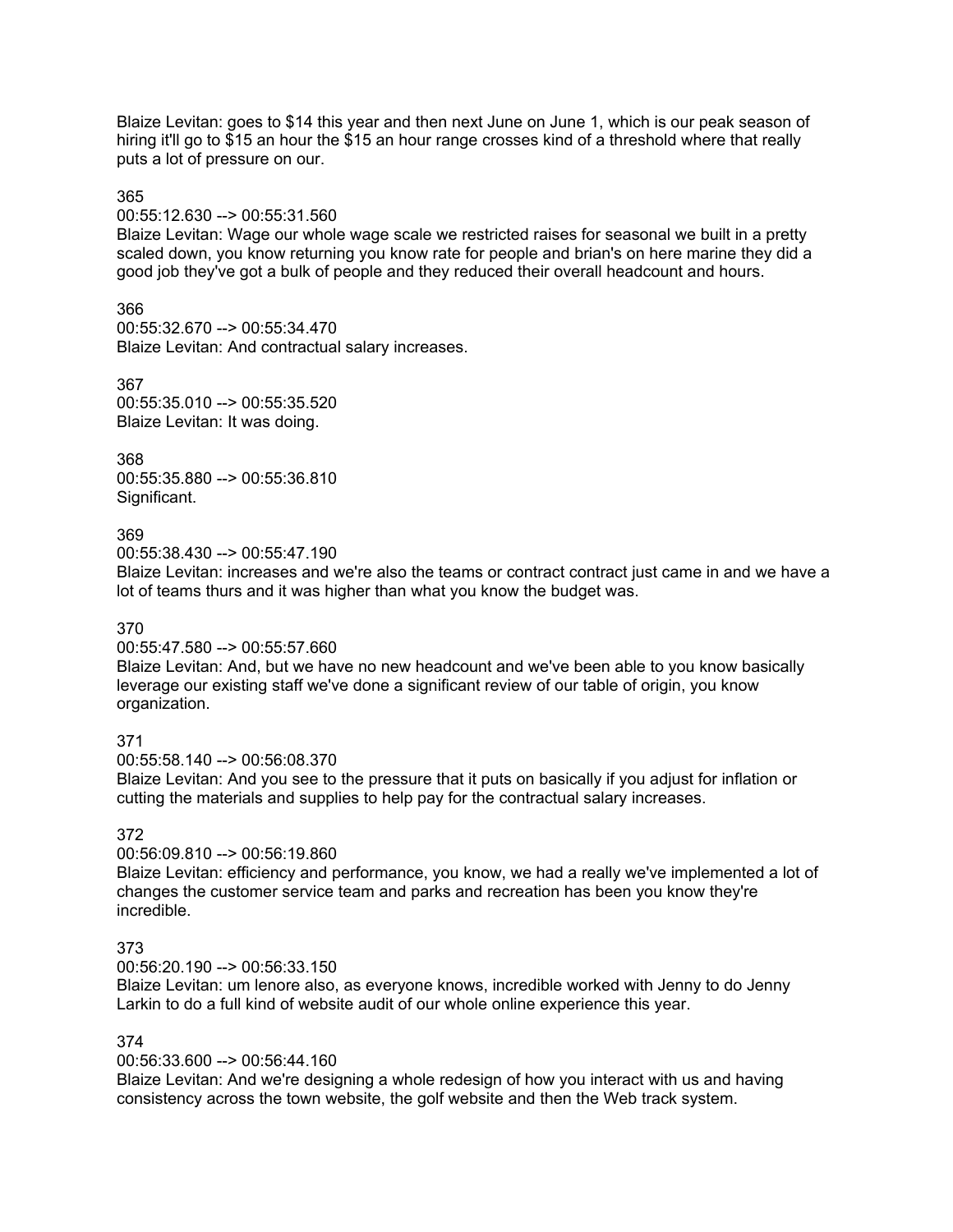00:56:44.790 --> 00:56:56.160

Blaize Levitan: It so that's in process right now we have the most trafficked website overall in the town top 10 we have multiple pages in the top 10 every month 12 months out of the year.

# 376

00:56:57.150 --> 00:57:07.350

Blaize Levitan: We put in some brand standards, and we also moved more things online we conducted to intend to help reduce budget costs.

## 377

00:57:08.220 --> 00:57:19.680

Blaize Levitan: We did an intensive expenditure review no expense was left off the table superintendents that incredible job we have you know auditing everything we were able to find 10 non town.

## 378

00:57:20.280 --> 00:57:27.900

Blaize Levitan: Internet phone lines that we didn't need, we were able to reduce those at \$353 a month we squeezed a bunch of utility bills.

## 379

00:57:28.500 --> 00:57:36.870

Blaize Levitan: We moved more of our trash removal with the tip fee and House so special thanks to darren's crew for taking on more in house trash removal.

#### 380

00:57:37.230 --> 00:57:42.540

Blaize Levitan: And we reached out to vendors and just ask them if they can do the same same service for for less.

## 381

00:57:43.080 --> 00:57:51.720

Blaize Levitan: And you know Vermont systems is one of our biggest that's our online program that's web track and we got a 30% reduction in pricing, this year we renegotiated that.

382

00:57:52.140 --> 00:57:57.300

Blaize Levitan: we've had a really successful social media partnership with the first selectman his office, one where does a ton of work.

## 383

00:57:57.690 --> 00:58:09.870

Blaize Levitan: it's really driving a lot of positive communications, so if you're following the town account we submit, we have a good partnership with the first selectman his office and it's having an effect, we were already.

#### 384

00:58:10.380 --> 00:58:20.370

Blaize Levitan: we're already at probably end of February early March numbers for residency and it's only January, so in terms of people seeing the information online and just applying earlier.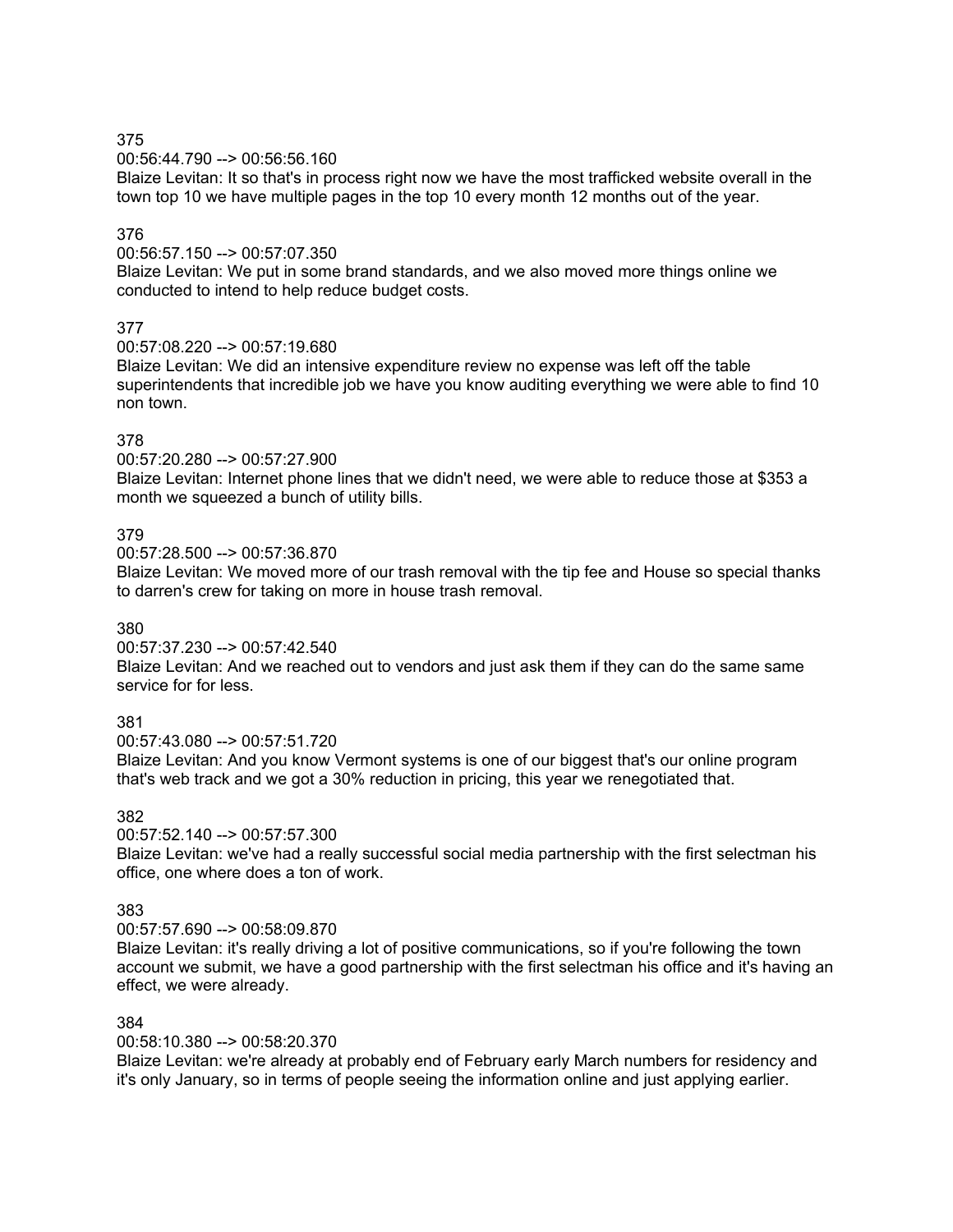00:58:21.060 --> 00:58:24.750 Blaize Levitan: planted over 600 trees in partnership with Granite tree conservancy.

386

00:58:25.320 --> 00:58:30.780

Blaize Levitan: We implemented, you can set up a if you're a new resident, you can set up your account online sort of doing it by paper.

## 387

00:58:30.990 --> 00:58:42.150

Blaize Levitan: And that's a huge reduction peak waiting time by over eight, this is a much better experience so they're doing they're doing really well up there, and the customer service team we actually through remote work.

## 388

00:58:43.290 --> 00:58:55.650

Blaize Levitan: And through a change in their schedule with no overtime we've extended our customer service hours from the normal business hours of eight to four three days a week we've extended that till 6pm.

## 389

00:58:56.160 --> 00:59:05.640

Blaize Levitan: By phone and email, so people have been kind of surprised if they're starting to get responses, you know it's 530 and then everyone go home town hall type of thing and parks and REC three days a week.

## 390

00:59:06.570 --> 00:59:12.360

Blaize Levitan: we've got someone covering phones and email and we've done that, with existing staff.

## 391

00:59:12.960 --> 00:59:26.550

Blaize Levitan: You can see here, these are just a given impact of how much volume is crossing through our department here in 2021 we battle, you know over 740 3000 people come through the beaches.

# 392

00:59:27.000 --> 00:59:38.040

Blaize Levitan: 670 something thousand of those over at Greenwich point, and this just and we'll go through every single week you just see the huge volume of people that come through our department.

## 393

00:59:39.600 --> 00:59:49.800

Blaize Levitan: So rabid now overall we're going up 1.9% in revenue and the main point here is Eastern Greenwich civic Center being closed.

## 394

00:59:50.430 --> 00:59:57.720

Blaize Levitan: that's it a reduction, the primary source of revenue and East eddie ranch civic Center is the rental of the facility about 180 5000.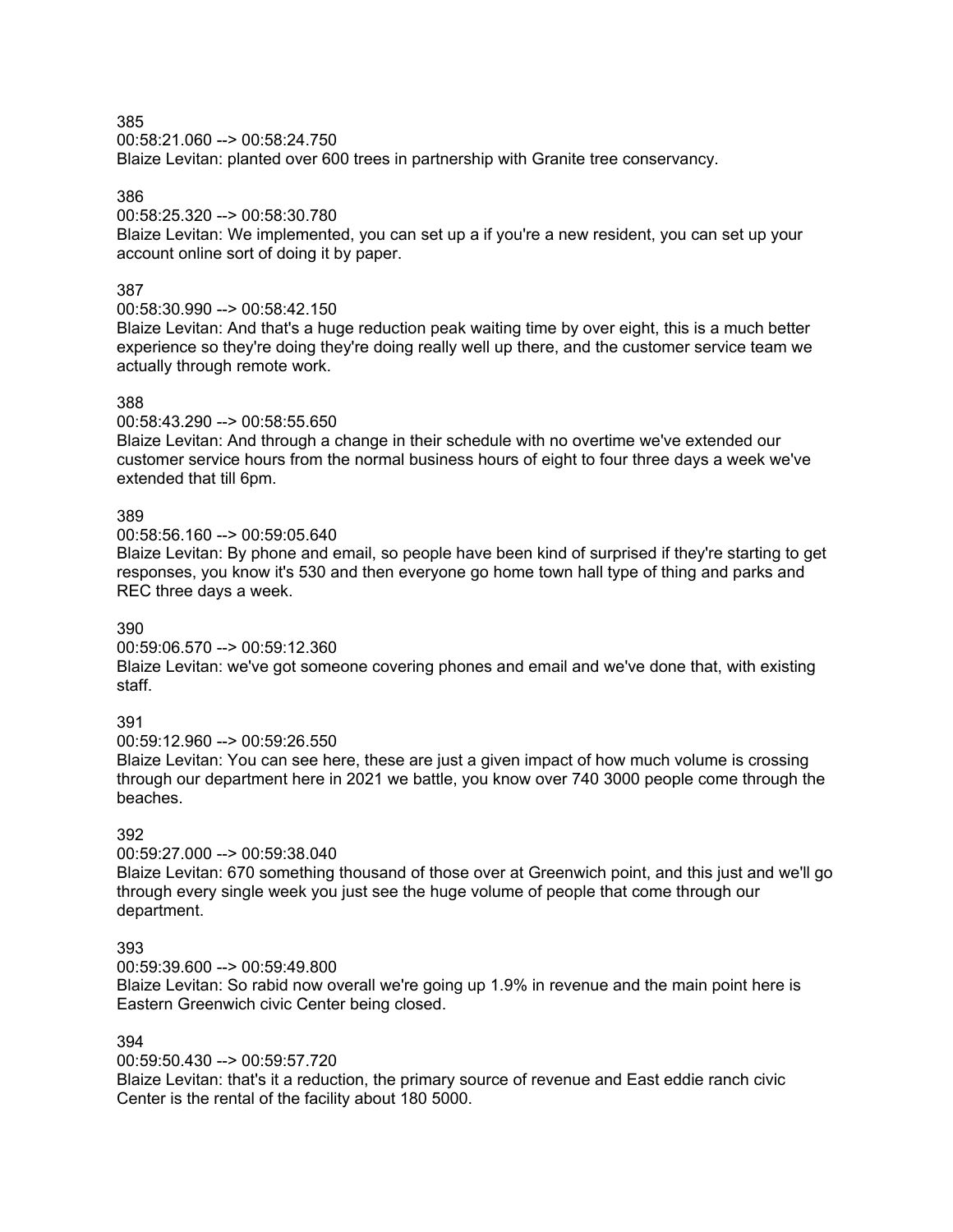00:59:58.110 --> 01:00:15.030

Blaize Levitan: And you know we're assuming that the building is going to be closed and there won't be any revenue there but otherwise pretty straightforward revenues actually been pretty strong, especially at our outdoor facilities, the most challenging group to budget for was the recreation division.

## 396

01:00:16.110 --> 01:00:27.810

Blaize Levitan: they're the most sensitive to the impacts of Colbert and they've seen the largest swings and programming and that all makes sense really strong two years in a row now park past sales of people.

## 397

01:00:28.800 --> 01:00:38.970

Blaize Levitan: Wanting to go to the beach 23 fiscal year 23 budget highlights so in our budget, something that we're really excited about is we're going to implement.

## 398

01:00:39.510 --> 01:00:48.210

Blaize Levitan: We put in some money and the 801 budget line item to implement parks and recreations one card we've been talking about this concept for a while.

## 399

01:00:48.810 --> 01:00:54.630

Blaize Levitan: We were able to actually leverage, you know some other services in a reduction in the Vermont systems contract to pay for this, but.

## 400

01:00:54.900 --> 01:01:01.890

Blaize Levitan: The one card is right now you've got all your individual park past your tennis past you go past your marine past they're all different pieces of plastic.

401

01:01:02.400 --> 01:01:06.450

Blaize Levitan: we're going to merge that all into one, so you just have your one.

# 402

01:01:06.930 --> 01:01:22.020

Blaize Levitan: parks parks and recreation one card and that's going to be part past your tennis golf whatever membership you buy that'll all be on the one card and we're going to implement that for the January 2023 season.

### 403

01:01:22.740 --> 01:01:29.040

Blaize Levitan: You know if the budget goes through we've begun to we're going to automate on residency verification.

#### 404

01:01:29.970 --> 01:01:38.430

Blaize Levitan: we're working, hopefully with a vendor basically that could take about 80% of the manual residency verification processing we're doing.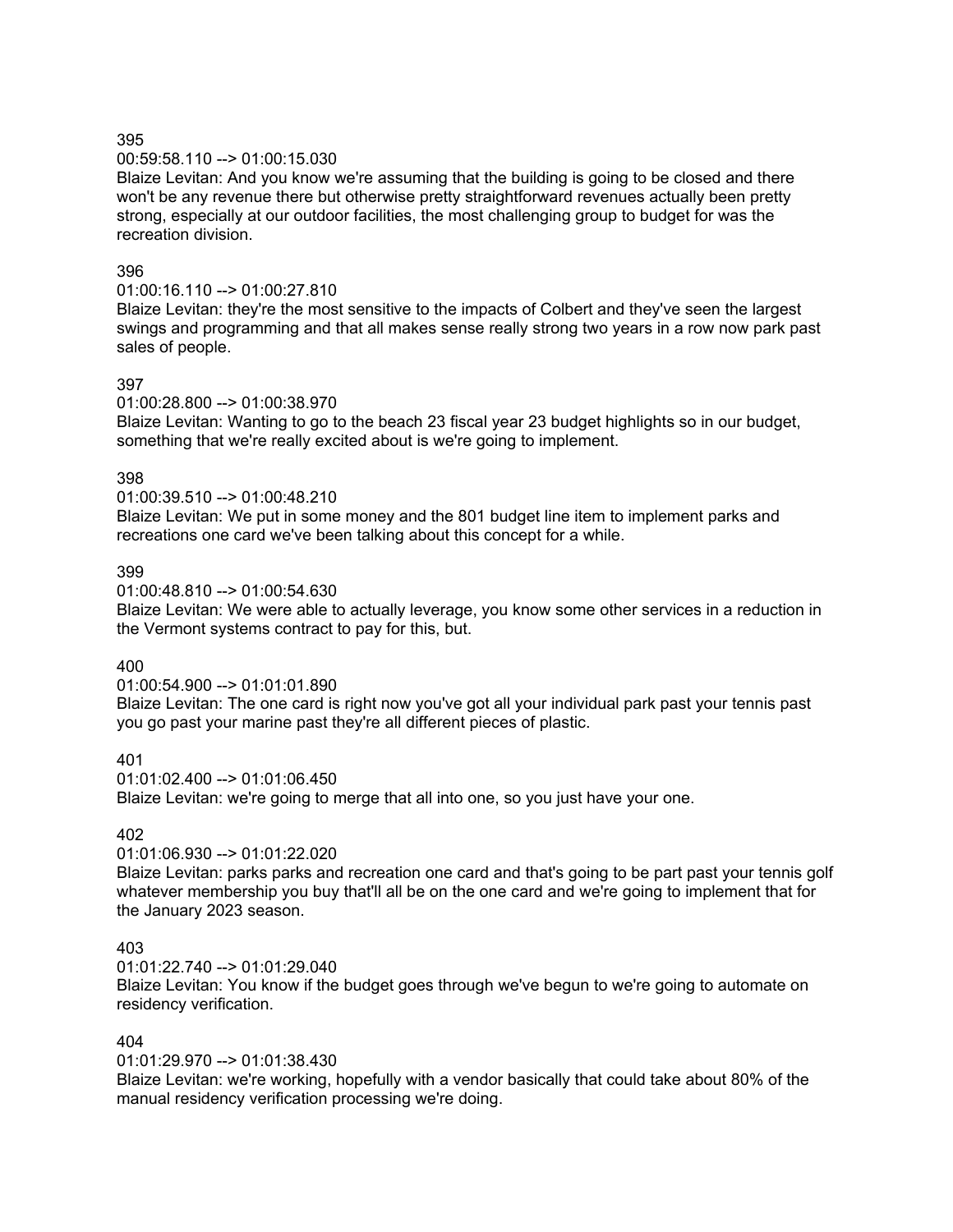## 01:01:39.210 --> 01:01:48.720

Blaize Levitan: And could do it in two hours of six months, worth of work that we might be able to automate and people's experience you know peak season you're waiting.

## 406

01:01:49.560 --> 01:01:57.000

Blaize Levitan: We could hopefully do that immediately replying on hopefully hopefully further expanding customer service hours to a little bit on Saturdays.

## 407

#### 01:01:57.660 --> 01:02:06.420

Blaize Levitan: we've got diversity bread kramer's on here and are planting and through that increasing our public property resiliency he's changing the.

## 408

#### 01:02:06.720 --> 01:02:17.850

Blaize Levitan: Species we're putting in and it's invaluable type of service that Greg can kind of bring with his team, and he continues to leverage that through is planting program at all of our parks.

## 409

#### 01:02:18.960 --> 01:02:38.040

Blaize Levitan: we're all in 1.5 this is expenditures we're all in we're at 1.5% increase, and that includes obviously the reduction and 814 a number of temp staff eliminated as the building and all the supplies and materials for the usual operation of the eastern grant civic Center.

#### 410

## 01:02:39.960 --> 01:02:50.580

Blaize Levitan: The main the main points here i'm not going to go through everyone, but the overview is contractual salary increases, you know or one of the driving sources and the minimum wage that's operating.

#### 411

01:02:51.510 --> 01:03:00.750 Blaize Levitan: So I will just go in for a good real quick to capital, other than the fields and the capital budget is the 15 year.

## 412

## 01:03:01.080 --> 01:03:08.610

Blaize Levitan: Maintenance program we once again engage in an extensive review of capital for the last few months with the first selectman his office.

## 413

#### 01:03:08.940 --> 01:03:17.910

Blaize Levitan: With a again a heavy focus on the first five years we linked all of our projects with the p OCD we partner with conservation.

#### 414

#### 01:03:18.360 --> 01:03:30.330

Blaize Levitan: To link up what projects can contribute to sustainable CT and we also this year ran our capital plan through the risk manager, who was able to recommend a number of.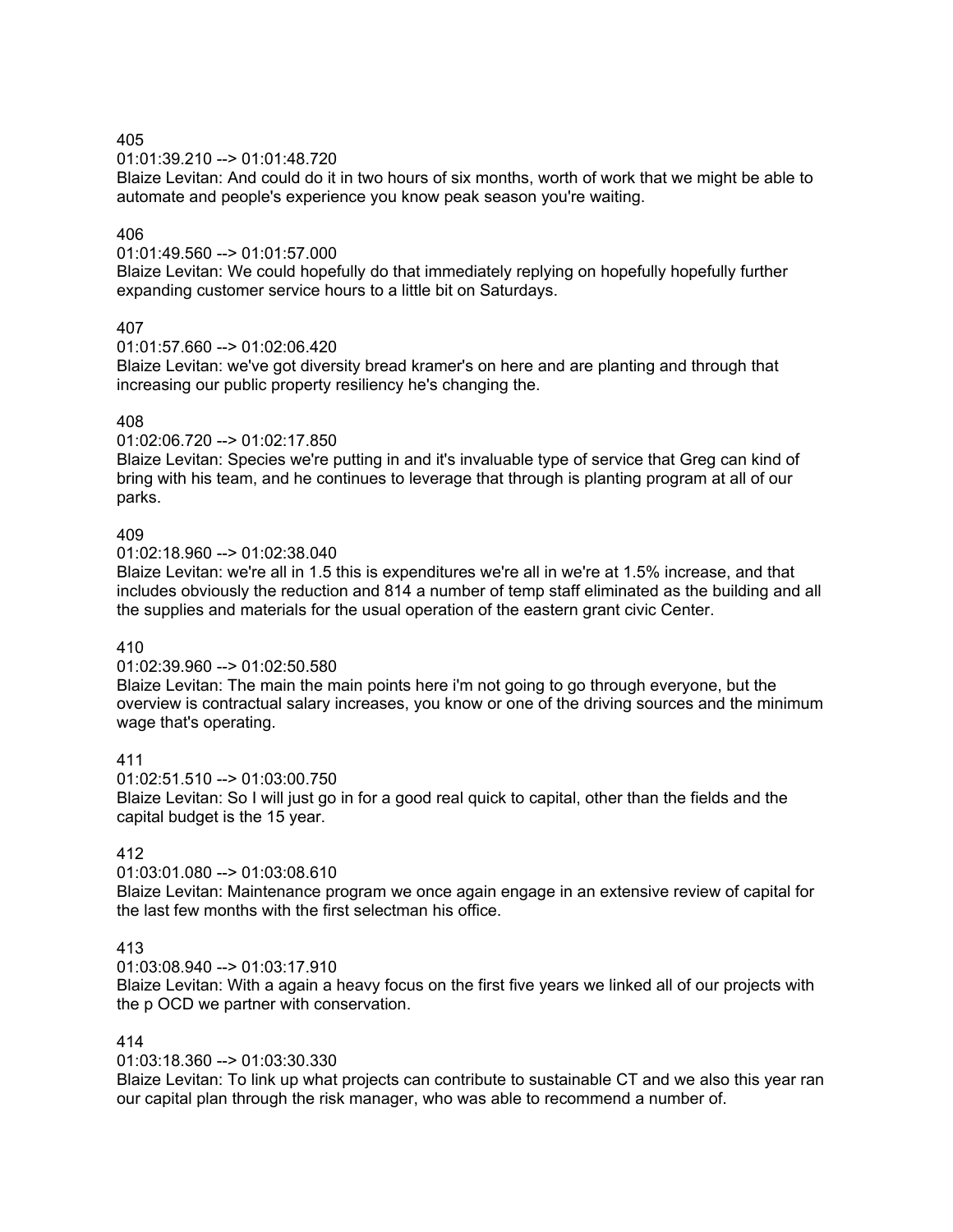01:03:30.870 --> 01:03:36.990

Blaize Levitan: pieces for our capital plan and just trying to break down those silos and leverage all of our internal resources that we have.

# 416

01:03:37.770 --> 01:03:55.380

Blaize Levitan: If it wasn't you know no new capital again if it wasn't shown in previous budget years and we did a really extensive review of open capital, the department has one of the best execution records and closing in our own capital overall 23 \$2.2 million.

417

01:03:56.730 --> 01:04:02.940

Blaize Levitan: includes it's mostly maintenance and equipment programs we're exploring transitioning to electric powered.

## 418

01:04:04.290 --> 01:04:09.570

Blaize Levitan: mowers and leaf blowers, and all that stuff we've got the tree risk Program.

# 419

 $01:04:10$  170 -->  $01:04:16$  260

Blaize Levitan: which was great we actually really had an extensive review of that program with the risk manager that program is going very well.

## 420

01:04:16.740 --> 01:04:22.080

Blaize Levitan: So mandatory Ada improvements, as well as through a partnership with the first selectman.

## 421

01:04:22.980 --> 01:04:38.370

Blaize Levitan: advisory committee for people with disabilities and Ada improvement program for parks continuing forward with the re powering of the first boat here and 22 we got funding for the engineering and design and 23 we're looking at three powering the islander to.

## 422

 $01:04:40.140 \rightarrow 01:04:46.260$ 

Blaize Levitan: Public key things here we've got some rink investment money there's not a lot because hopefully we're replacing the rink but.

# 423

 $01:04:46.680 \rightarrow 01:04:57.630$ 

Blaize Levitan: The equipment that's like zamboni related things that can move to a new facility, but the replace the cooling towers, we get a word from an engineer, that the they there.

# 424

01:04:58.110 --> 01:05:04.770

Blaize Levitan: They have to be replaced immediately they're not going to make it until a new building comes so unfortunate that's an unfortunate expenditure.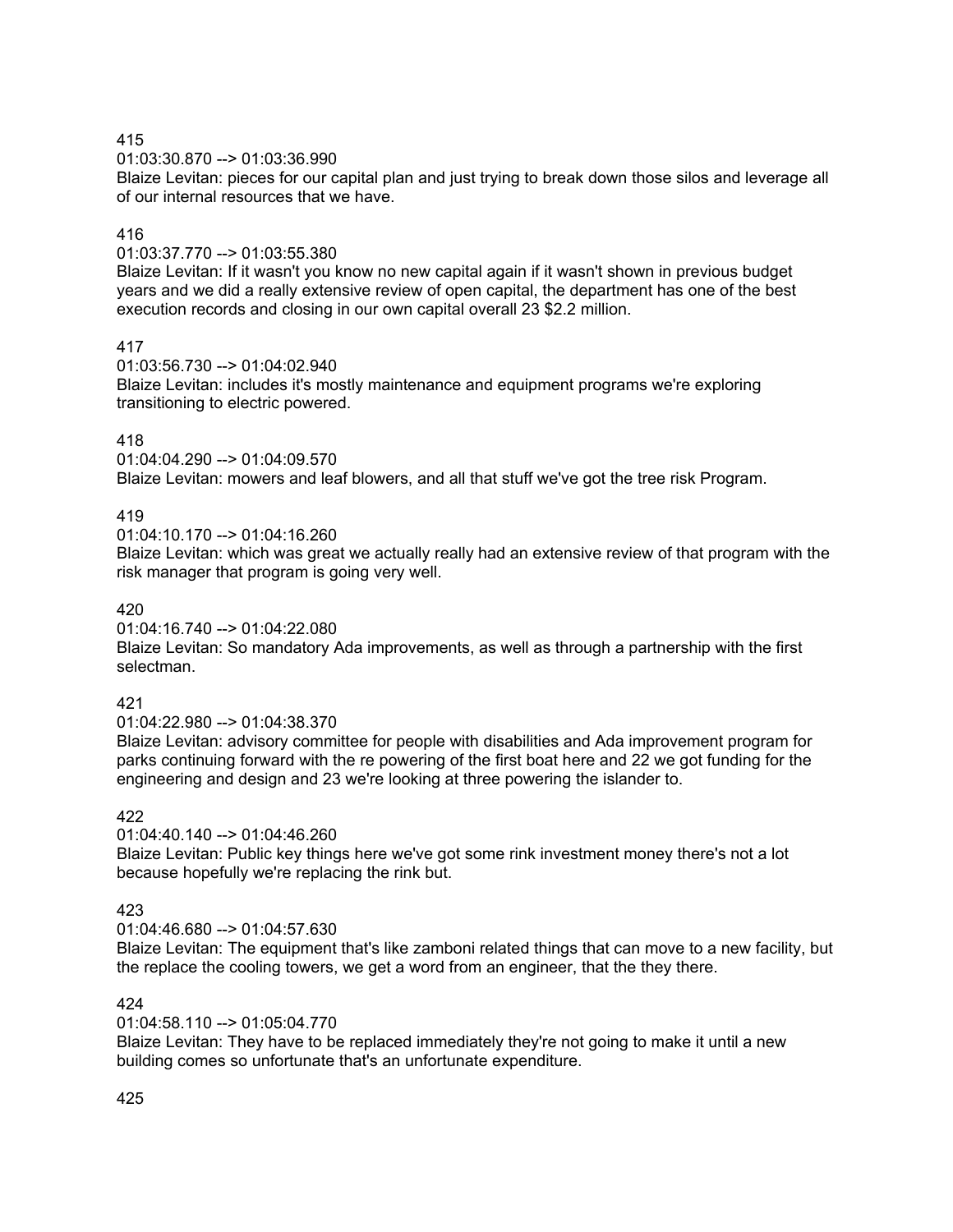## 01:05:06.570 --> 01:05:14.190

Blaize Levitan: knuckleball is a popular topic we moved up from fiscal year 25 the Bible street pick a ball courts to fiscal year 24.

#### 426

01:05:15.180 --> 01:05:28.140

Blaize Levitan: And a couple of other key things i'm just running through you know says line information in the budget just got published last name, so this will all be online and learn, or we can distribute you know links to the budget for everybody, obviously, so you can.

## 427

01:05:28.350 --> 01:05:42.390

Blaize Levitan: kind of go through this and a little more in depth, but the tree risk program is another really excellent cap on investment we've made and or basically inventory every publicly owned a tree in town.

## 428

01:05:43.500 --> 01:05:55.110

Blaize Levitan: That that we're responsible for all their species information, you can actually zoom in and the tree for some of these that we have get their species size, and this will link up to our.

## 429

 $01:05:55.470 \rightarrow 01:06:04.110$ 

Blaize Levitan: Work order system and all the preventative maintenance that greg's team does on trees throughout town can all be pre programmed into this, we can link up.

430

01:06:05.790 --> 01:06:09.780

Blaize Levitan: We can link up when there's you know if a tree fell and there was an accident, we can link up.

## 431

 $01:06:11.520 \rightarrow 01:06:19.290$ 

Blaize Levitan: You know what the work was done on that tree that we followed the appropriate you know, risk management program for the different assets and then, when trees get.

## 432

01:06:19.620 --> 01:06:27.570 Blaize Levitan: slated for removal Greg can can look at this inventory system and calculate the value of the dollar value of the tree.

#### 433

01:06:28.110 --> 01:06:34.680 Blaize Levitan: and also the environmental benefits and when he's kind of ordering replanting of you know as a replacement.

### 434

01:06:35.130 --> 01:06:39.810

Blaize Levitan: we've got the tree inventory readily available and then marine capital.

435

01:06:40.260 --> 01:06:50.700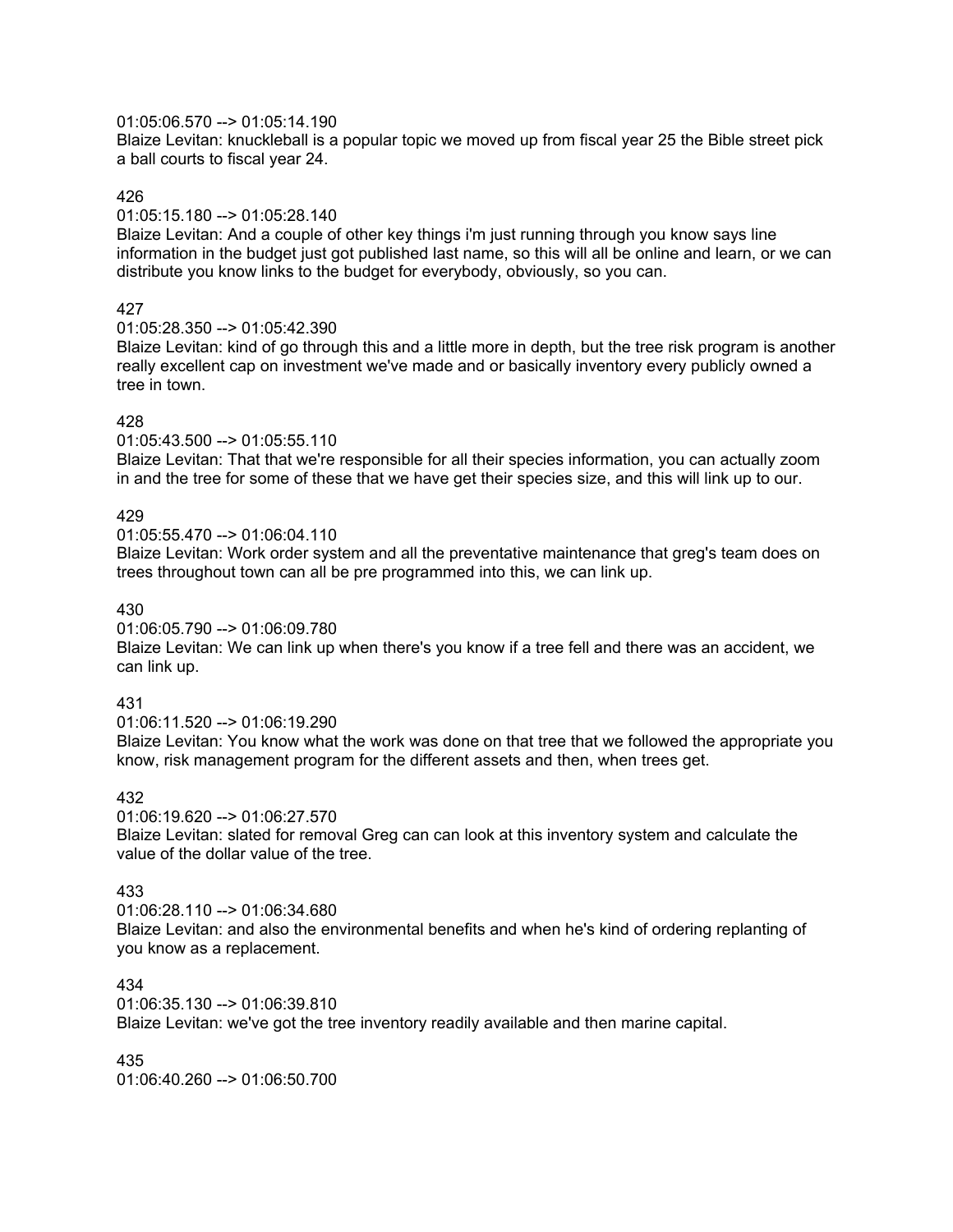Blaize Levitan: very, very not a lot going on here all just basic maintenance, the key thing of interest for most people has been what's going on with the fairies and we're continuing with the repower.

## 436

#### 01:06:51.270 --> 01:06:58.170

Blaize Levitan: they're going to get in there, within the next couple of months actually for the engineering, for the first bowl we'll we'll see how that looks.

## 437

## 01:06:58.950 --> 01:07:12.240

Blaize Levitan: golf also not a lot going on basic maintenance, we did put in \$75,000 for the design an assessment of the restaurant building, which is.

## 438

#### 01:07:13.080 --> 01:07:26.100

Blaize Levitan: due for replacement and also to \$50,000 to explore the irrigation system which is over 20 years old and either may need to be replaced or just computer system needs to be replaced it's do for work.

## 439

## 01:07:26.340 --> 01:07:38.520

Blaize Levitan: This would be an assessment for taking a look at do we need to replace the whole thing the piping blah blah blah or can we just replace the heads and you know, keep the existing piping, which is the most expensive part of the system.

## 440

#### 01:07:41.070 --> 01:07:54.210

Blaize Levitan: golf is just this is a little extra detail a golf pays for itself it's a revolving fund, so the money that it generates it pairs not only for its own operating costs, but it also pays for its capital investment.

## 441

#### 01:07:54.660 --> 01:08:02.610

Blaize Levitan: And so, you know that by fiscal year 2018 there's a couple of big ticket items coming up, so the reserve fund that golf has built up.

## 442

#### 01:08:03.390 --> 01:08:12.600

Blaize Levitan: It could easily be spend down, you know it, we have upcoming capital of over \$4.5 million depending on really on what the finding is that the irrigation system.

#### 443

#### 01:08:12.930 --> 01:08:22.200

Blaize Levitan: And a little bit of exploration on the pond and they have money to start updating the master plan which is like a 10 year view of how they manage the golf course.

### 444

#### 01:08:22.470 --> 01:08:41.340

Blaize Levitan: And we should be entering into kind of track within the next month or two on on the master plan, and I am sorry that was a lot of information and kind of a lot of me talking so i'm going to end this a and stop sharing my screen and i'm happy to join, I take some questions.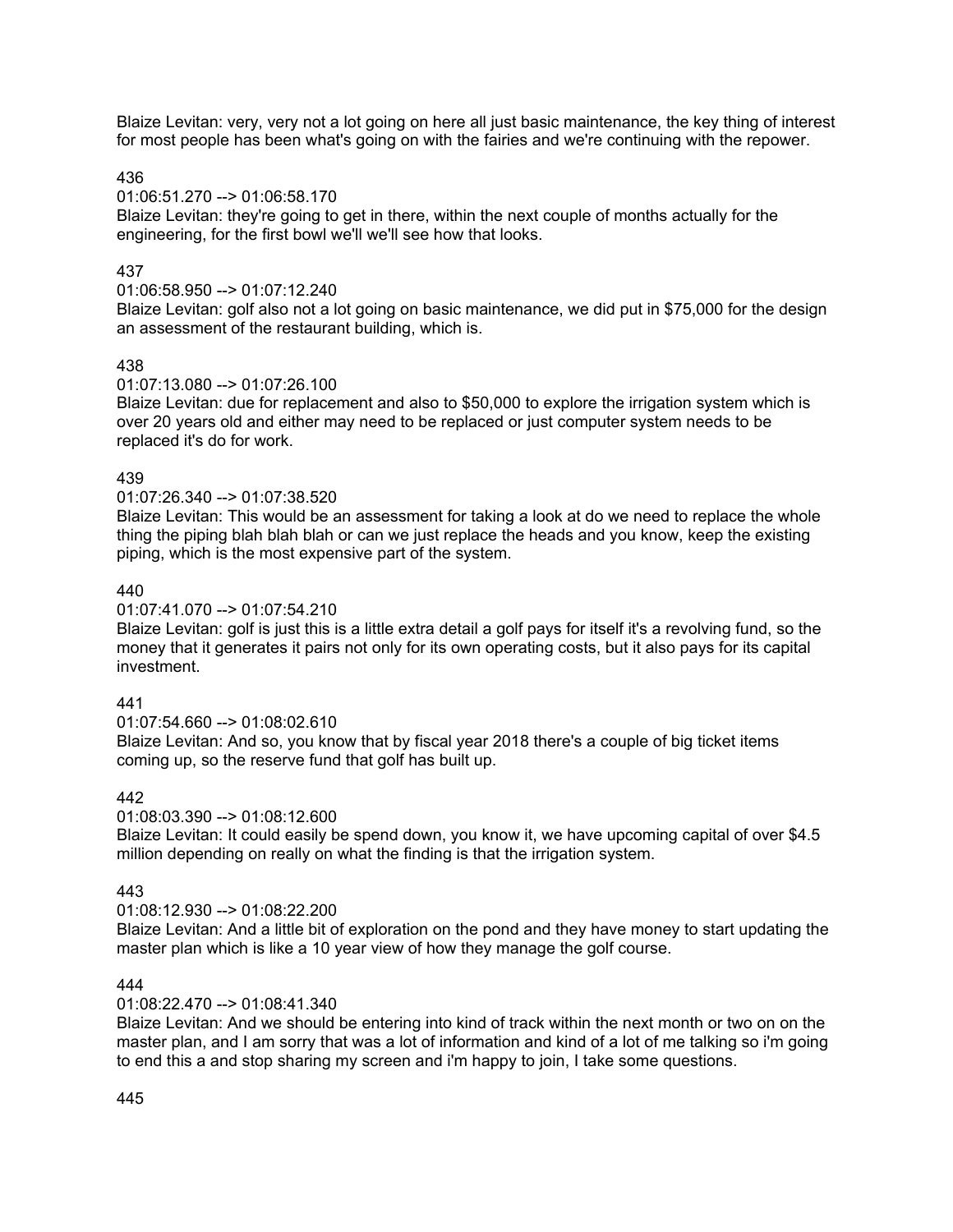## 01:08:41.910 --> 01:08:51.060

Joe Siciliano: So i'd like to say something, and this is, this is just you know exciting to me it's an incredible opportunity from blaze to sue to.

## 446

## 01:08:51.660 --> 01:09:02.190

Joe Siciliano: To Brian to Greg to the north to a need it to Kim, these are all key players in our departments, the Po, and this is the kind of thing that can happen, I mean.

# 447

## 01:09:02.910 --> 01:09:12.720

Joe Siciliano: This type of document and document presentation is very exciting, I mean, and I think we're a little bit, we hope to be a little bit out in the forefront of a lot of departments and.

## 448

01:09:13.650 --> 01:09:22.620

Joe Siciliano: being transparent and giving information and trying to give some detail that goes with it, the we have a whole lot going on at parks and recreation that's just not.

## 449

01:09:23.040 --> 01:09:32.160

Joe Siciliano: What you see at the facilities, but all of this, that goes on behind the scenes and i'm and i'm really thankful for all the people that work there, and the effort that they put into it.

## 450

01:09:32.550 --> 01:09:50.040

Joe Siciliano: And Hats off to you because you guys do a great job so um so again we'll take questions if there are some will put this on line there'll be a little bit larger version with some more detail for the for the BT presentation not too much more a few a few extra slides.

#### 451

01:09:51.270 --> 01:10:02.850

Joe Siciliano: But at the end of the day, this is our message for the next 23 budget and we'll build on it again this whole document and 24 budget so that we have, so that we are able to.

## 452

01:10:03.270 --> 01:10:11.640

Joe Siciliano: To make the best presentation we can and hopefully get the best support that we can on funding, some of our opportunities that's what I have that's all thank you.

## 453

01:10:15.810 --> 01:10:19.350 Scott Johnson: was when we open up to questions from panelists.

#### 454

01:10:20.670 --> 01:10:23.250 Scott Johnson: And then the public on that.

#### 455

01:10:24.390 --> 01:10:30.150

Scott Johnson: And I have another item code with you jump in so other questions on on 15 year plan.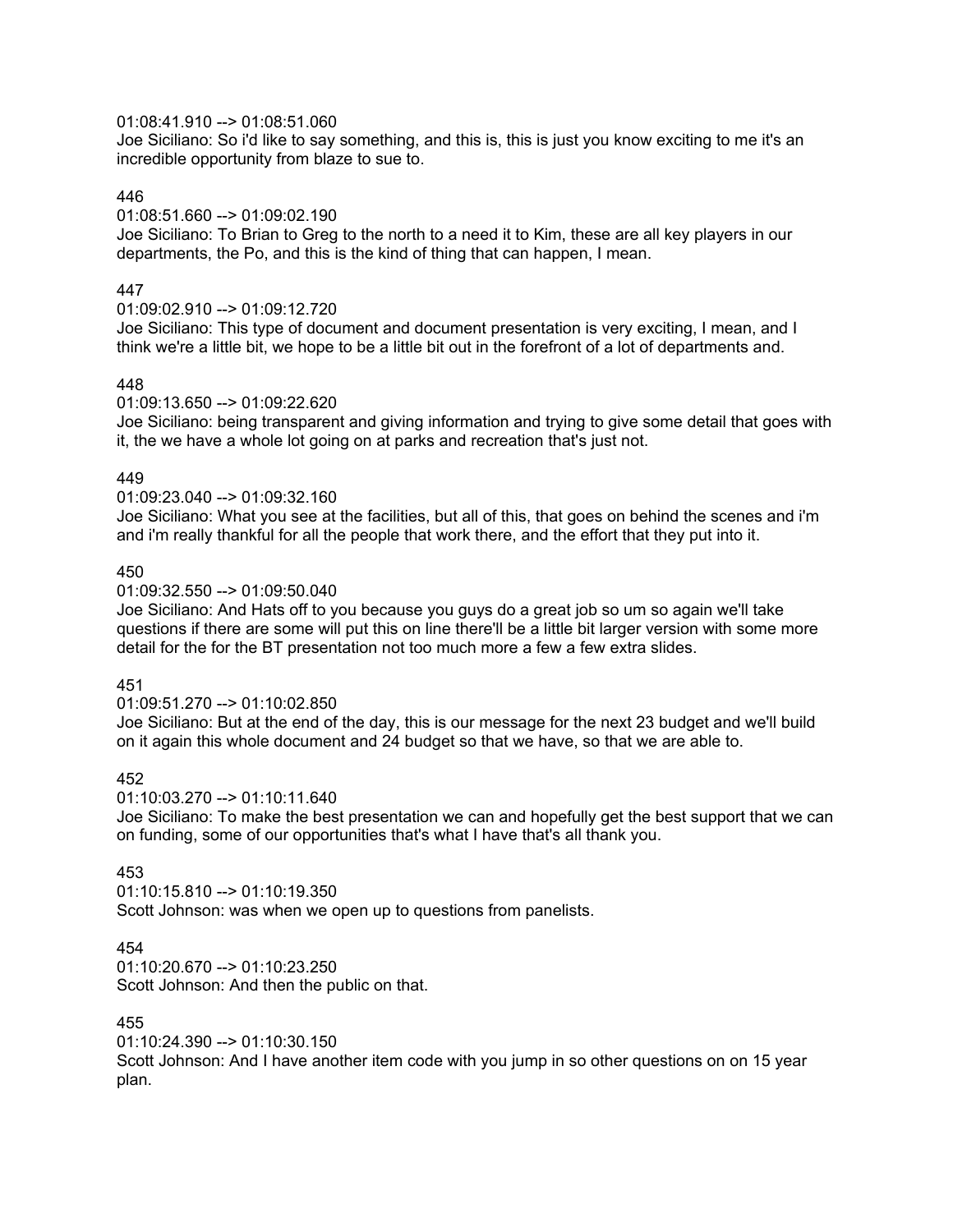01:10:31.290 --> 01:10:35.370 Joe Siciliano: If somebody has a question afterwards just email plays and I will you know.

#### 457

## 01:10:35.790 --> 01:10:43.920

Joe Siciliano: So it was a lot to absorb in about 15 minutes, but just just think about it, you look at it online, you have a question send us the question.

### 458

## $01:10:44.190 \rightarrow 01:10:55.020$

Joe Siciliano: will try to take those questions on in the forefront, instead of waiting to other hearings, I mean if you have a question obviously somebody else has the same question out there, so send it to us we'll try to get will try to get the answer to you.

#### 459

#### 01:10:55.980 --> 01:11:03.930

Scott Johnson: So, Joe back to directors report, I have a couple of things I weren't sure if you are going to cover it so.

## 460

## 01:11:05.220 --> 01:11:10.260

Scott Johnson: Can you, I know there is an update on our Community sailing or you will not update on that at all.

## 461

#### 01:11:10.770 --> 01:11:21.630

Joe Siciliano: yeah I can give some general information, so we went out for right after the Community, the last meeting that we had at the civic Center we went out immediately for rfp Thank you Brian.

#### 462

#### 01:11:22.530 --> 01:11:35.160 Joe Siciliano: To get the rfp out on the street and to seek proposals for keeping the sailing school going we had two proposal submitted, we got an interview committee together we interviewed both.

#### 463

01:11:37.110 --> 01:11:43.620 Joe Siciliano: Some Middles and we did select one of the two groups, they both have.

## 464

01:11:44.850 --> 01:11:54.090 Joe Siciliano: interesting proposals I think they both tend can manage the program and we selected, one that was a little bit more Community based local based.

### 465

01:11:54.450 --> 01:11:58.260

Joe Siciliano: And we know, has a proven track record because of the people that are the principles in it.

## 466

#### 01:11:58.740 --> 01:12:04.650

Joe Siciliano: And we have given them an award letter to move to the next level of contract so.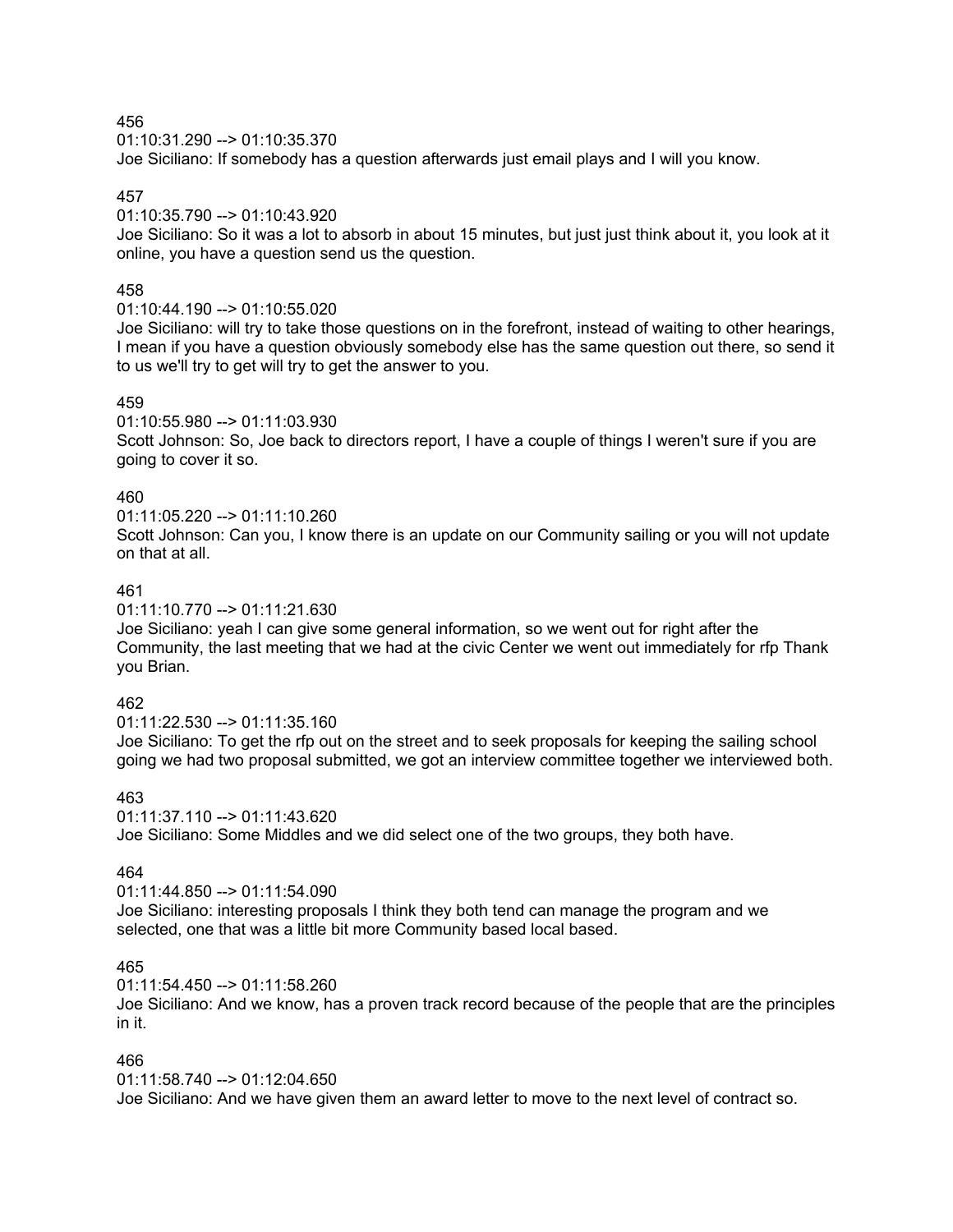01:12:05.010 --> 01:12:12.930

Joe Siciliano: we've been in negotiation with them not not negotiation, but we've been in we've been trying to assist them and trying to move the program forward.

## 468

01:12:13.380 --> 01:12:22.470

Joe Siciliano: in the sense that you some folks might have seen that through fred's newsletter they are going to operate the whole proposal is to operated as a not for profit.

## 469

 $01:12:22.860 -> 01:12:28.980$ 

Joe Siciliano: Going forward so it'll have like a board of directors, it will have all of this and the program should sustain itself.

## 470

 $01:12:29.400 \rightarrow 01:12:40.890$ 

Joe Siciliano: Their issue right off the BAT is a little seed funding to get the program off the ground for buying supplies and materials and boats developing a website, insurance and those types of things.

# 471

01:12:41.910 --> 01:12:47.670

Joe Siciliano: And we're out there, trying to give them a little helping hand to see if some folks will step up and make a contribution.

## 472

01:12:48.030 --> 01:12:59.370

Joe Siciliano: But i'm relative i'm really confident in the individuals that are the principles in this organization they definitely have a proven track record of doing this and.

# 473

01:13:00.000 --> 01:13:10.530

Joe Siciliano: And we're and we're happy to try to you know, help them through the process we realize its importance to the Community is definitely demonstrated need by all the communication that we had.

# 474

01:13:10.920 --> 01:13:17.700 Joe Siciliano: And we wanted to move forward now, we realize also that the first year, it may be, it may not be as I mean.

## 475

01:13:18.450 --> 01:13:26.040

Joe Siciliano: Traditionally there there's about 800 people that the program services in one summer, it may not be to that scope.

#### 476

01:13:26.430 --> 01:13:41.880

Joe Siciliano: But we're shooting for 50% or a little bit more, for the first season, and then we can grow on that during the next season so but we there should be something in place for June 1 and that's our goal, so what else next question Scott.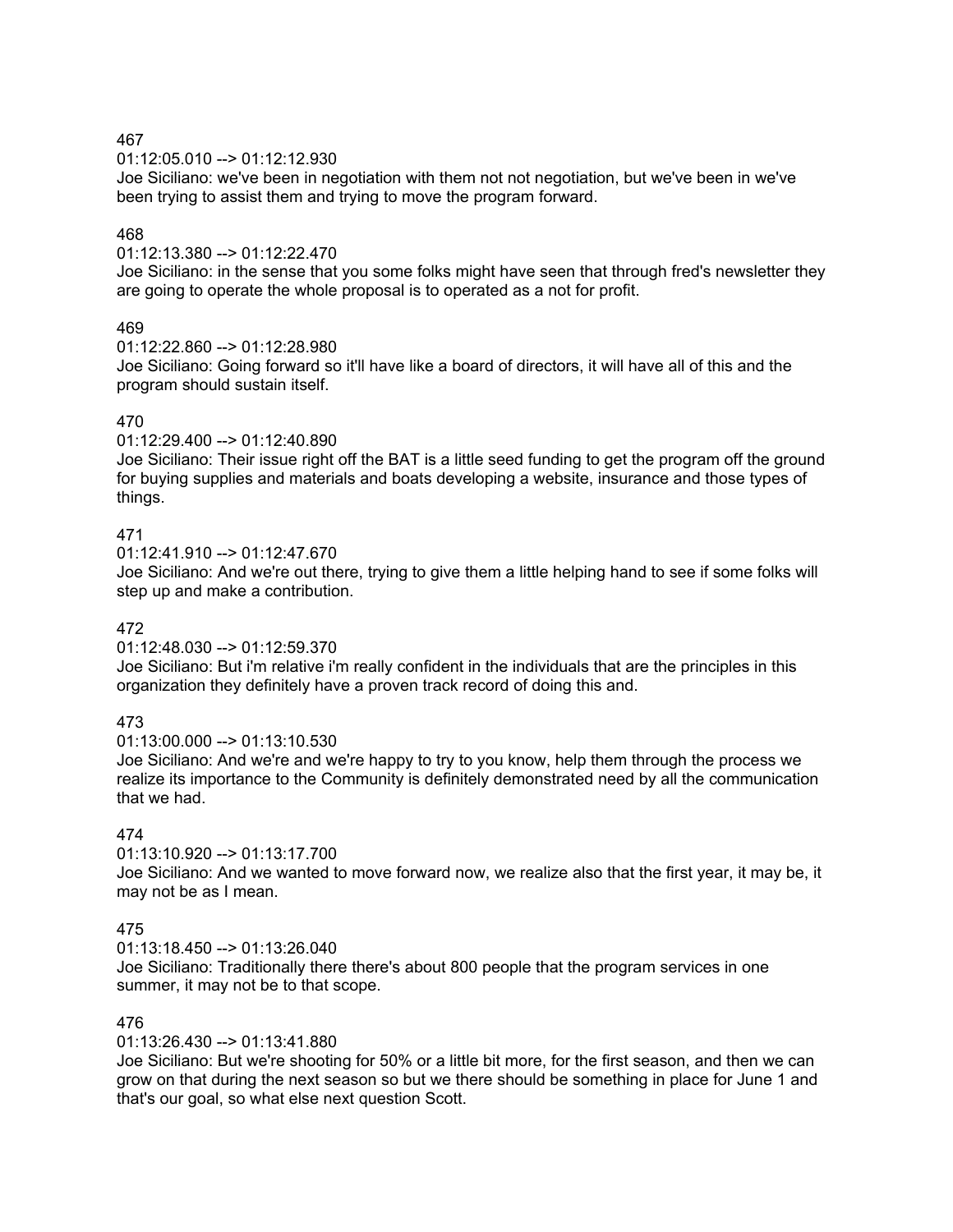01:13:42.210 --> 01:13:47.310

Scott Johnson: Do you want to do Easter Grad students that are already on you know I do that the.

## 478

01:13:47.370 --> 01:13:48.930 Joe Siciliano: we'll do it together if you want.

## 479

01:13:49.830 --> 01:13:51.780 Joe Siciliano: Well, we, we are still.

## 480

01:13:52.620 --> 01:13:53.670 Scott Johnson: Talking about the rfp.

## 481

01:13:54.090 --> 01:14:02.280

Joe Siciliano: Okay, we are we still operating the building on a limited basis, I mean it's wintertime with the indoor facility, we get a lot of requests for the gymnasium and.

## 482

01:14:02.670 --> 01:14:21.000

Joe Siciliano: Other spaces so we're with all the coven restrictions we're still operating the rfp is out on the street and is slated to open on Friday, the 28th we're potential vendors, the proposals will be considered for the construction phase of the project.

#### 483

## 01:14:22.080 --> 01:14:31.830

Joe Siciliano: We have have we've had a significant number of contractors and subcontractors walk through the building we've made them all sign in so we know.

## 484

01:14:32.340 --> 01:14:40.530

Joe Siciliano: The number and we also know where they're from and it will be their responsibility, then, to submit a proposal if they wish, or hoping to get some action.

#### 485

01:14:40.890 --> 01:14:45.990

Joe Siciliano: And we're also hoping that the price scheme will come back in a manner, where we have the approved.

#### 486

01:14:46.530 --> 01:14:54.960

Joe Siciliano: Already the appropriated funds we've been thinking about how we can address that if we don't have the funding in the entire funding in place.

#### 487

#### 01:14:55.380 --> 01:15:09.330

Joe Siciliano: But that's a conversation that we also have to go back and have with the B et the money has a subject to release based on three conditions they bid these the business plan and i'm forgetting the last one, but I think it was just.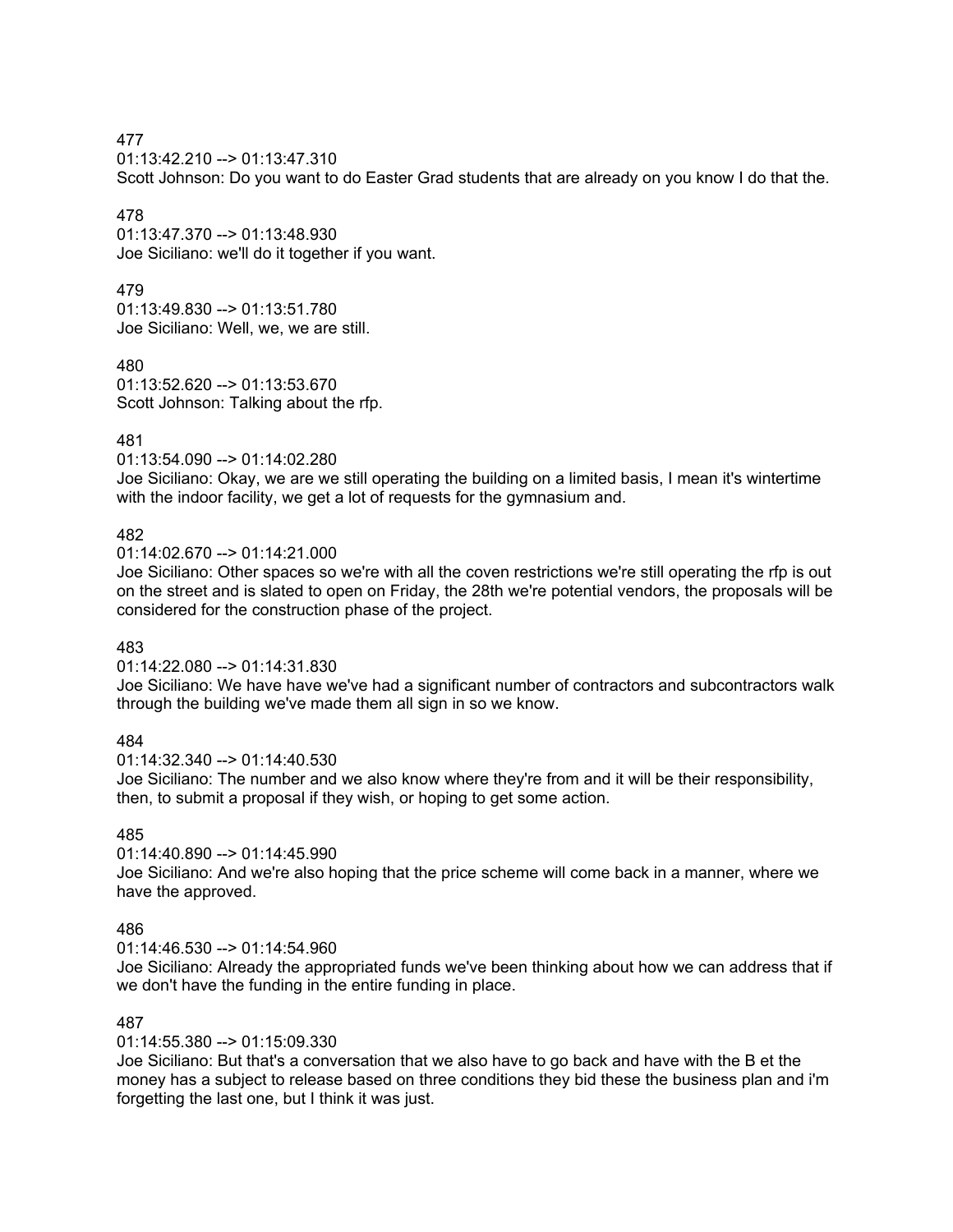488 01:15:11.490 --> 01:15:12.060 Joe Siciliano: sees I.

### 489

01:15:14.250 --> 01:15:21.060

Joe Siciliano: can't remember the last one, but there's three different is very it can vary conditions and we've by getting the bid packet oh.

#### 490

01:15:21.660 --> 01:15:29.190

Joe Siciliano: Reasonable significant contribution towards the project which we have to \$5 million in one contribution.

#### 491

01:15:29.880 --> 01:15:44.940

Joe Siciliano: So I think the components are in place, it just depends on how it lays out in the next few days and then we'll be going back to the BT and having that conversation it to see how how, and if we can move forward with the construction phase of the project.

## 492

 $01:15:46.140 \rightarrow 01:15:48.930$ Joe Siciliano: Right now we're going to keep the building open through February.

#### 493

01:15:49.920 --> 01:15:58.620 Joe Siciliano: As soon as we have this next level of information will make a determination, how much longer we're going to keep the building open, we have a very limited staff.

#### 494

01:15:59.100 --> 01:16:09.630 Joe Siciliano: And it's very limited program based but, as I said, since it is winter i'd open gymnasium for either basketball pickle ball, you know, an open an open meeting spaces and that kind of thing.

#### 495

01:16:10.050 --> 01:16:20.310 Joe Siciliano: People are looking for so we'll take it month by month from this point forward and hopefully we end up with a construction contract and a project to move for.

#### 496

01:16:22.230 --> 01:16:23.490 Scott Johnson: So um.

### 497

01:16:24.870 --> 01:16:33.150

Scott Johnson: Let me, let me add to that you can add to it, also where we had a little bit of a hiccup in early January, whether it's a sense of needing.

498 01:16:33.930 --> 01:16:46.980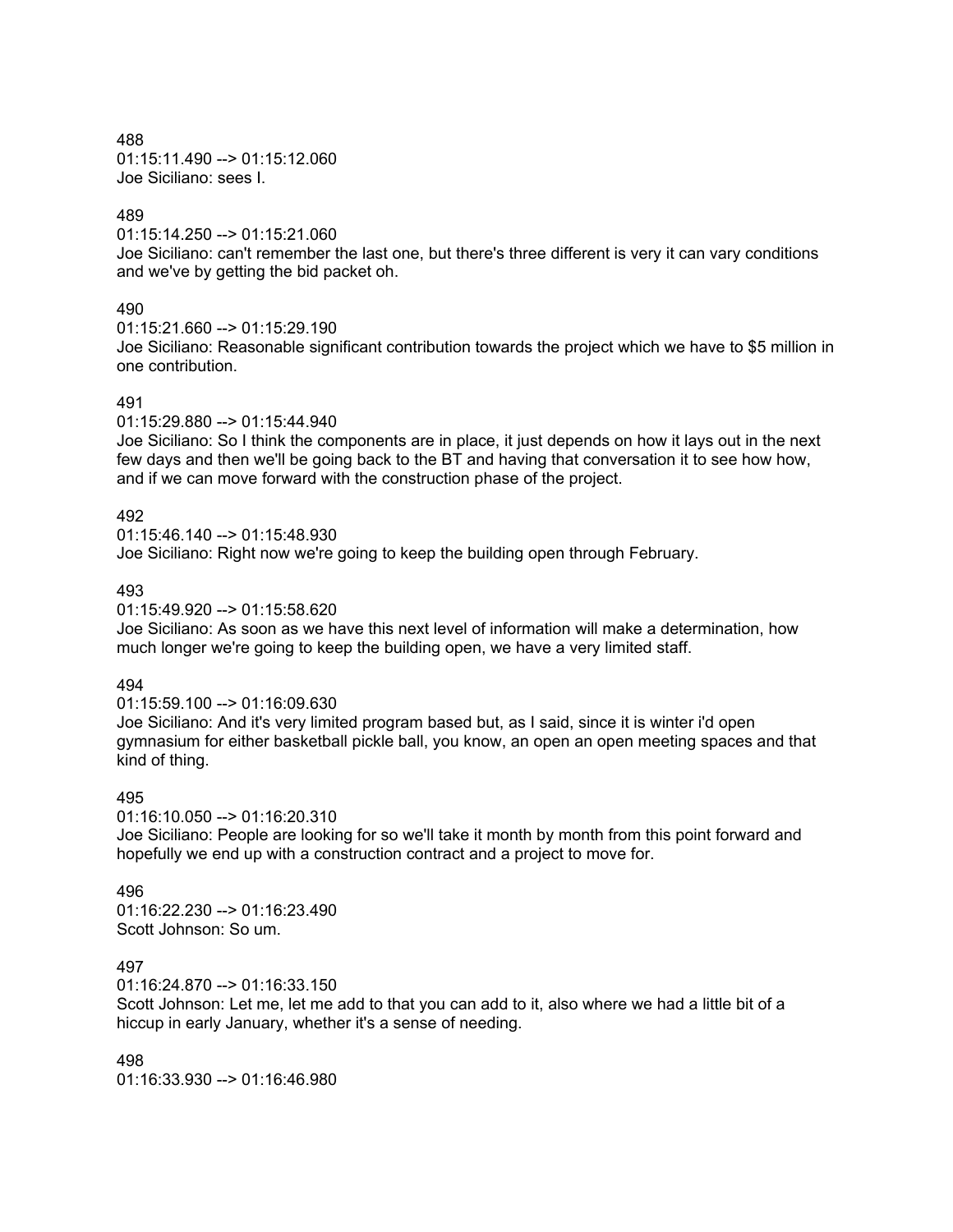Scott Johnson: resolution proposed at Dr tm land use committee that scared everybody quite a bit because they wanted to basically stop the project and have it redesigned to.

499

## 01:16:48.360 --> 01:17:05.160

Scott Johnson: Have the htc system deal all electric so that then stimulated conversation, which we did have at the board level these you have civic Center for level that the building is designed for solar.

## 500

## 01:17:06.180 --> 01:17:18.180

Scott Johnson: There will be an add on supplement that house doing where we're going to get options that will be presented to the T on how to do solar.

## 501

#### 01:17:18.990 --> 01:17:29.820

Scott Johnson: what's interesting about the solar thing is, we can easily power, the building not powered through batteries for power it through net metering.

## 502

## 01:17:30.300 --> 01:17:49.710

Scott Johnson: With maybe 50 solar panels, where we can have something like 500 on that roof, so my hope is that we will get pool from the vtt when they see the proposal for solar, because we can have, through the net metering system.

## 503

01:17:51.330 --> 01:17:54.570 Scott Johnson: tons of excess power that we sell back to the grid.

## 504

#### 01:17:55.770 --> 01:18:06.600

Scott Johnson: The challenge to that administrative Lee is how do we do it do we do it, where we own the panels, or whether someone else owns it, and then they they control.

#### 505

#### 01:18:07.500 --> 01:18:16.080

Scott Johnson: revenues that's that's a decision that has to be based on a whole proposal with a solar specialist and that's being done right now.

## 506

## 01:18:16.800 --> 01:18:32.160

Scott Johnson: So the second part of that i'm I jumped into because there's there was two historic energy management committees of the town, one that was done three years ago, and then a new one that was done commissioned by.

### 507

01:18:33.540 --> 01:18:44.610

Scott Johnson: Mr Camillo and I immediately called the chairman of that Peter Schweitzer earth to say Look, we have this sense of a meeting resolution.

508 01:18:45.090 --> 01:18:55.320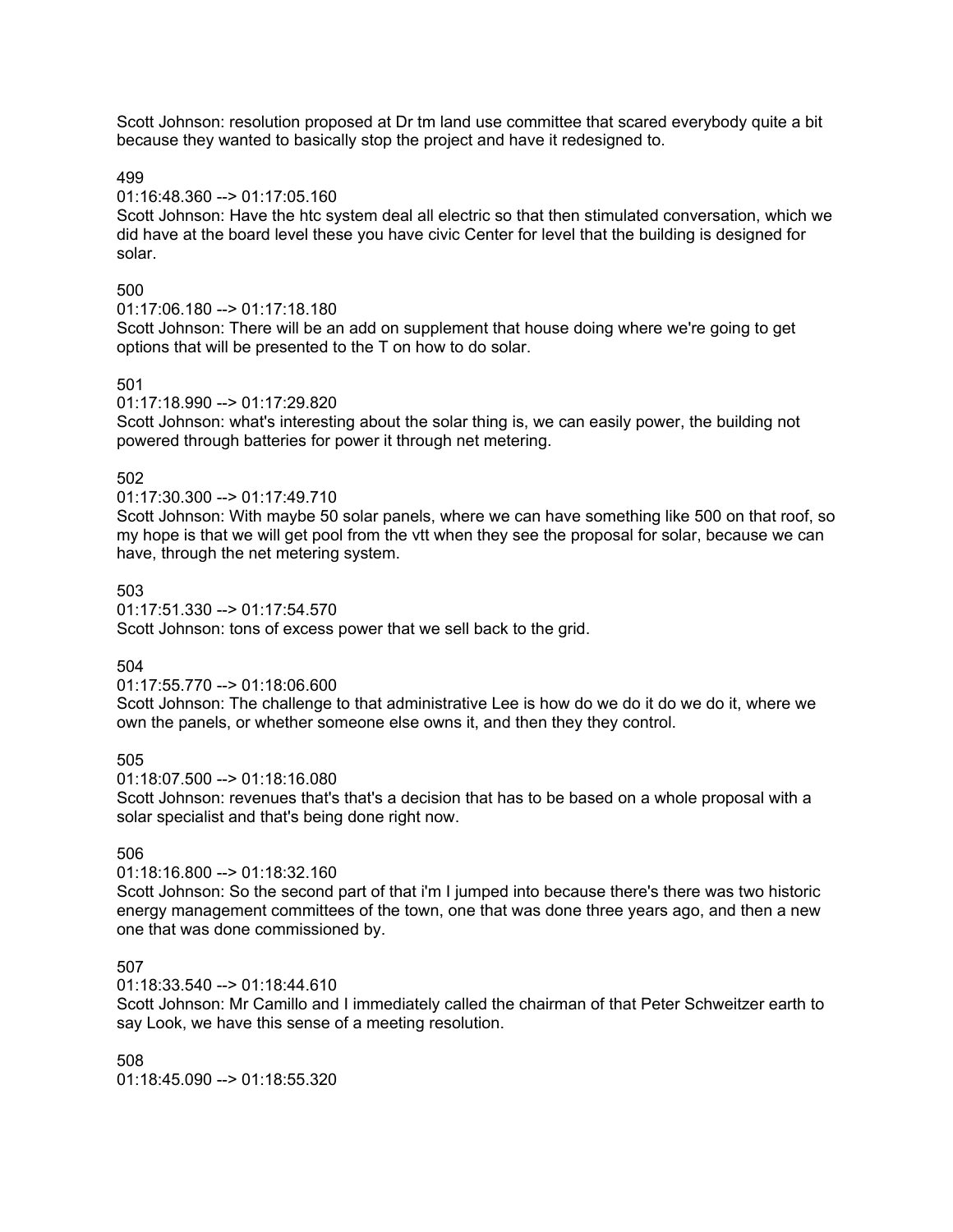Scott Johnson: And, as I read your annual report, which was date is September, which I thought was tremendous and I recommended it to everybody for the energy conservation measures.

509

## 01:18:56.280 --> 01:19:09.810

Scott Johnson: Throughout the town, but particularly for new missable projects and the bottom line is that that committee, which is made up a number of people, including Alma Nelly.

## 510

## 01:19:10.590 --> 01:19:34.170

Scott Johnson: i'm including Jana who are going on, including some solar specialists that they have to recommend and devise an energy conservation plan to be approved by the town and ultimately arts camp once that's done My hope is that, based on arm best available technology for.

## 511

01:19:36.630 --> 01:19:47.610

Scott Johnson: Well, for all sorts of components, whether it's geothermal when which is kind of impractical, but have solar and then electric So the idea on electric was that.

## 512

01:19:48.330 --> 01:19:57.630

Scott Johnson: All htc systems like to be all electric that's from what we're being told and educated is a fairly complicated question.

## 513

01:19:58.500 --> 01:20:07.860

Scott Johnson: If it's something that didn't make sense for the design right now, because it will require a redesign of that component of the building.

514

#### 01:20:08.460 --> 01:20:23.790

Scott Johnson: And with the rfp or out, it would be way too complicated, but in in the future, going forward it's certainly something that is recommended by the energy conservation committee is going to be kind of the way to go in the future solar's.

515 01:20:24.180 --> 01:20:25.350 Scott Johnson: pretty obvious.

#### 516

#### 01:20:25.650 --> 01:20:34.980

Scott Johnson: And so it will make sense in a lot of situations, and it will, I think, in this one that that's going to be ultimately a question based on on.

#### 517

01:20:35.550 --> 01:20:48.090

Scott Johnson: Our future proposal, the solar specialist so that's then that was withdrawn the emotional was withdrawn, thankfully, I made a presentation to our team on that.

#### 518

01:20:49.260 --> 01:20:55.320

Scott Johnson: Land Use Committee and the original consultants who is not on the productivity.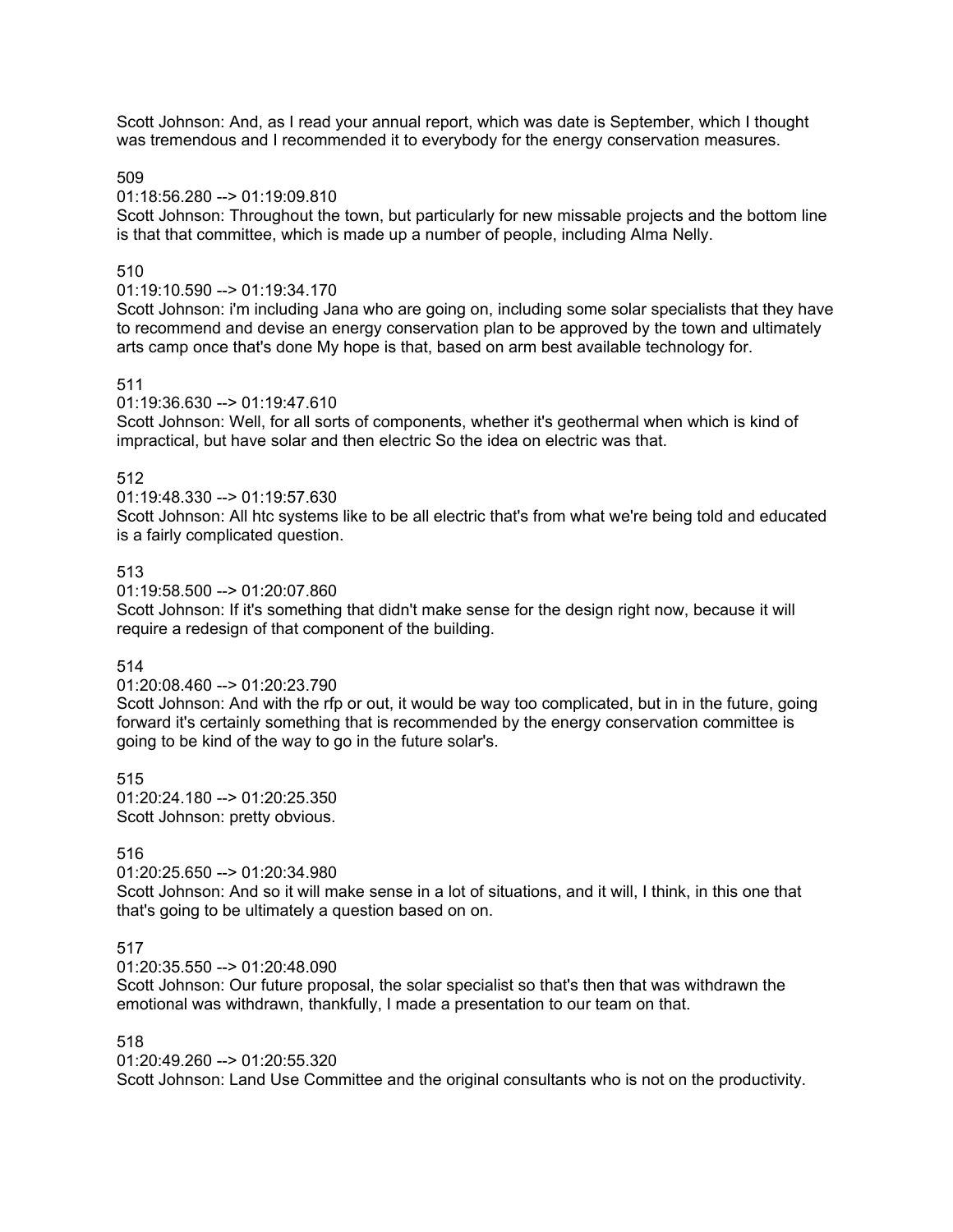01:20:56.550 --> 01:20:58.050 Scott Johnson: With through the proposal.

#### 520

01:20:59.130 --> 01:21:01.650 Scott Johnson: So cheerios out in nature.

## 521

01:21:02.760 --> 01:21:10.350

Joe Siciliano: No, I think you're I think you're you've explained it well, and I think that we're you know, we have taken some.

#### 522

01:21:11.820 --> 01:21:18.840

Joe Siciliano: Consideration for solar opportunity and and how we how the buildings being constructed and also insulated.

## 523

01:21:19.110 --> 01:21:28.170 Joe Siciliano: is another huge factor I mean it's not like we've just forgotten about the other, the symbol components, I mean whether it's the last whether it's the building structure and installation.

## 524

01:21:28.530 --> 01:21:40.830

Joe Siciliano: Those are all meeting so very high standards also so so you know we did the best we could, at the time and and and going forward I guess there's other opportunities so that's that's about what I need to say thanks.

## 525

01:21:41.370 --> 01:22:00.180

Scott Johnson: Alright, so let me call if I couldn't let me jump into the chairman's report because there are two three all the things are really important fairly complicated and i'll just try to summarize it the first one was in December, there is a proposal to the selectmen to.

## 526

01:22:01.470 --> 01:22:06.660

Scott Johnson: To consider a resolution that was being recommended by the harbor management Commission.

## 527

01:22:07.770 --> 01:22:14.190 Scott Johnson: To have as a requirement of the rich climate.

#### 528

01:22:15.780 --> 01:22:19.500

Scott Johnson: Not conditions on money which was the dredge permit stuff for.

#### 529

01:22:21.150 --> 01:22:26.130

Scott Johnson: For going it's hard so so grass island and on.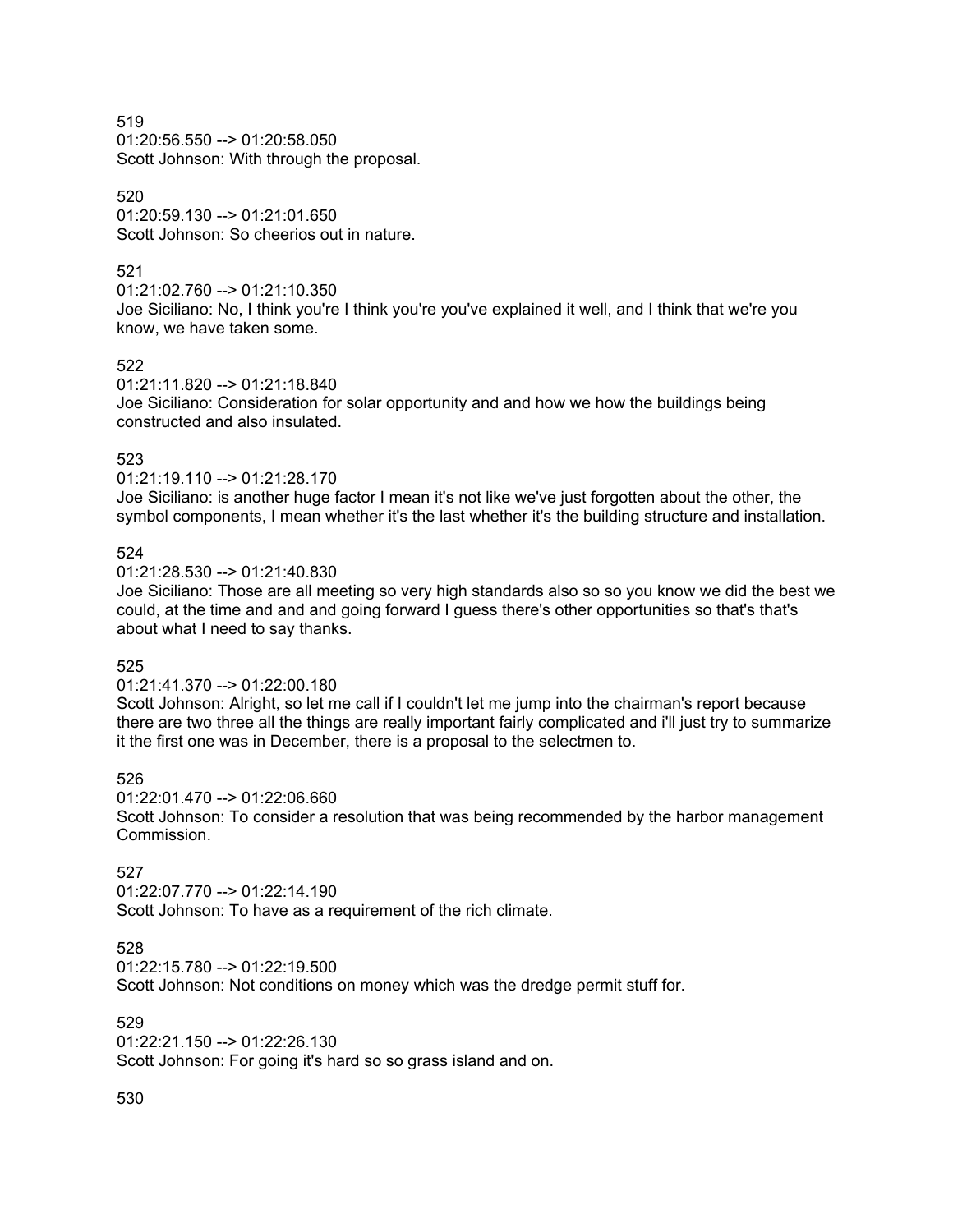## 01:22:27.210 --> 01:22:33.930

Scott Johnson: That God was not given to us, but it became more attention because very much affected.

#### 531

01:22:34.980 --> 01:22:40.620

Scott Johnson: The Marina facilities and that's the jurisdiction of the parks and REC department.

#### 532

01:22:41.370 --> 01:22:41.940 Joe Siciliano: So.

#### 533

01:22:42.000 --> 01:22:58.530

Scott Johnson: The proposal which was forwarded to us, we immediately commissioned a committee which may apply myself rick Lowe and like chino of over promoters and i've been called the harbor management.

#### 534

01:22:59.580 --> 01:23:16.140

Scott Johnson: Conditional liaison which was, which is a lot of givens and I said Lyle we just want to look at it, because we have a lot of questions because the proposal on, in short, which we know about, which has been around for years is that.

### 535

01:23:17.160 --> 01:23:22.110 Scott Johnson: The rena facilities including docs and slips and morning fields.

#### 536

#### 01:23:23.430 --> 01:23:37.410

Scott Johnson: or open to all the non residents are non discriminatory basis that's not new that's been something that's been batted around since 1985 and we submitted a solution to that which was accepted.

537

01:23:38.520 --> 01:23:48.090 Scott Johnson: So now, there is a proposal that we thought was not adequately study, so we had a.

#### 538

01:23:49.890 --> 01:23:59.070

Scott Johnson: conference call with several members of her major Commission as well as just stepping into the consultant, and we asked a lot of questions.

#### 539

01:23:59.580 --> 01:24:11.940

Scott Johnson: Which are these My opinion is that they had not looked into these things, which is what are alternatives for us satisfying the requirement of open to all.

#### 540

01:24:13.020 --> 01:24:29.280

Scott Johnson: So private previously which worked we had launched permits available to all non residents, we had more in rights in the federal anchorage area is open to all not not discriminatory the rates were not discriminatory.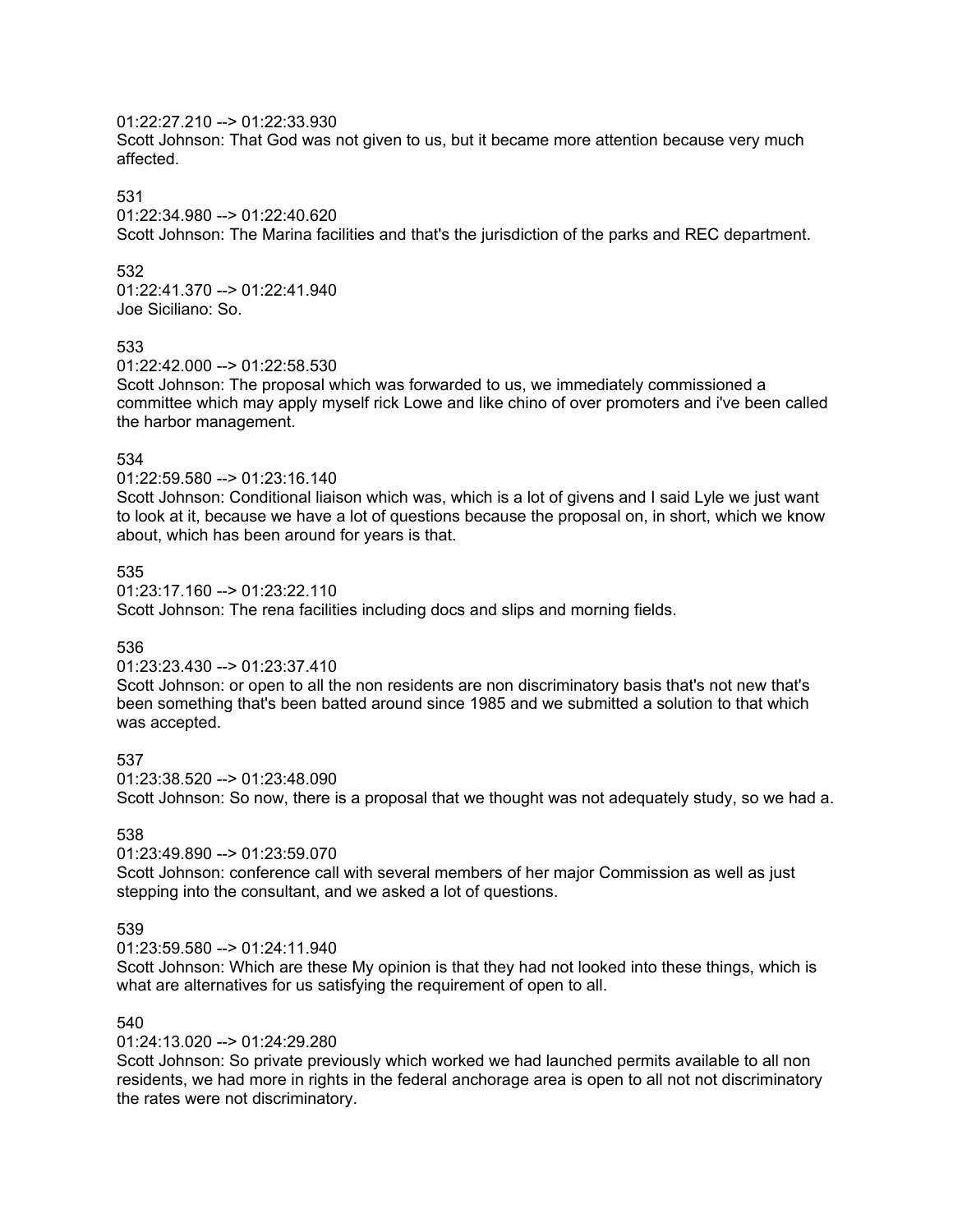01:24:30.420 --> 01:24:44.310

Scott Johnson: And so, under the current proposal, do we have to open up our slips to Oman residence do we have to open storage what other facilities are subject to this.

# 542

01:24:44.910 --> 01:25:02.640

Scott Johnson: What other harbors what other Marina facilities what private clubs and, most importantly, where the regulations, did the army corps get the authority to specify.

## 543

 $01:25:04.110 \rightarrow 01:25:15.510$ 

Scott Johnson: The exact nature of this and the consultant didn't have the answer to that in order to provision numbers, so we just said, fine we don't know the answer either, but we're going to ask.

## 544

 $01:25:16.620 \rightarrow 01:25:30.540$ 

Scott Johnson: Congressman himes and our first selectman to have a contact with the army corps of engineers and state to try to find out more about what, for example, what's the definition of access.

## 545

01:25:31.140 --> 01:25:39.030

Scott Johnson: When you have to provide access to non residents, but what's the definition of access what's the definition of the facilities that need to do.

#### 546

01:25:39.840 --> 01:25:48.900

Scott Johnson: Because the army corps was not getting back to us, so we just said Look, we need to get more information on that we may have to do it the way.

## 547

01:25:49.350 --> 01:26:05.160

Scott Johnson: Harvard Harvard management proposed and that that maybe is fine, but we just want more information SAS money that's being worked on, hopefully, the army corps will get back to us on that and get back to Harvard management and then they will react.

# 548

01:26:06.480 --> 01:26:11.160 Scott Johnson: So rick is that is that seemed like a decent sorry to you.

# 549

 $01:26:12.810 - \ge 01:26:15.390$ Rick Loh: Yes, that that sums it up on.

# 550

01:26:16.020 --> 01:26:24.450

Scott Johnson: me know what you and I weren't involved with Joe is involved in the original I dragged him, is where we get have it.

551 01:26:26.070 --> 01:26:43.560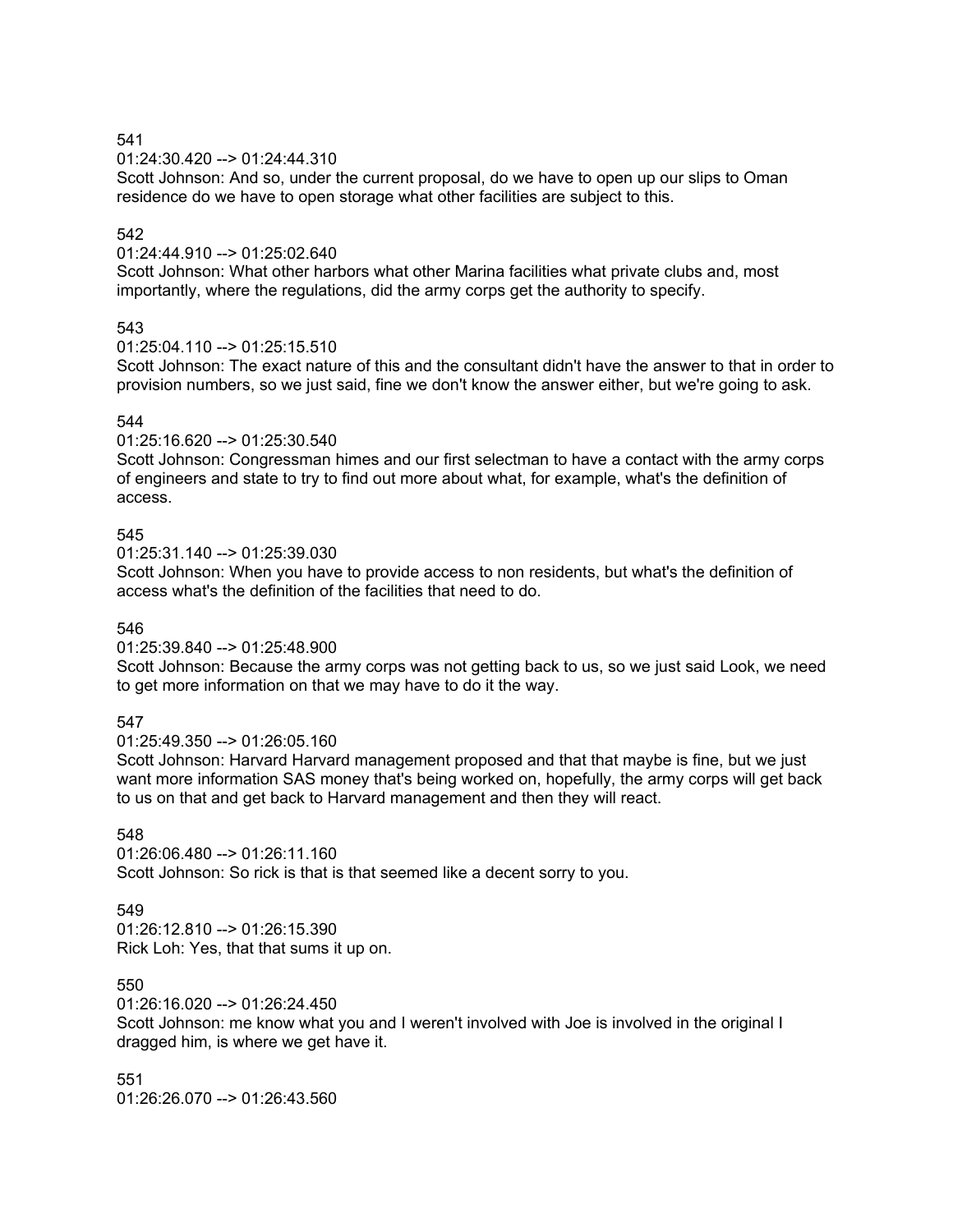Scott Johnson: which was acceptable solution to just have launched permits, open to all and that seemed reasonable so that's one thing on another thing was the newspaper announced that first selectman was going to push for.

#### 552

01:26:44.820 --> 01:26:48.210

Scott Johnson: Local historic district designation for Bruce park.

#### 553

## 01:26:50.040 --> 01:27:01.380

Scott Johnson: As most of you know, we have a stake historic district for touch point um we do not have any of our parks in local historic districts.

#### 554

#### 01:27:02.040 --> 01:27:20.130

Scott Johnson: Which is something that means our PR town historic district Commission on would then regulate so if there is modifications to the facility, they would have to sign off on it so Joe and I went through this at times point.

## 555

01:27:21.210 --> 01:27:22.290 Scott Johnson: It was a fairly.

#### 556

01:27:23.730 --> 01:27:33.210

Scott Johnson: contentious submitted, because we really didn't want the state to be having too much jurisdiction over what we do it at todd's point or a.

#### 557

## 01:27:33.900 --> 01:27:46.950

Scott Johnson: State of Israel preservation site, but for me personally, having on a local level is much more attractive, it did not go through our board and went directly to the historic district Commission.

#### 558

01:27:47.520 --> 01:28:05.250

Scott Johnson: And then start district Commission is going to calm commissioned a study and they are you know who the consultant, is to to study the feasibility of this and then it has to be proven state self preservation office and then ultimately our tm.

### 559

01:28:07.320 --> 01:28:08.850 Scott Johnson: We did one before.

#### 560

01:28:09.870 --> 01:28:21.510

Scott Johnson: Joe and I know it was a really well done study dump and work with lions on a landscape plan for Bruce part, really, really detailed um.

#### 561

01:28:23.010 --> 01:28:30.780

Scott Johnson: He was very comprehensive I think was actually fairly expensive on the new studies supposedly hidden costs like \$15,000.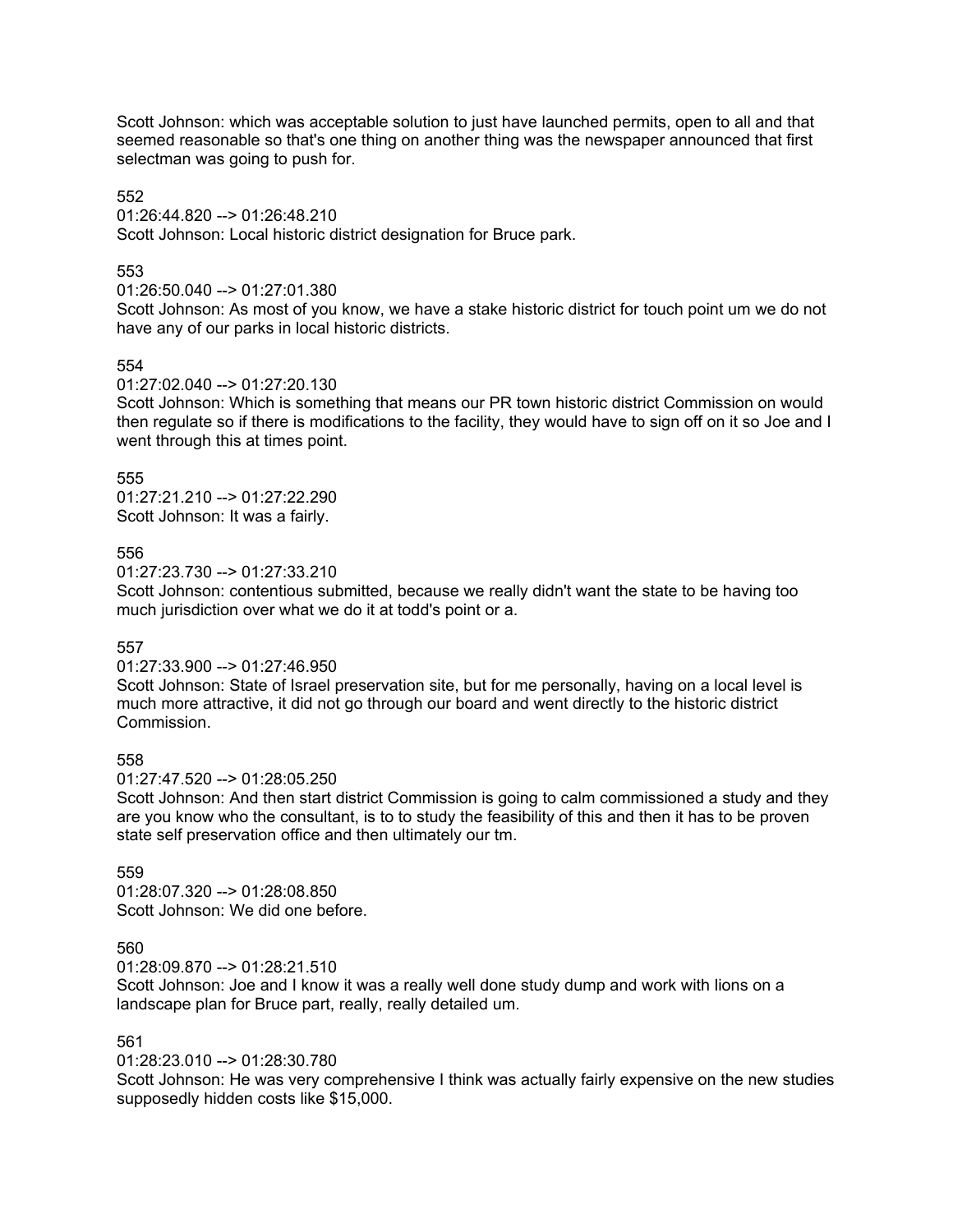01:28:32.220 --> 01:28:38.760

Scott Johnson: Not not, to my knowledge, and out of parks and REC budget, but so anyway that's something that's in the works.

563

01:28:41.970 --> 01:28:42.690 Scott Johnson: that's.

## 564

01:28:44.550 --> 01:28:54.930

Scott Johnson: I don't know if anybody has any comment on those two subjects, but that's that's kind of two things that that i've been working on with with Joe um.

565

01:28:56.190 --> 01:28:59.250 Scott Johnson: there's really not much corn the Foundation, but but um.

## 566

01:29:00.420 --> 01:29:05.160 Scott Johnson: So why don't you talk about what you've been doing, because you alone have been doing quite a bit.

567 01:29:06.240 --> 01:29:08.400 Sue Bodson: Thank you Scott can everyone hear me.

568

01:29:09.240 --> 01:29:17.250 Sue Bodson: yep yep good um so administratively the we have been successful in turning the.

569

01:29:17.250 --> 01:29:18.990 Sue Bodson: foundation over.

570

01:29:20.130 --> 01:29:37.530 Sue Bodson: And so it's no longer in Nancy Nancy his name, and that is all the documents are set with that lenore has been very helpful to me in setting up the new website and we are working on.

## 571

01:29:38.550 --> 01:29:44.280 Sue Bodson: gathering information for that I am going to share my screen, because I am going to show you.

572 01:29:46.620 --> 01:29:49.050 Sue Bodson: The new logo that we came up with.

573 01:29:51.510 --> 01:29:53.160 Sue Bodson: If I could figure out how to do that.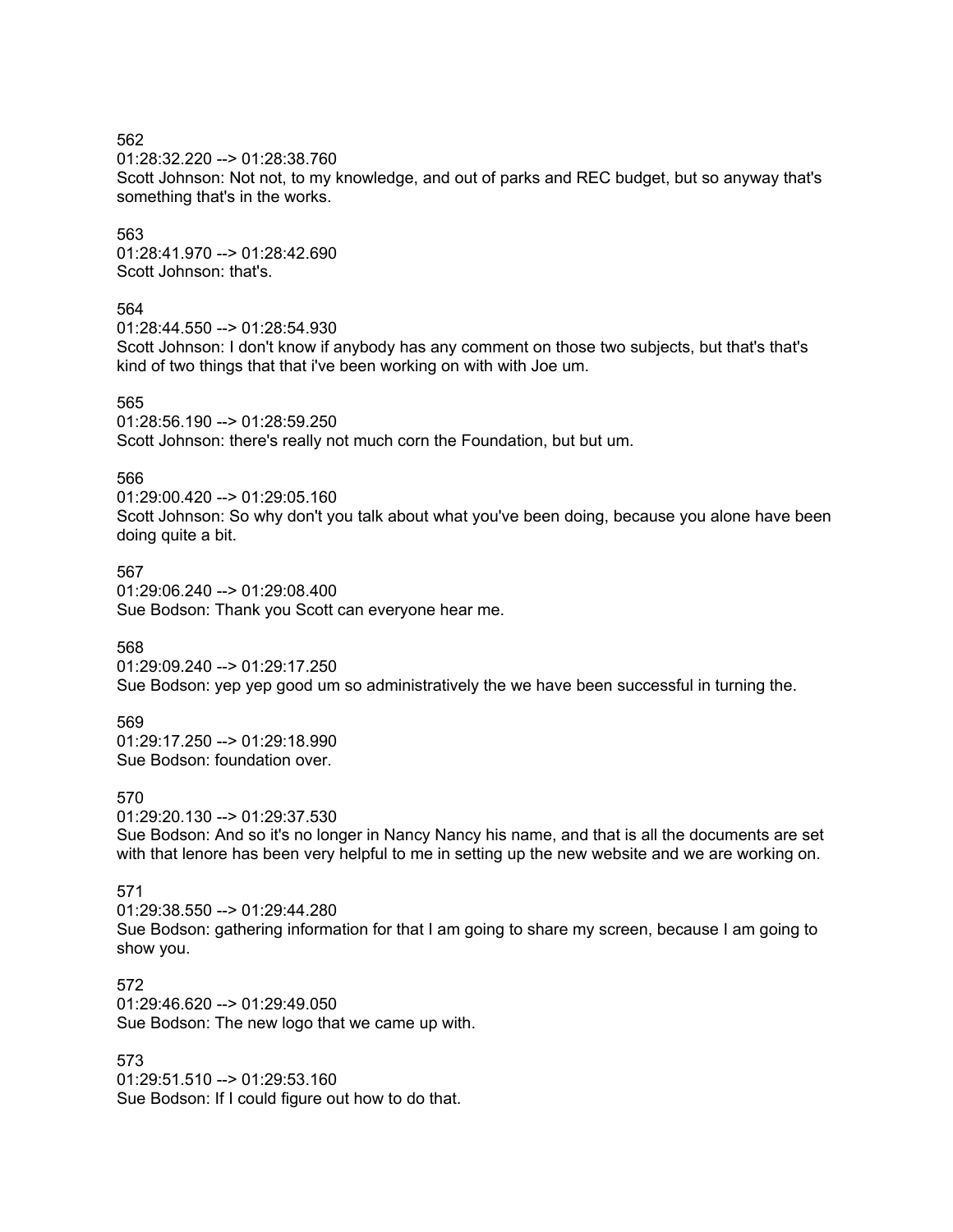574 01:29:54.690 --> 01:29:55.710 Sue Bodson: So we scary.

575 01:29:59.100 --> 01:29:59.910 Sue Bodson: See.

576 01:30:03.360 --> 01:30:03.780 Sue Bodson: No.

577

01:30:05.520 --> 01:30:27.480

Sue Bodson: Okay i'll figure out how to do that, so we came up with a new foundation logo that we wanted to try to make it look very similar to the current you know the the water parks and REC logo not going to be able to it's not letting me do it for some reason sorry about that.

578 01:30:30.060 --> 01:30:30.360 Oh.

579 01:30:33.420 --> 01:30:35.940 Sue Bodson: yeah i'm sorry I cannot get it to work.

580 01:30:37.980 --> 01:30:40.170 Sue Bodson: difficulty um anyway.

581

01:30:41.250 --> 01:30:46.710

Sue Bodson: i'll send it to you guys i'm in orland or maybe, can you share it if I send it to you.

582 01:30:49.050 --> 01:30:52.050 Lenore Caserta-McClester: Yes, so but i'm not logged into my work computer.

583

01:30:52.110 --> 01:31:01.710

Sue Bodson: Oh yeah okay all right sorry about that guys anyway, we came up with a new logo I think it's really cool let's see i'm going to try, one more time.

584 01:31:02.010 --> 01:31:02.790 Blaize Levitan: send it to me.

585 01:31:05.010 --> 01:31:05.430 Blaize Levitan: sure.

586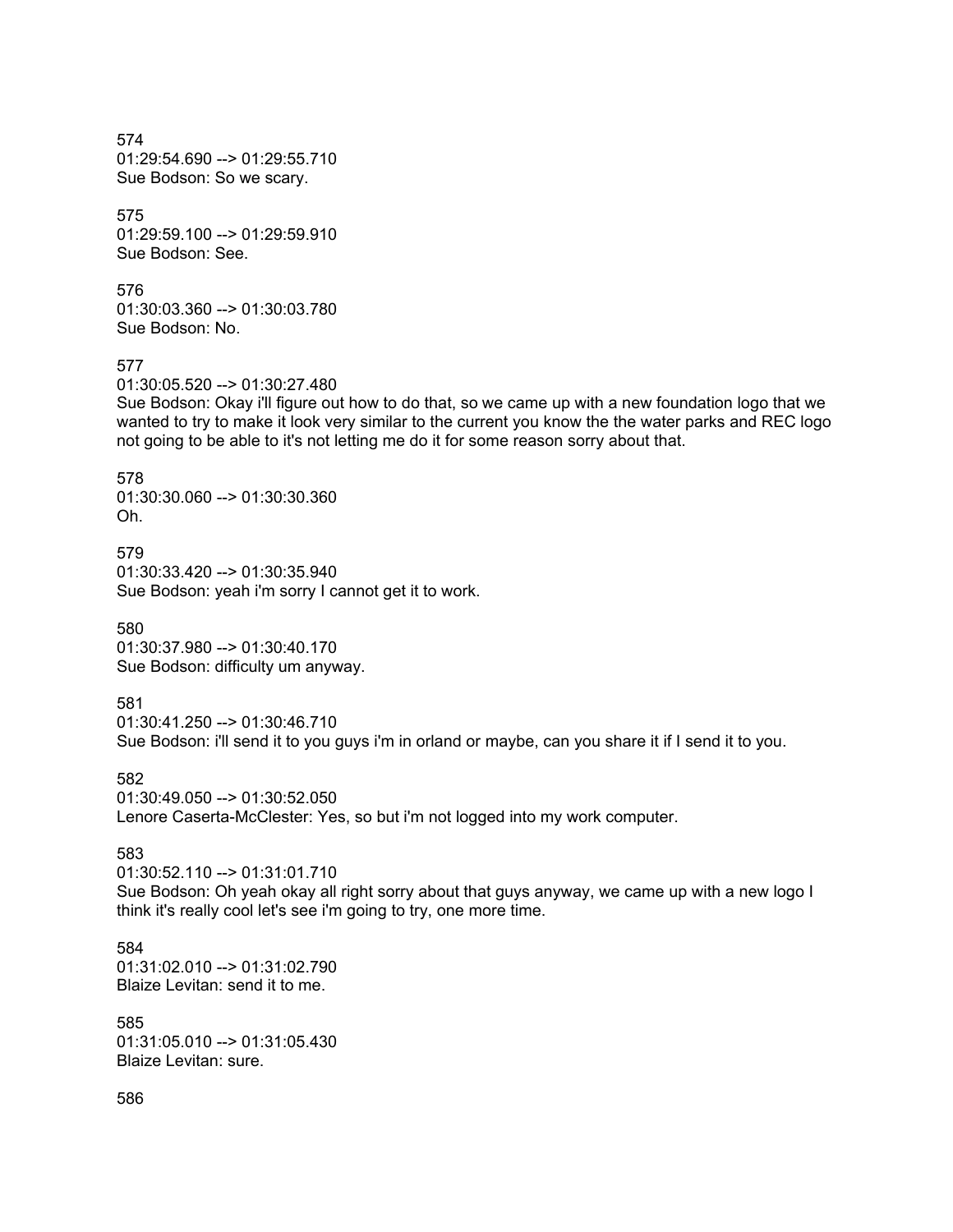01:31:05.610 --> 01:31:07.680 Sue Bodson: i'm going to try it one more time.

#### 587

01:31:08.070 --> 01:31:11.040 Sue Bodson: All right, please, I will send it to you how about that.

#### 588

01:31:43.140 --> 01:31:44.640 Sue Bodson: Well, you can see.

## 589

```
01:31:51.030 --> 01:31:56.610
```
Sue Bodson: Now of course my computer has to decide not to cooperate sorry guys.

#### 590

#### 01:31:58.350 --> 01:32:08.670

Sue Bodson: Anyway, regarding the new website, what we are focusing on is concentrating on communicating who.

#### 591

#### 01:32:09.660 --> 01:32:25.830

Sue Bodson: What the Foundation is what we do and how people can support it, whether it's individuals or businesses, and so we breaking it down into those chunks making it mobile friendly so that you can look at it on on your phone.

#### 592

01:32:26.910 --> 01:32:32.700

Sue Bodson: And, and I think we're almost there, we have a few more components that we have to add.

#### 593

#### 01:32:33.660 --> 01:32:53.640

Sue Bodson: My other goal is to keep the foundation's name, you know in in the news, and I know that we're about to launch spring registration, I think, next week is that right Sue next week is once the sports registration, I think, is starting to open and.

594 01:32:53.730 --> 01:32:54.840 Sue Snyder: Our first.

#### 595

01:32:54.930 --> 01:33:04.560

Sue Bodson: February 1 right, and so what I, what I want to do what what I talked to Joe and Scott about is sending out a press release about the scholarship fund so that.

596

01:33:05.010 --> 01:33:13.050

Sue Bodson: it's just another touch point that registration has opened, but I mean blaze and lenore and everyone's been doing a great job about communicating.

597 01:33:13.980 --> 01:33:24.060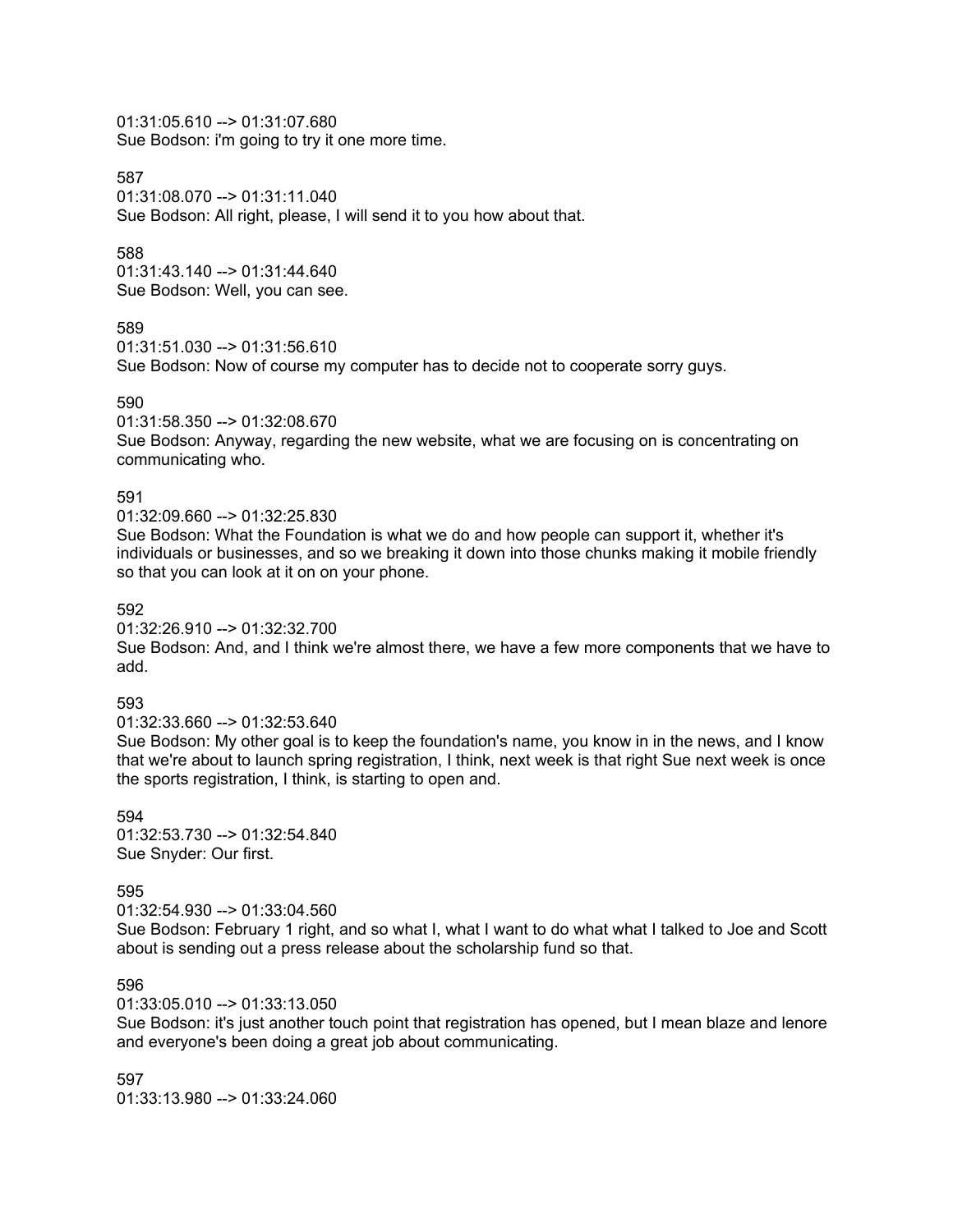Sue Bodson: Everything that's going on in parks and REC but just to keep the Foundation name out there in terms of the programs that we support, and we know that scholarships are really important so.

#### 598

# 01:33:24.720 --> 01:33:43.140

Sue Bodson: Especially you know with the pandemic people kids are wanting to get outside more once the weather gets a little warmer etc so that's what i'm that's what my goal is, and these I will keep trying to send you it and, hopefully, you can share it with people and that's it.

## 599

01:33:43.980 --> 01:33:46.590 Scott Johnson: Well, so just to compliment you.

## 600

01:33:47.790 --> 01:33:53.670 Scott Johnson: know I took over the foundation upon Nancy kaplan's passing, but we have never.

## 601

01:33:55.350 --> 01:34:04.500

Scott Johnson: really done promotions, or we had never done public relations or marketing just since Sue started doing that.

## 602

01:34:05.220 --> 01:34:14.580

Scott Johnson: i'm getting the name actually press releases we raised a lot of money not not big money, but a lot of gifts, they want been.

#### 603

01:34:15.030 --> 01:34:26.490

Scott Johnson: You know \$10,000 \$5,000 that goes to the fund it's a grant to the fund which remember is a private foundations, not a gift to the town.

## 604

01:34:27.300 --> 01:34:35.310

Scott Johnson: And it goes into the fun to, then the sometimes used on a non restricted basis between life because we have to pay.

## 605

01:34:35.940 --> 01:34:56.370

Scott Johnson: For insurance, we have to pay for accounts of accounts our biggest expense on and then generally we write checks out for in kind stuff I park benches that's I find this program he had a lot of money in the foundation that was raised, years ago, because the Foundation started in 2001.

## 606

01:34:58.170 --> 01:35:09.480

Scott Johnson: where he it's it's sitting there waiting for the time to to make an appropriate gifts and then to go through the gift review process when it's of that characteristic.

607

01:35:10.020 --> 01:35:22.650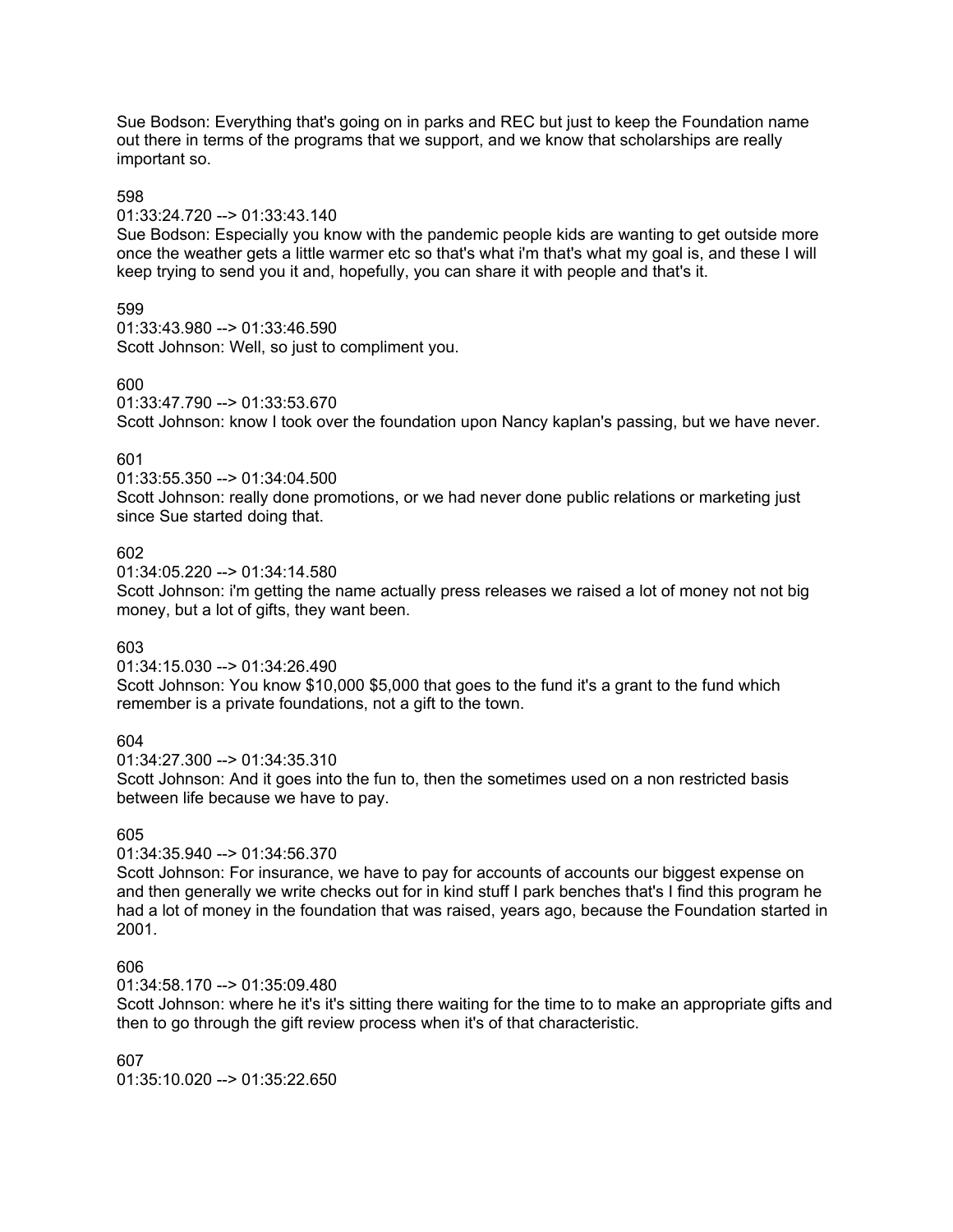Scott Johnson: So take scholarships for example there's more there's something like \$60,000 in that account, and then, when the social services account gets bled down.

608

01:35:23.280 --> 01:35:34.620

Scott Johnson: Then, if appropriate, that that money can be gifted when reviewed and approved to social services, but right now, all we do really is park benches.

## 609

01:35:35.640 --> 01:35:49.110

Scott Johnson: We do trophies for escape skating programs that's basically it by far the most popular program is the park benches so of the gifts, we received last year.

## 610

01:35:49.740 --> 01:36:04.980

Scott Johnson: um most of it was for park benches, which we then write a check to the maker of our pitches and then it's it's gifted to the town gives it to parks and REC calm there you go.

## 611

01:36:05.850 --> 01:36:20.850

Scott Johnson: One of the arm unusual here mark funds is is for a wildlife rehabilitation and organization called save our strays and Linda Bruno.

## 612

01:36:22.320 --> 01:36:38.460

Scott Johnson: is to basically as on for that she was appointed by the selectmen and she can talk about that if she wants but calm, for example, foundation, I wrote a check to on Sunday, that the that organization to save our strays.

## 613

01:36:39.480 --> 01:36:43.980 Scott Johnson: recommended of that event bill for an injured animal.

## 614

01:36:46.050 --> 01:37:01.290

Scott Johnson: And they they do good stuff and they have to give us reports every once in a while he was originally started by who you are leaving and now Linda harms taking it out over, but the best example of something that doesn't doesn't go to the town, it goes to that organization.

## 615

#### 01:37:02.310 --> 01:37:15.150

Scott Johnson: So um that that's basically it, but just since the private fundraising that soon as really only started since July, maybe what you think you got like \$40,000.

## 616

01:37:15.330 --> 01:37:21.690

Sue Bodson: We we started it, I think, in the spring, actually, it was before fourth of July.

#### 617

01:37:22.800 --> 01:37:29.010

Sue Bodson: But yeah I mean and lenore has been helpful in monitoring that PayPal account.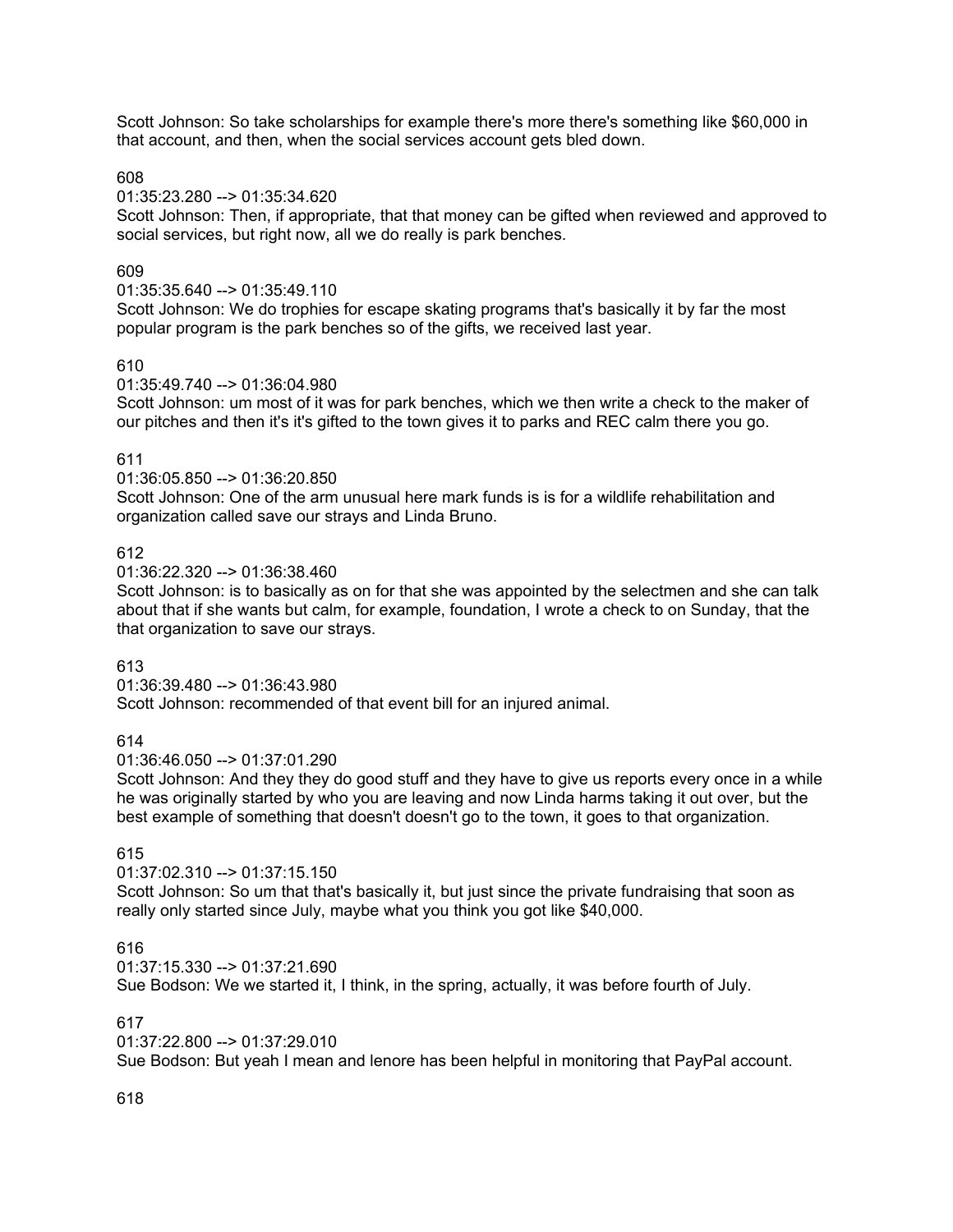## 01:37:30.270 --> 01:37:46.860

Sue Bodson: But, again, I think people just didn't even realize that there was a foundation out there and our hope is that you know as the civic Center project takes off that we have you know there's an opportunity for us.

## 619

01:37:47.700 --> 01:37:57.990

Sue Bodson: To contribute to that in some way and just other park beautification you know just there's you know it was telling Scott that Tracy and.

## 620

01:37:58.290 --> 01:38:08.640

Sue Bodson: Nancy and I walked around and pomerance and tuchman and there's a lot that can be done there that we that we can be helpful that I think we can really be helpful, with.

## 621

01:38:12.510 --> 01:38:20.280

Scott Johnson: Your manager, do you want to jump in there, because you are really the genius behind that if you define any.

## 622

01:38:22.470 --> 01:38:24.840 Scott Johnson: Maybe merged with your report.

## 623

01:38:25.890 --> 01:38:27.900 Nancy Chapin: You say you want me to jump ahead on.

#### 624

01:38:28.800 --> 01:38:38.250

Scott Johnson: Well i'll just start just saying it was a good example of how you monitor park improvements with you know your organization for duty.

#### 625

01:38:38.850 --> 01:38:55.080

Scott Johnson: And we want to do the same for top and pomerance and any other bar honestly i'm where they have to chop and was very good in generating money for for improving vinnie and you with the beginning part of improvement group did a great job.

#### 626

### 01:38:56.220 --> 01:39:08.820

Nancy Chapin: yeah that was great I mean really I think Nancy kaplan and the people that you know my predecessors really did a great job you know we, as you know, we heard from nancy's daughter that she wants to make another donation.

### 627

01:39:10.020 --> 01:39:12.690

Nancy Chapin: So I don't know whether that's happened so.

#### 628

01:39:14.430 --> 01:39:20.940

Nancy Chapin: But I can transition to my reporter, do you want to follow the regular agenda well.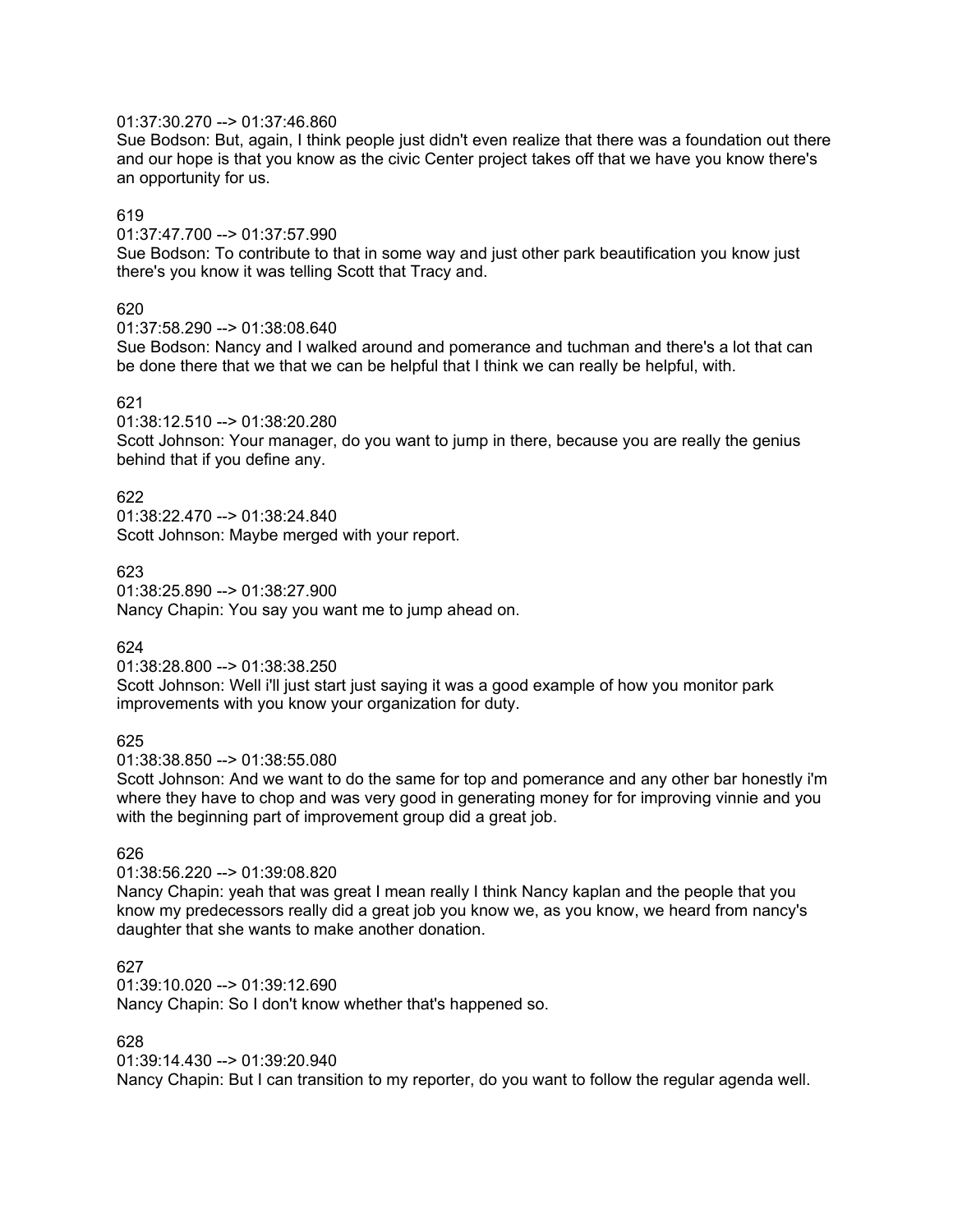01:39:21.630 --> 01:39:25.860 Scott Johnson: Anybody have any questions on on suicide, or on the foundation stuff.

### 630

### 01:39:28.080 --> 01:39:44.130

Nancy Chapin: yeah and but just basically To finish off, we did have that great walk and it does, I think you know it's clear that the Foundation, could be a great vehicle for me to, we could identify projects and get the residents behind it so i'll leave off on that.

#### 631

01:39:46.200 --> 01:39:48.150 Scott Johnson: So I want to talk about talking pomerance.

632

01:39:48.690 --> 01:39:50.970 Nancy Chapin: Sure, is that okay to jump ahead of.

## 633

01:39:51.000 --> 01:39:51.960 Scott Johnson: The other yeah because.

#### 634

01:39:53.610 --> 01:39:58.080

Nancy Chapin: i'll be very i'll be very quick so briefly on vinny I think it's important to note.

## 635

01:39:58.080 --> 01:40:14.340

Nancy Chapin: I reached out to Gabriella the chief engineer about the comfort time in vinnie Park, because you know it's supposed to have a maintenance plan maintenance program five years ago there was a big dredging project that we did, and it was supposed to be followed up with.

#### 636

01:40:15.780 --> 01:40:19.740 Nancy Chapin: dredging of the copper damn have any sediment and she said yes.

## 637

01:40:21.030 --> 01:40:27.030 Nancy Chapin: it's basically and I can forward the detailed response from her, but it is going to happen this year.

#### 638

01:40:27.960 --> 01:40:41.910 Nancy Chapin: So the dredging of any will get done, which is important that she was saying, there was a lot of sedimentation from IDA that came down through there and they keep maintaining that copper damn we looking again at a big project.

### 639

01:40:43.020 --> 01:40:46.020 Nancy Chapin: interesting to know the people that were awarded the.

640  $01:40:47.550 \rightarrow 01:40:56.520$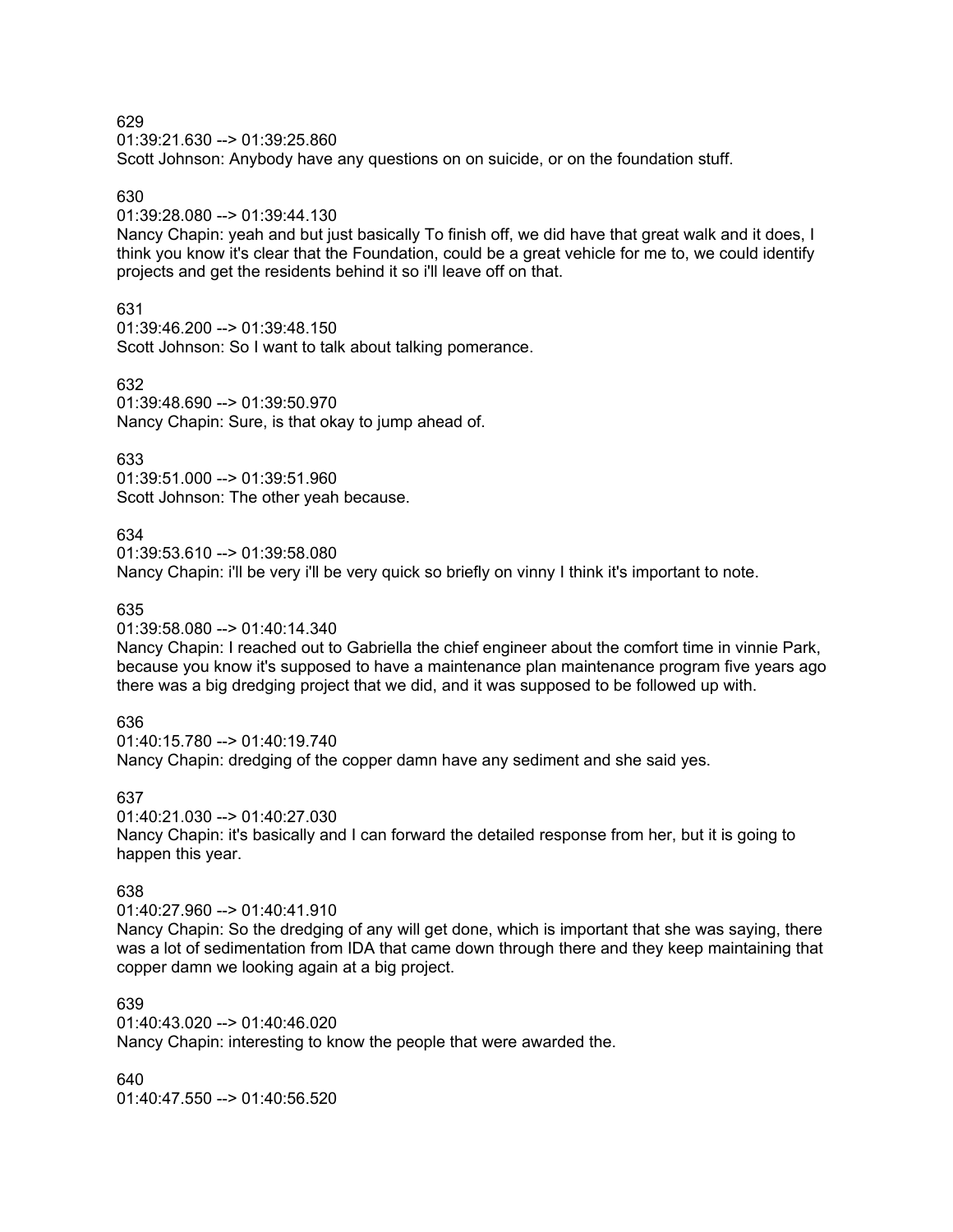Nancy Chapin: Project, where the same people that did the major dredging so a little bit on vinny I also am trying to find out the status of the bridges.

641

#### 01:40:57.780 --> 01:41:08.040

Nancy Chapin: And because that is what will is sort of we're waiting on to get done before we can continue some of the other work identified in the.

## 642

## 01:41:08.850 --> 01:41:27.960

Nancy Chapin: master plan to finish that loop trail that we've been working on, but I know that there's discussion of you know Greg and his team doing some additional plantings and that was just a great project then moving on to tuchman high medium pomerantz.

## 643

01:41:29.760 --> 01:41:40.380

Nancy Chapin: Again Hats off to Greg and Darren and all the work that they're doing they really are doing some great plantings in there again sustainable work and I loved.

## 644

01:41:41.520 --> 01:41:43.800 Nancy Chapin: latest report highlighting some of that.

## 645

01:41:45.330 --> 01:41:58.800

Nancy Chapin: It is true that, as a park that's getting maybe loved and so some of the things that we're talking about right now is the trails are really showing wear and tear a lot of this wet weather we've had.

## 646

01:42:00.030 --> 01:42:06.960

Nancy Chapin: I think you know it's never had so much us, and so we have this little subcommittee that's going to try and.

## 647

01:42:07.320 --> 01:42:19.410

Nancy Chapin: Work on identifying where we can make improvements to the whether it's through the meadow whether we can use other surfaces or there and been doing some work with some eagle scouts so.

## 648

01:42:20.370 --> 01:42:28.470

Nancy Chapin: anyone has any suggestions or ideas if you've been in other parks and other areas What are they doing for their surfaces just to.

### 649

01:42:28.950 --> 01:42:38.700

Nancy Chapin: heavy traffic areas in a natural park, what do you, what do you do so, you can't use that old Center that they used to use so many years ago from the power plant that's not.

650 01:42:39.930 --> 01:42:54.360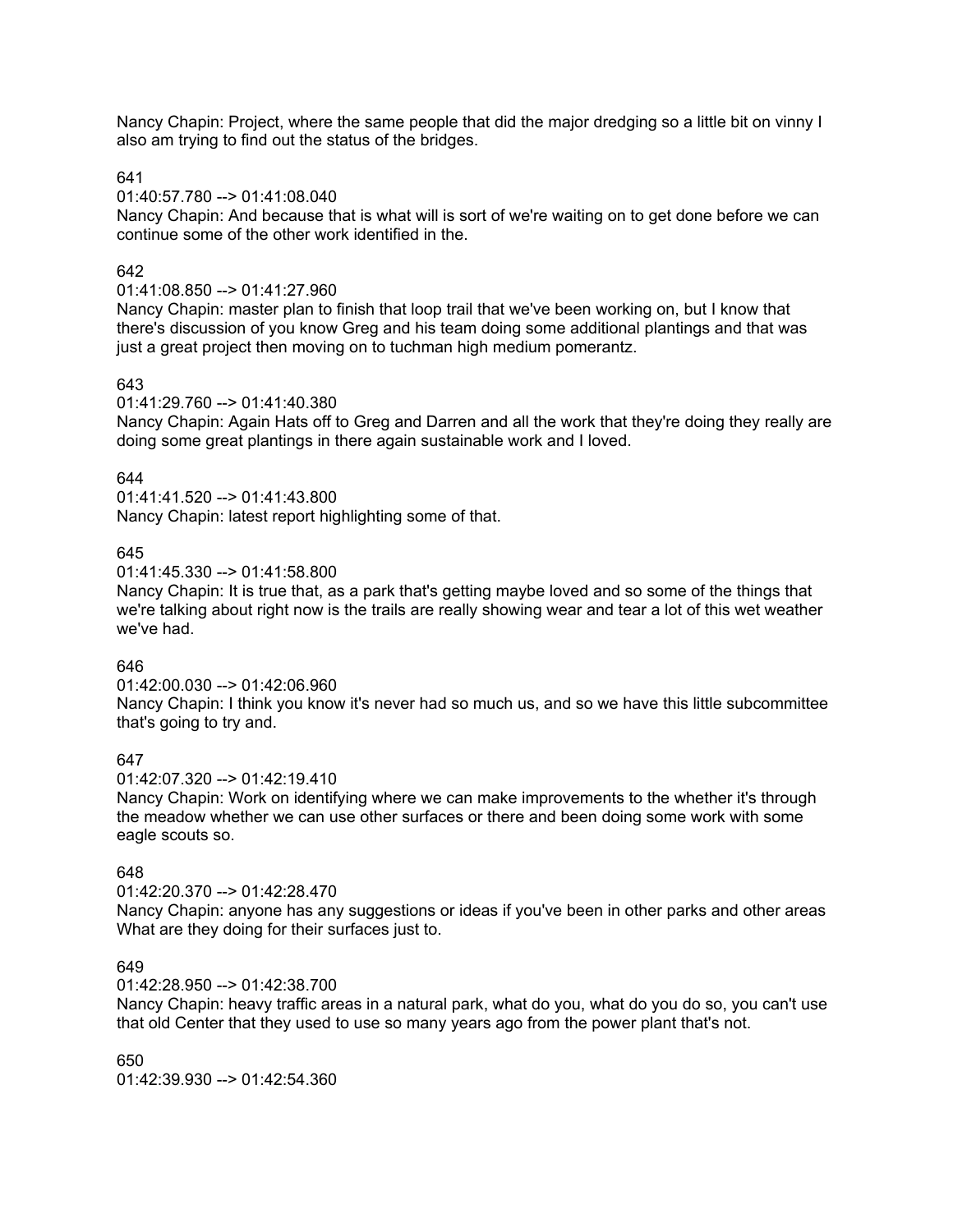Nancy Chapin: We don't want to do that again right and that's it so any questions on that just great things happening those people love the park, you know we have plans for educational days that would coincide with volunteer days and.

#### 651

01:42:55.740 --> 01:43:02.400

Nancy Chapin: Tracy tracy's throw and again the gauntlet let's hike every Park, so if anyone wants to join us we're going to be out there hiking.

652

01:43:03.540 --> 01:43:04.080 Nancy Chapin: Okay.

653 01:43:05.580 --> 01:43:07.410 Nancy Chapin: Any questions comments.

# 654

01:43:07.890 --> 01:43:08.820 Scott Johnson: How did, how did you.

# 655

 $01:43:10.020 \rightarrow 01:43:19.350$ 

Scott Johnson: survive the recent was the last weekend the super high tides and the wind and the rain, to the Pontiff flooded.

## 656

01:43:20.280 --> 01:43:30.090

Nancy Chapin: So, you know that would be more of a benny I don't know and I don't i've been i'm actually in maine i'm not sure we were here for that event.

# 657

 $01:43:32.070 \rightarrow 01:43:39.210$ Nancy Chapin: So, if someone is aware of anything that might have happened in benny they would they would really be the title.

# 658

01:43:39.780 --> 01:43:54.000 Nancy Chapin: Issues you know you get brain events coming down and then the tide pushing up and that's where you see any start to flood pomerantz is a different scenario there it really got hit by that last IDA some of the other hurricanes were.

## 659

01:43:56.640 --> 01:44:05.970

Nancy Chapin: I don't know if anybody knows anything that might have happened to me, you know I think I mentioned before, through IDA Greg said yep everything we planted held up it did what it was supposed to do so.

660 01:44:07.290 --> 01:44:08.550 Nancy Chapin: That is good news, there.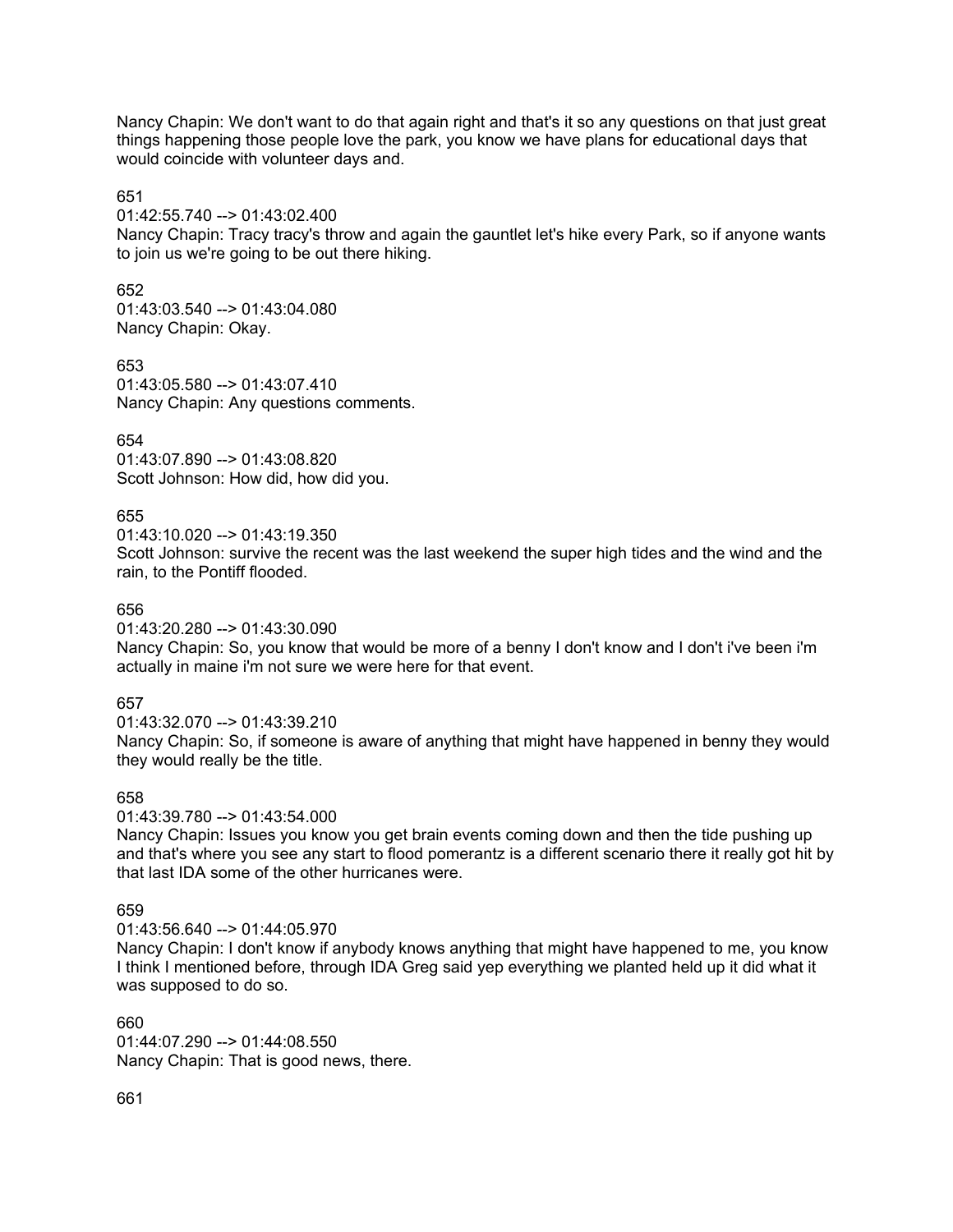01:44:09.510 --> 01:44:09.750 Nancy Chapin: have been.

662

01:44:10.140 --> 01:44:21.030

Nancy Chapin: Working with Greg so he's so knowledgeable and then you have Darren who just won't quit he keeps working working working they're great they're great their team is really fantastic.

#### 663

01:44:22.770 --> 01:44:27.870 gkramer: Scott, to you, thank you Nancy Scott, to your question in any park did flood in the last time we had.

## 664

01:44:29.250 --> 01:44:32.580 Scott Johnson: Did to resolve a damage to some of the new work like.

## 665

01:44:33.660 --> 01:44:49.710

gkramer: No other plant materials sold holding up as Nancy said it's only appropriate plant material for that location, but unfortunately our our facility continues to flood each time so yeah you know so that that's going to be a problem.

#### 666

01:44:56.670 --> 01:44:57.630 gkramer: yeah yeah.

## 667

01:44:57.840 --> 01:45:03.210 Scott Johnson: No further questions in that rick, can I just do the frustrating report on the hockey rink.

## 668

01:45:05.550 --> 01:45:07.440 Rick Loh: yeah as many people are aware.

#### 669

01:45:08.730 --> 01:45:22.440 Rick Loh: There was money removed from this year's budget that was destined to be used for architectural fees for the rank it makes sense that it was removed because we've been delayed and, quite frankly.

## 670

 $01:45:23.730 \rightarrow 01:45:25.110$ Rick Loh: That money isn't needed right now.

### 671

01:45:26.310 --> 01:45:29.970 Rick Loh: But That being said, it's always.

## 672

01:45:32.850 --> 01:45:37.080 Rick Loh: When you have a budget change like that it always causes consternation.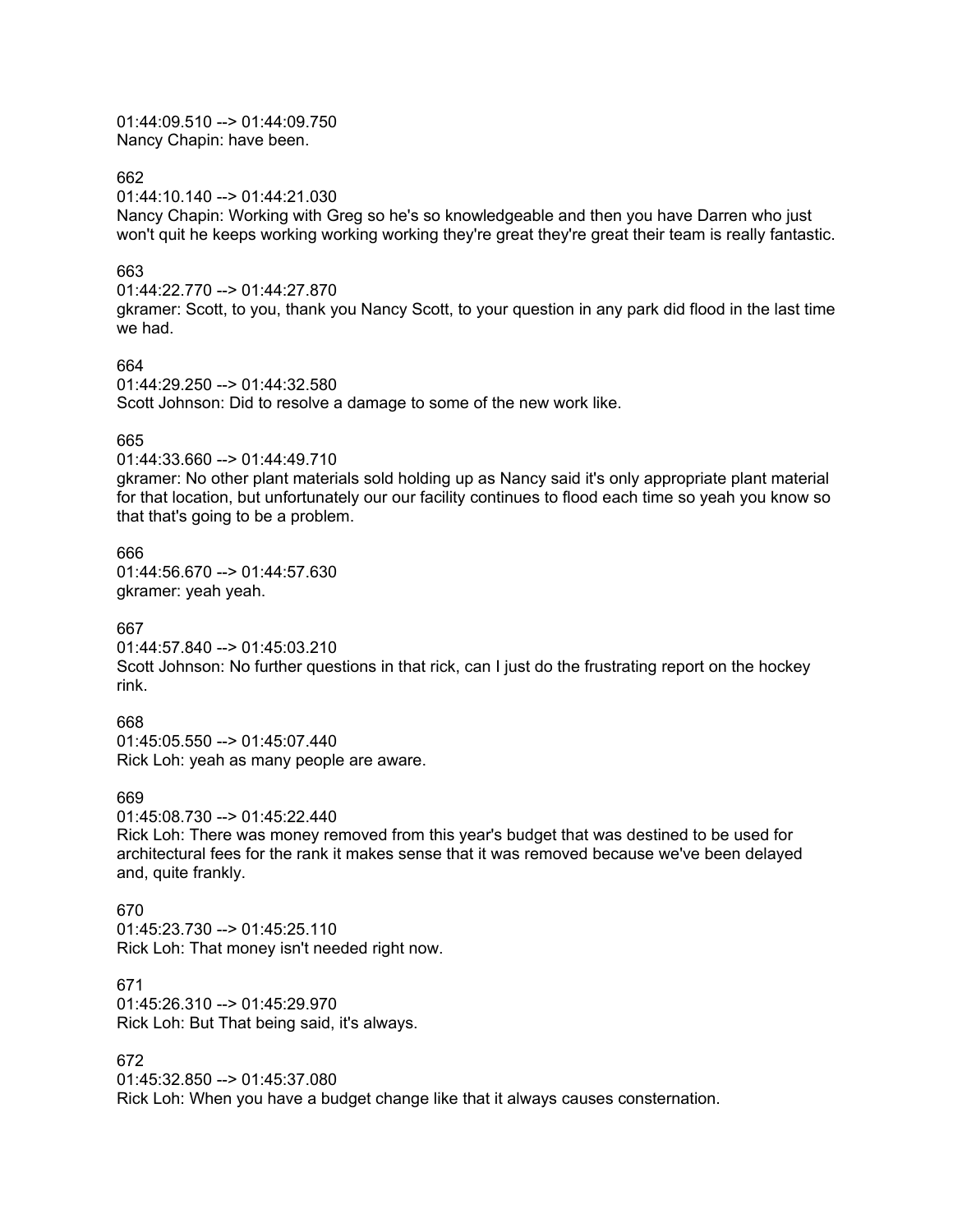673 01:45:39.660 --> 01:45:40.650 Rick Loh: Probably the more.

# 674

01:45:43.050 --> 01:45:45.180 Rick Loh: disheartening might not be the right word but.

#### 675

01:45:46.200 --> 01:45:53.610 Rick Loh: i've learned that Al minnelli is retiring and will be gone by the end of February, I was told so.

## 676

01:45:54.840 --> 01:45:56.790 Rick Loh: i'd like to thank Allah for all the work he's done.

## 677

01:45:57.900 --> 01:46:01.950 Rick Loh: We expect them to do a bit more work here in the next 35 to 40 days.

#### 678

01:46:04.620 --> 01:46:08.640 Rick Loh: But Allah has been quite helpful to this point, but.

## 679

01:46:10.110 --> 01:46:13.800 Rick Loh: That being said, we now face some other obstacles.

#### 680

01:46:15.150 --> 01:46:21.450 Rick Loh: You know we'll just pull up our socks and go from here our next rank meaning is the first week in February.

681 01:46:23.190 --> 01:46:25.230 Rick Loh: Joe I don't know if you have anything else to add.

#### 682

01:46:26.520 --> 01:46:29.160 Rick Loh: You may know more than I do about some decent.

### 683

01:46:30.390 --> 01:46:47.910

Joe Siciliano: No, I think you covered it rekha we're looking at options of proposals of location we'll talk about that at the next meeting and seconds, and you know we're still looking at collecting information address some of the issues, so this is the work continues and.

684 01:46:49.350 --> 01:47:07.530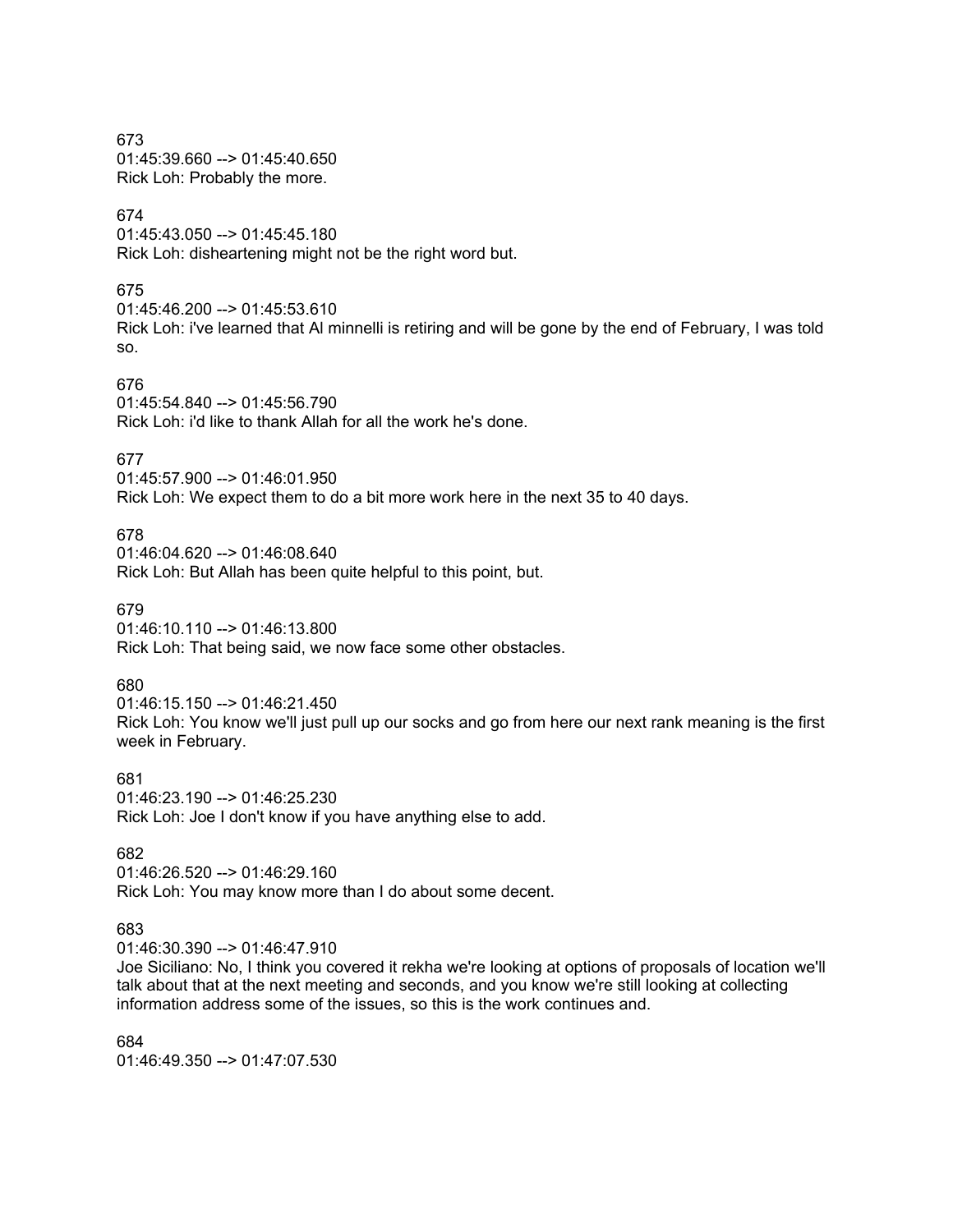Joe Siciliano: I think I will be at the next meeting, and with us an individual that at least will be in as an acting role for him after he leaves the full time appointment is yet to be determined So hopefully we'll have a little continuity going forward so.

#### 685

01:47:09.960 --> 01:47:18.390

Scott Johnson: I can tell you I for one have an hour's worth of accolades for our but maybe we should do that another time.

#### 686

01:47:20.580 --> 01:47:29.280 Scott Johnson: Let me just on the super civic Center alone it's you know it's unbelievable what he did what he had to do, and unfortunately i'm afraid it's going to be a.

## 687

01:47:31.290 --> 01:47:35.880 Scott Johnson: Important February so we'll see how that goes when we get the data back.

#### 688

01:47:39.270 --> 01:47:41.190 Scott Johnson: So um.

#### 689

01:47:42.510 --> 01:47:48.780 Scott Johnson: Any other questions on rick's presentation and on Gioia something that.

690 01:47:50.520 --> 01:47:51.750 Joe Siciliano: I don't i'm good.

691

01:47:52.830 --> 01:47:56.850 Scott Johnson: So any public comment pretty new business.

692

01:47:59.100 --> 01:48:10.590

Scott Johnson: We have we have lots of very highly salary attendees here, so you guys are all being very quiet and courteous um any new business.

693 01:48:14.280 --> 01:48:15.360 Scott Johnson: Okay, so motion.

694 01:48:15.570 --> 01:48:16.410 Scott Johnson: motion to adjourn.

695 01:48:18.780 --> 01:48:19.290 Scott Johnson: Somebody make.

696 01:48:20.640 --> 01:48:24.630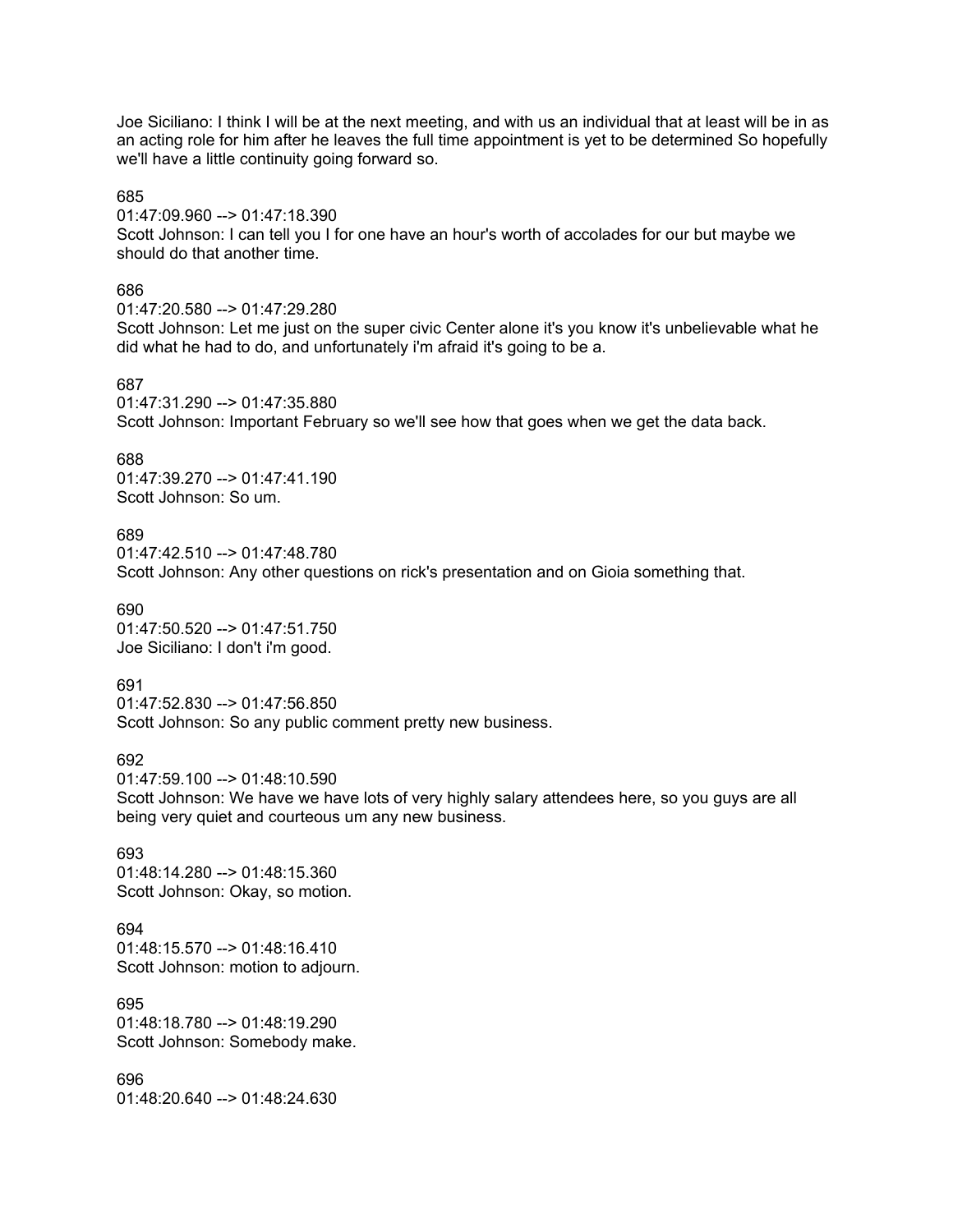Lenore Caserta-McClester: i'm sorry i'm sorry to interrupt but it looks like Sue baker has her hand raised.

697 01:48:25.440 --> 01:48:26.850 Scott Johnson: She that's a surprise.

698 01:48:27.870 --> 01:48:28.950 Scott Johnson: So go ahead.

699  $01:48:31.020 \rightarrow 01:48:31.740$ Scott Johnson: unmute yourself.

700

01:48:32.070 --> 01:48:40.200

Sue Baker: yeah okay i'm good Thank you thanks for this everything that's going on the meeting I have two things that I wanted to bring up.

701

01:48:40.590 --> 01:48:50.430

Sue Baker: One is the form the conservation Commission the conservation Commission has just almost completed an amazing open space plan.

## 702

01:48:51.300 --> 01:49:02.640

Sue Baker: we've been working on it for a long time and pets us go and the rest of us wonder, would you all, like to presentation of it at one of your upcoming meetings, especially if you have some downtime.

## 703

 $01:49:03.060 \rightarrow 01:49:18.240$ 

Sue Baker: I would have pat make the presentation of the conservation commission's open space plan what we've done over the past year or more is is identify all the open space.

## 704

01:49:19.680 --> 01:49:30.420 Sue Baker: Public and mostly all private mostly private the whole idea was generated by the ability of the Public Private Partnership, the town.

## 705

01:49:30.930 --> 01:49:44.250

Sue Baker: And Greenwich land trust to acquire all the acreage from acquiring and so we thought we better see what else is out there and what we might do to acquire it, so I just thought it might be of interest to you all.

706 01:49:44.760 --> 01:49:46.170 Sue Baker: And so, like that.

707 01:49:46.560 --> 01:49:51.870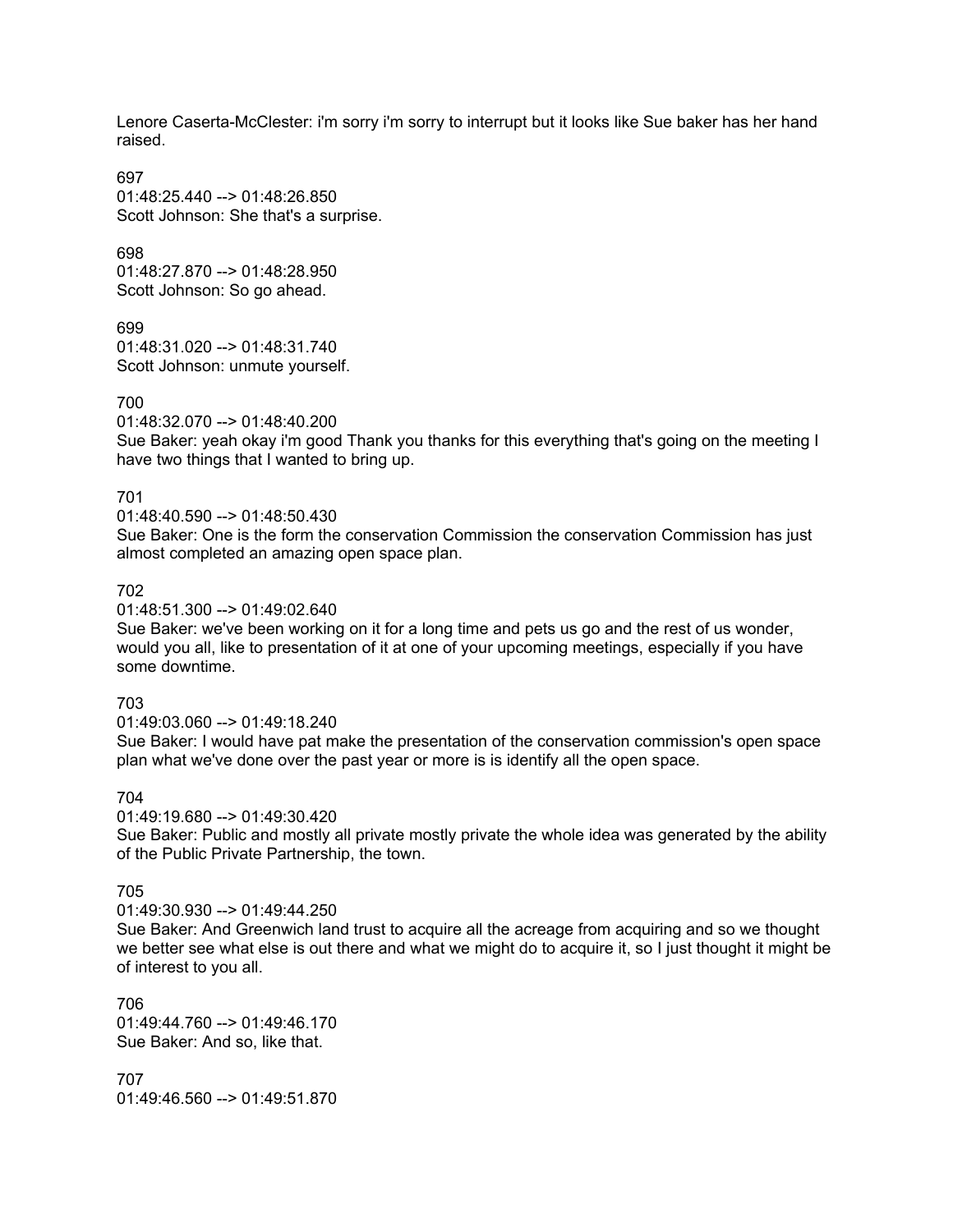Sue Baker: yeah just contact pat and say yeah sometime come to our meeting and present okay.

708  $01.49.51.930 - \ge 01.49.54.390$ Scott Johnson: How do you define open space so what's.

709 01:49:54.420 --> 01:49:55.500 Sue Baker: would like okay.

## 710

01:49:56.640 --> 01:50:07.110

Sue Baker: That everything that is undeveloped or under developed and we've gone into defining that and there are all.

## 711

01:50:08.340 --> 01:50:20.580

Sue Baker: kinds of open space, for example, a golf course is an open space it's private not not groups or the grip on the golf courses in town they're open space they're privately owned.

## 712

01:50:21.060 --> 01:50:30.480

Sue Baker: But there's no way that they are protected if a private club needed to generate revenue to sell it so we've looked at all of these so that's open space.

## 713

01:50:31.500 --> 01:50:33.240 Sue Baker: and underdeveloped.

## 714

01:50:34.440 --> 01:50:42.210

Sue Baker: Then there are open spaces, there are so many private properties and actually we're we're doing a site visit to one tomorrow.

715

01:50:42.930 --> 01:50:51.900

Sue Baker: That, for one reason or another, through planning and zoning they've not been able to get what they want to develop it so it's still undeveloped.

## 716

#### 01:50:52.350 --> 01:51:06.660

Sue Baker: There are other open spaces that are part of private property that are under developed That means they could actually go after development and can we protect that so we've been another great example was done warburg property.

#### 717

01:51:07.470 --> 01:51:24.180

Sue Baker: That three of the parcels were sold off by the along the Byron river branch the East, the West branch sold off by her family and we're trying to get the buyers, not to develop it So what can we do, we can offer them.

718 01:51:25.950 --> 01:51:33.030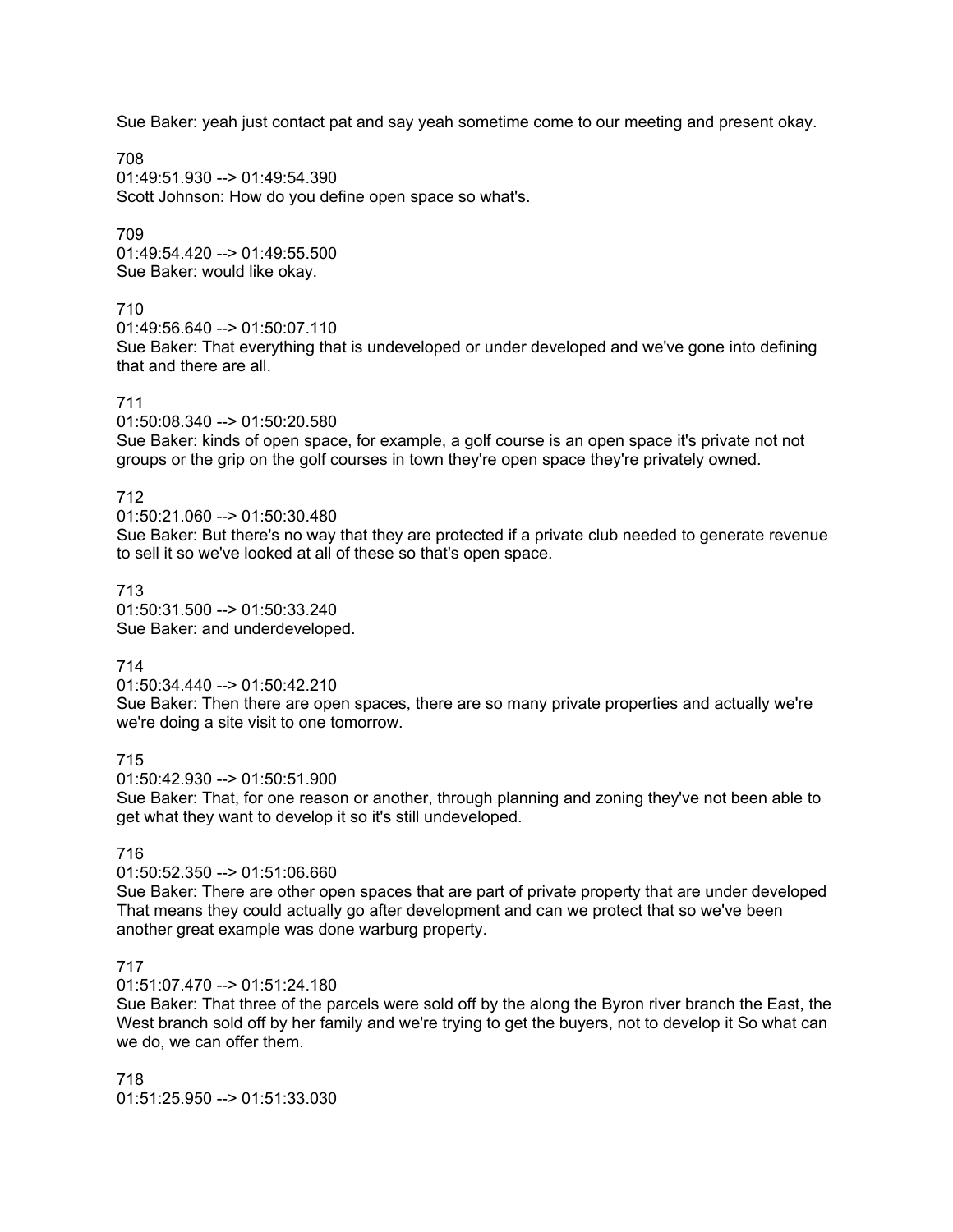Sue Baker: To all kinds of tax benefits from the town, we can offer conservation easements conservation set asides.

#### 719

01:51:34.770 --> 01:51:39.720 Sue Baker: we're doing that, with a huge property at 1141 King street right now.

# 720

01:51:40.110 --> 01:51:54.330

Sue Baker: Or we can say we will help you donate this to the Greenwich land trust in perpetuity, you will have that tax break so it's all that there's a lot of open space and we just thought.

## 721

01:51:54.990 --> 01:52:10.320

Sue Baker: And she would make a very succinct presentation, with the map show you where it is what we've done what we've managed to do to keep it protected I just thought it might be an interesting presentation sometime when you don't have such a long meeting so that.

# 722

01:52:10.560 --> 01:52:11.340 Scott Johnson: online.

## 723

01:52:11.430 --> 01:52:18.690

Sue Baker: is available, no not yet not yet not to you all, it is just for us, there are five of us on the Committee working on it.

#### 724

01:52:19.380 --> 01:52:28.230

Sue Baker: Ted wall Ruth myself was said Henry early in circle and hat and well the staff up there might be one more whose name.

## 725

01:52:28.590 --> 01:52:33.900 Sue Baker: escapes me but anyhow we've really been working hard on and I thought it might be an interesting presentation.

## 726

01:52:34.740 --> 01:52:42.660

Sue Baker: Of course it's not all parkland but parkland is included and and that goes back to what you were talking about when you're talking about the historic district and.

## 727

 $01:52:43.080 \rightarrow 01:52:47.880$ 

Sue Baker: todd's point, as well as Bruce park Yes, our town has not ever.

## 728

01:52:48.780 --> 01:53:00.690

Sue Baker: Created the parks as designated parkland and there and they are somewhat vulnerable, I mean I you guys can remember if you're old enough when when Tom raglan.

729 01:53:01.050 --> 01:53:12.600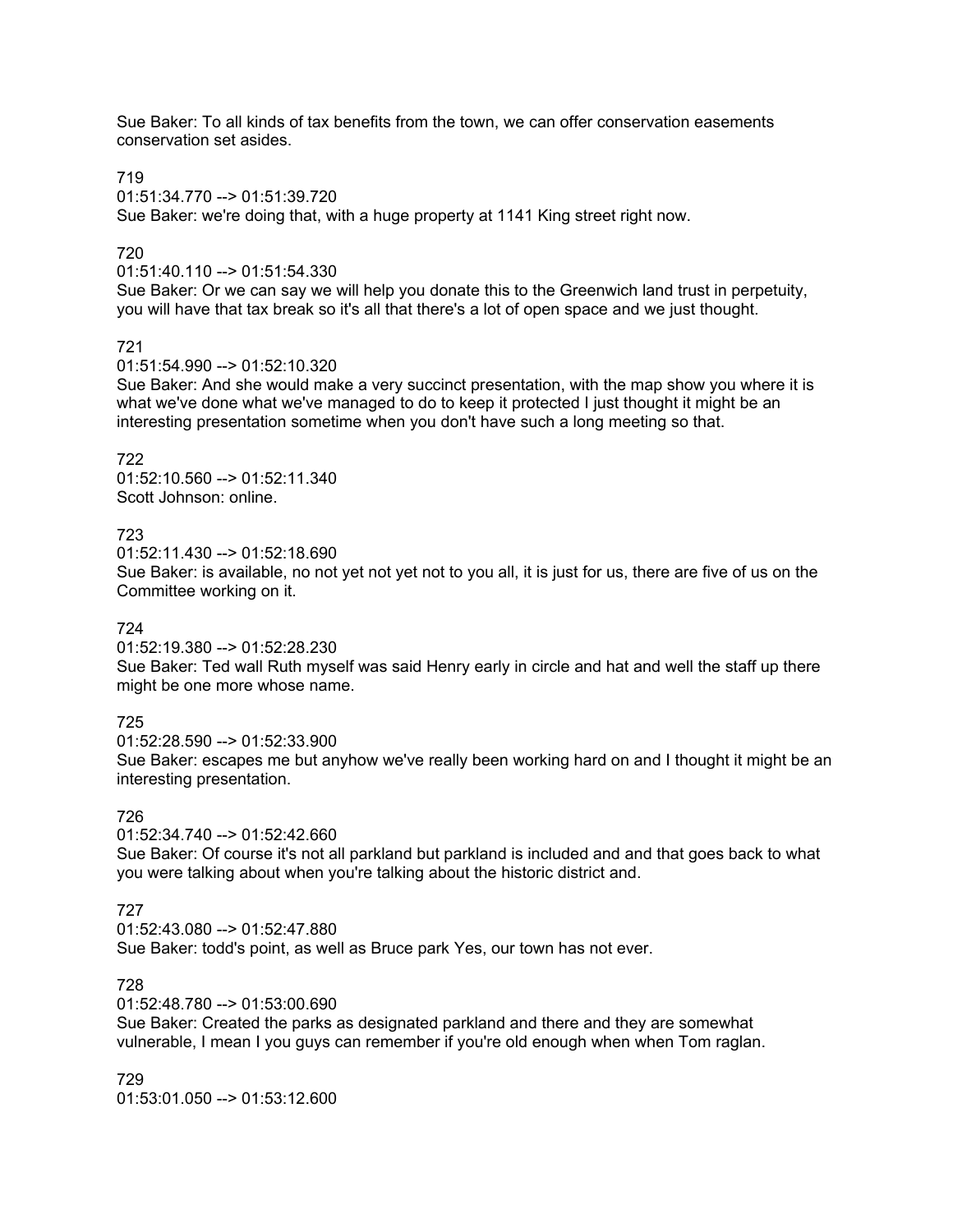Sue Baker: was first selectman and kind of said to me to some of us well if we need to raise money we can just sell off waterfront property at todd's point \$4 million in a.

730

01:53:13.410 --> 01:53:27.090

Sue Baker: home oh my God and even subsequent to that, and it was addressed by and Peter tessie said hey yeah the town could sell the end of Steamboat road that could be sold the.

## 731

01:53:27.360 --> 01:53:39.450

Sue Baker: it's it's a you know the little doctor privately on, I mean the town own property at the very end Steamboat adjacent to engine harbor yacht club yeah there are those parcels out there.

## 732

01:53:39.870 --> 01:53:52.200

Sue Baker: That could be developed so not that is green open space it's asphalt and concrete but guess what it belongs to us anyhow Those are the kinds of things that I thought might be interesting.

#### 733

01:53:52.230 --> 01:53:55.320 Scott Johnson: If you want that she will get back to you yeah.

734

01:53:58.620 --> 01:54:00.660 Scott Johnson: i'd like to hear i'd like to hear from path that's.

#### 735

01:54:00.660 --> 01:54:07.620

Sue Baker: Good Okay, I thought it make a great presentation and then the other thing I wanted to say and Brian this is kind of for you, but you know.

## 736

01:54:08.580 --> 01:54:15.930 Sue Baker: it's been a year since the DEA has failed to tell us what is this precious wildflower that's within.

#### 737

01:54:16.620 --> 01:54:31.440 Sue Baker: 330 foot at least 300 yards of the little invalids under the bridges at times that desperately needs to be dredge and with Hurricane Ida and more recent storms.

#### 738

 $01:54:32.160 \rightarrow 01:54:46.290$ 

Sue Baker: They deposition build up is further blocking the the the complete exchange of water on an F type we're getting lots brought him on a flood tied.

# 739

01:54:47.010 --> 01:55:00.300

Sue Baker: Most of it not grained on an appetite and it's building up Brian Do you know where we are in ever getting that done because we thought that through conservation that we had a maintenance dredge permit that elec.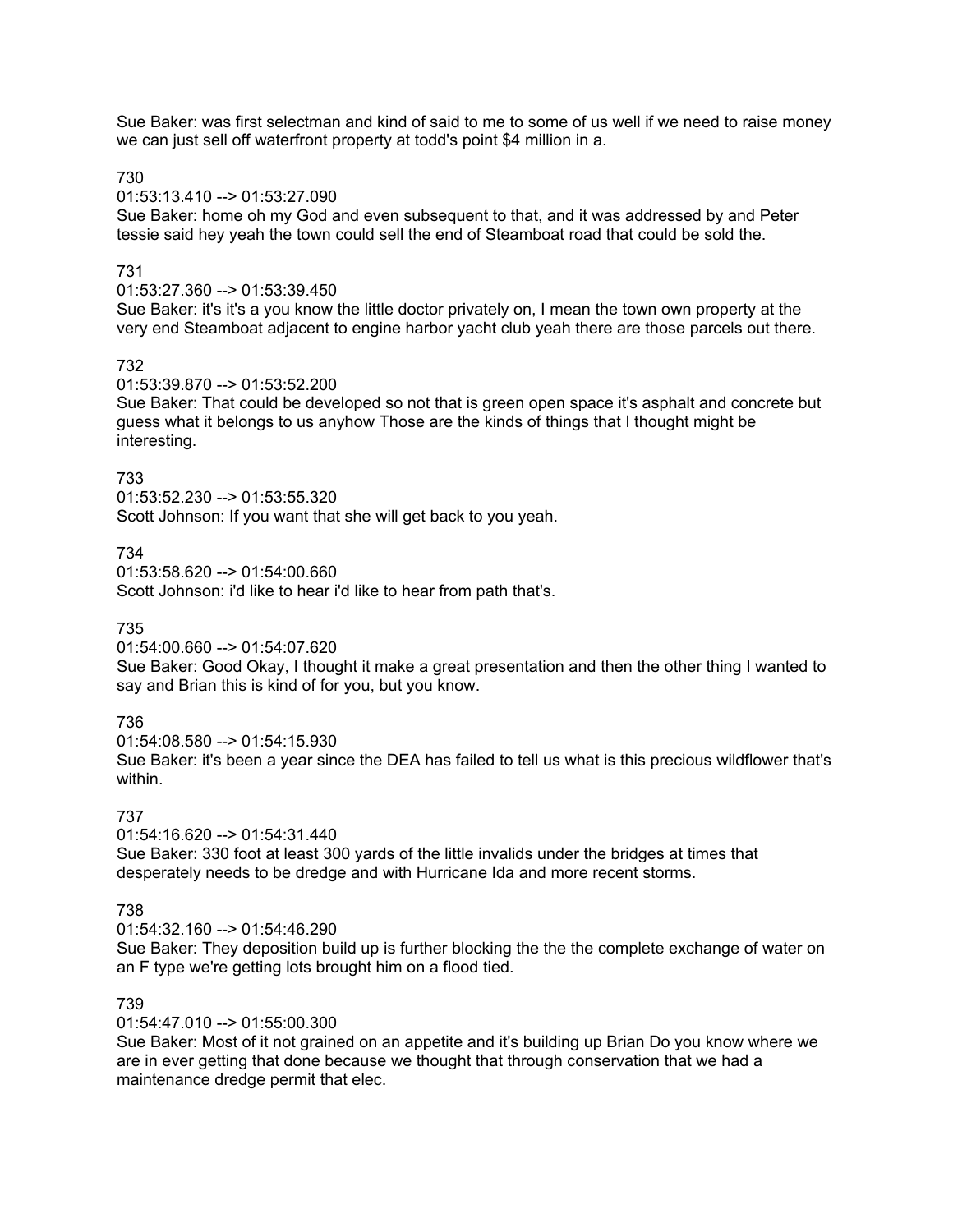$01:55:01.740 \rightarrow 01:55:09.570$ 

Sue Baker: mope put in place a few years ago Alexandra Do you know where we are on that Brian has they want to know, and I report back that.

# 741

01:55:11.160 --> 01:55:23.250

Brian Kerzner: We did have a maintenance treasure on that and deep actually when they thought the plant might have migrated told us that we couldn't even dredge before the old permit expired.

## 742

01:55:24.300 --> 01:55:26.640 Brian Kerzner: So we couldn't even utilize the old permit.

## 743

01:55:28.230 --> 01:55:38.250

Brian Kerzner: They did the plan survey the plant that they aren't allowing us to work through is not in that area currently so we're allowed to continue dredging.

## 744

01:55:38.940 --> 01:55:56.490

Brian Kerzner: Once we get the permit hopefully we get the permit the next month that we do will be able to dredge like we normally do probably around the march timeframe, but we're not sure how often they're going to make us go back out to do the plant survey going forward.

## 745

01:55:57.510 --> 01:56:06.180

Brian Kerzner: And I agree the dredges importance, but we still have to play by their by their guidelines and directions, but by the.

#### 746

01:56:06.360 --> 01:56:18.990

Sue Baker: Time the plan isn't there Brian the plant simply isn't there anymore Sarah and I Derek acorah in conservation and I have searched it just not there anymore anybody could have pulled it up.

## 747

01:56:19.500 --> 01:56:29.520

Sue Baker: Anybody could emote it down, I mean just literally plowed over it, but so all right, I just find that a difficult thing to deal with going forward sorry.

#### 748

01:56:30.630 --> 01:56:33.510 Scott Johnson: So any other comic con or questions.

749 01:56:35.400 --> 01:56:36.210 Scott Johnson: So let's.

750 01:56:36.360 --> 01:56:38.130 Scott Johnson: Somebody give a motion to adjourn.